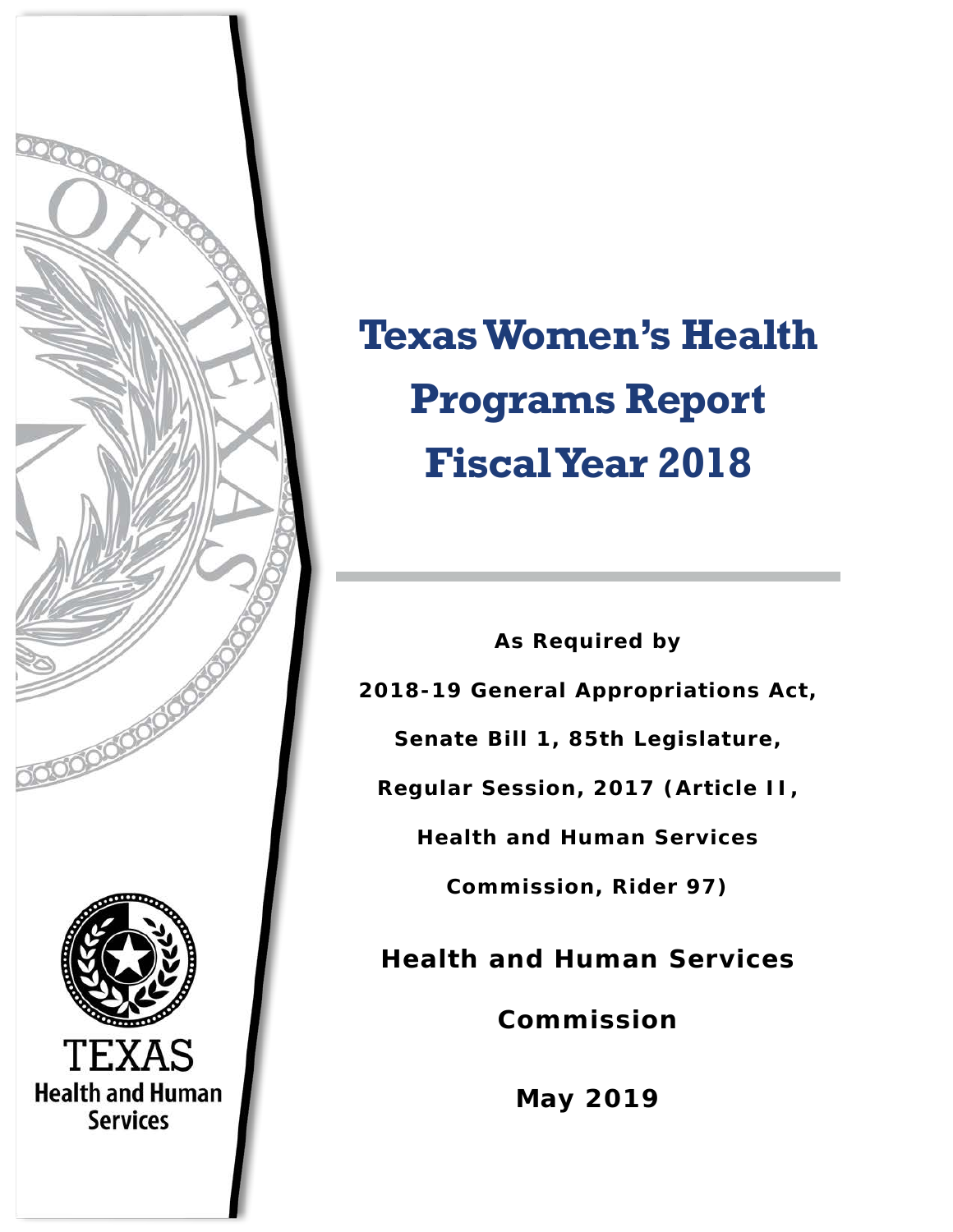# **Table of Contents**

| Appendix B. FPP FFS Providers - Fiscal Year 2018B-1 |  |  |  |
|-----------------------------------------------------|--|--|--|
| Appendix C. Data Sources<br>$C-1$                   |  |  |  |
|                                                     |  |  |  |
|                                                     |  |  |  |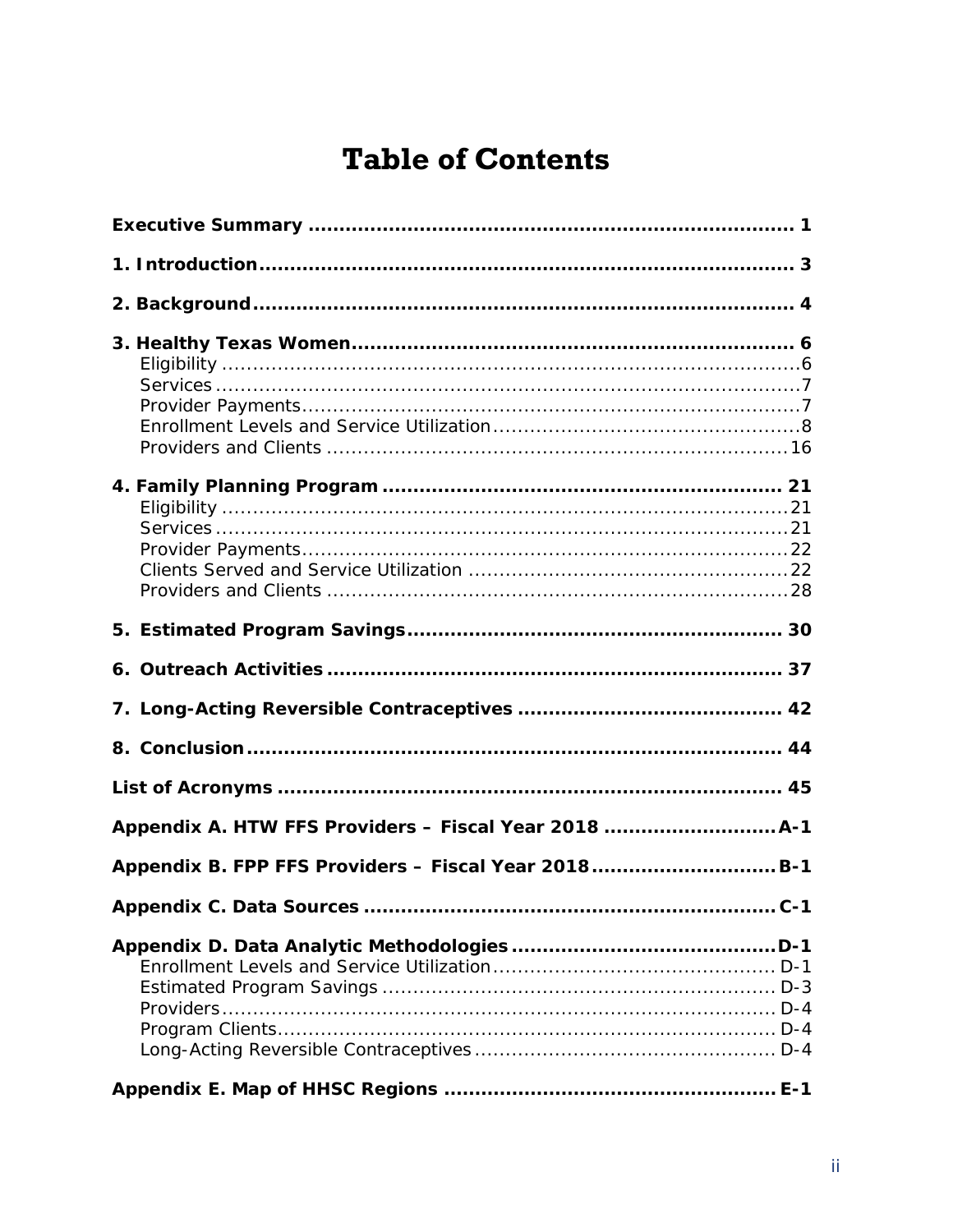#### <span id="page-2-0"></span>**Executive Summary**

The *Texas Women's Health Programs Report Fiscal Year 2018* is submitted in accordance with the 2018-19 General Appropriations Act, Senate Bill (S.B.) 1, 85th Legislature, Regular Session, 2017 (Article II, Health and Human Services Commission [HHSC], Rider 97). The report provides a summary of program enrollment, service utilization, and cost savings for the Healthy Texas Women (HTW) program and the Family Planning Program (FPP).

HTW and FPP offer women's health and family planning services at no or low cost to eligible individuals in Texas. Specifically, HTW and FPP seek to increase access to women's health and family planning services to avert unintended pregnancies, positively affect the outcome of future pregnancies, and positively impact the health and well-being of women and their families.

A summary of program results for fiscal year 2018 includes:

- HTW client enrollment totals
- HTW and FPP clients served
- HTW provider categories and enrollment totals
- most commonly utilized procedure codes by program
- cost savings
- outreach efforts
- HTW and FPP long-acting reversible contraceptive (LARC) utilization.

Key findings for fiscal year 2018 include:

- a 46 percent increase from fiscal year 2017 in average monthly clients enrolled in HTW;
- a 30 percent increase from fiscal year 2017 in clients served in HTW;
- $\bullet$  a 10 percent increase from fiscal year 2017 in clients served in FPP;
- \$8.8 million net savings to the state due to births averted by HTW; and
- \$8.2 million net savings to the state due to births averted by FPP.

One notable difference from previous reports is a shift in how the provider network is reflected to more accurately identify fee-for-service providers actively billing. Previous reports defined the provider network as "primary" providers who can provide an annual women's health examination and prescribe family planning drugs or devices.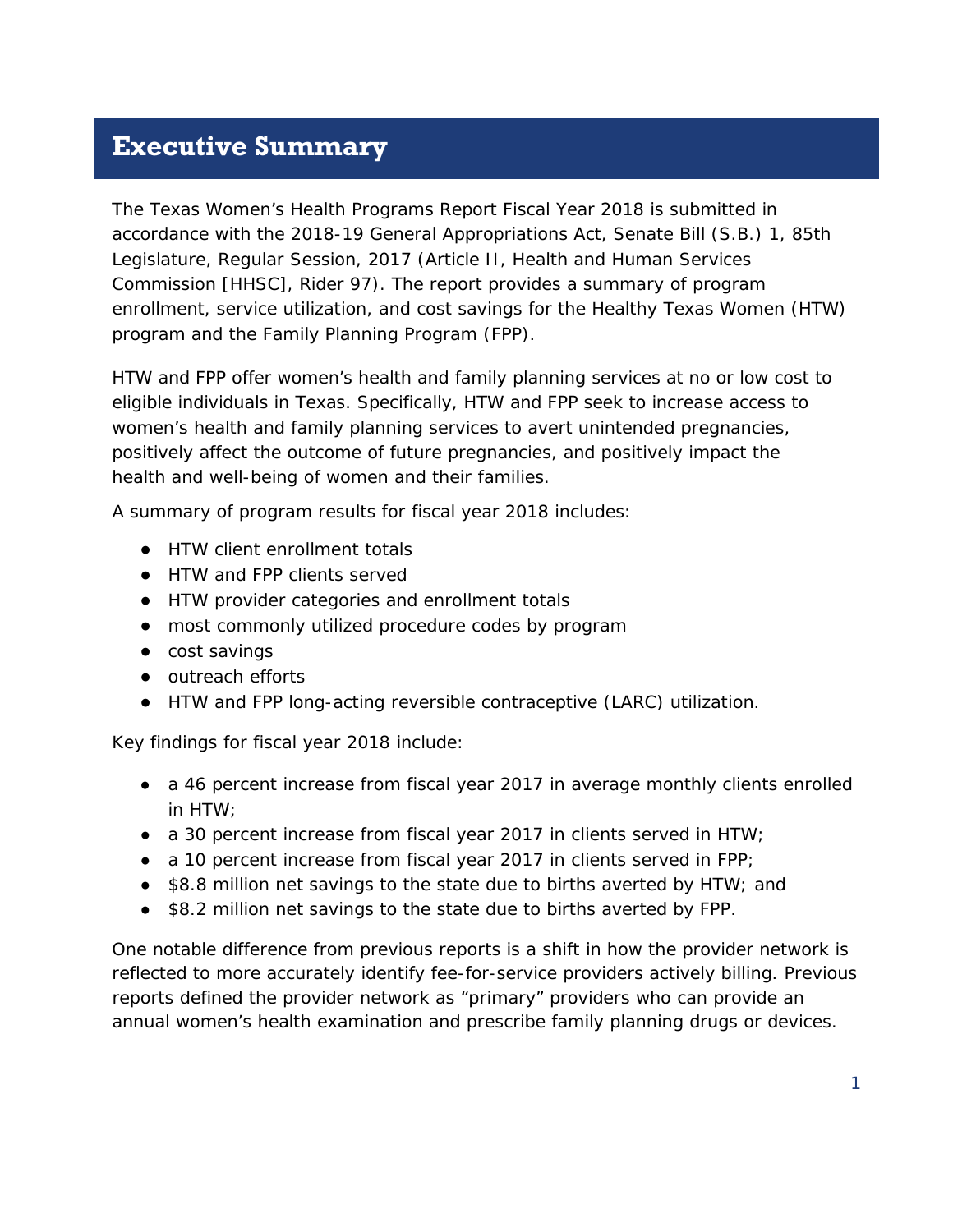However, the reports did not distinguish active participation in HTW or provide information regarding providers of ancillary services.

HHSC is committed to serving Texas women through HTW and FPP. With the launch of these programs, HTW and FPP established a network of providers that offer a variety of family planning and women's health services to women and men throughout the state. As the programs mature, HHSC continues to seek feedback to improve or enhance program operations and outcomes and better ensure access to care for eligible Texans.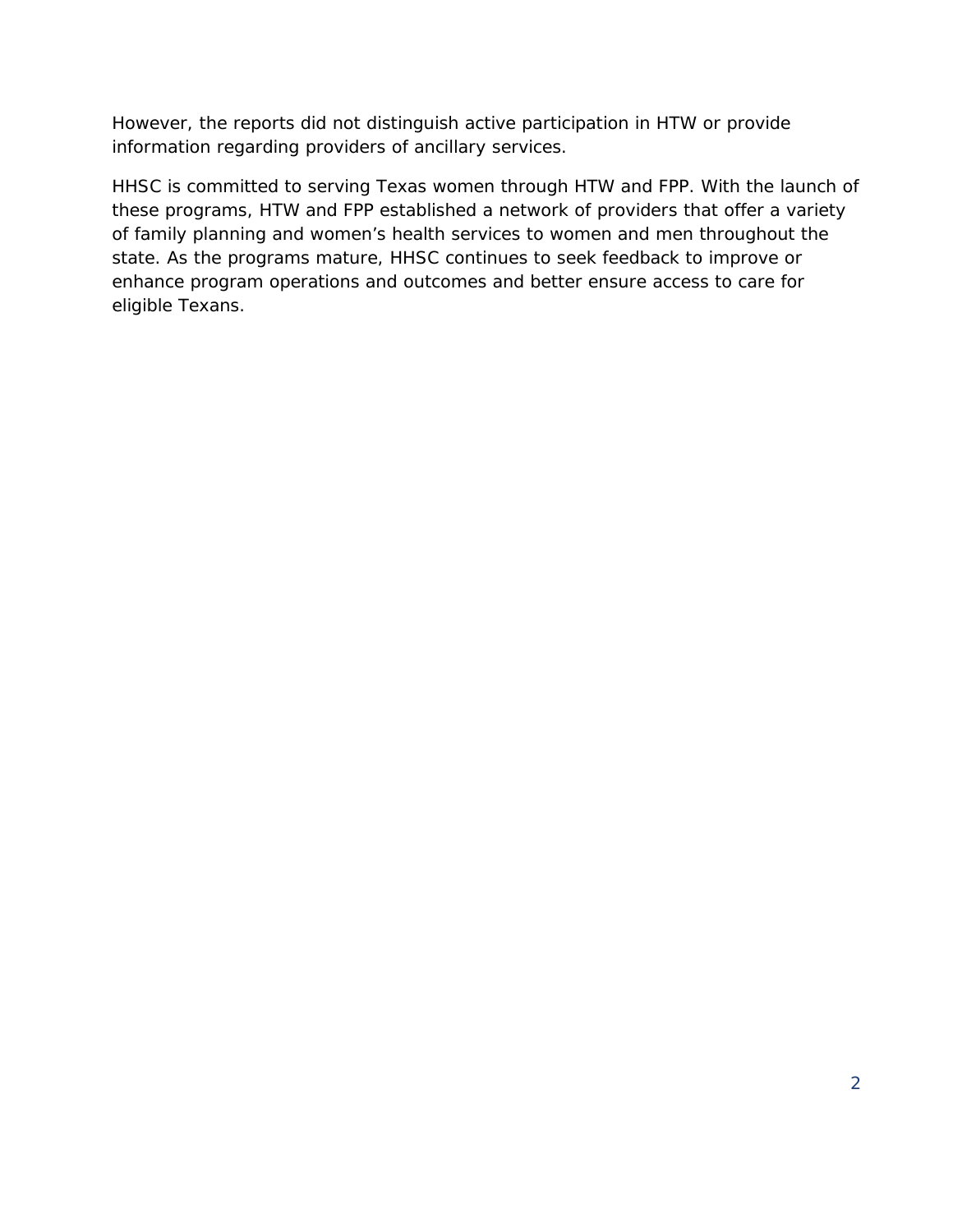### <span id="page-4-0"></span>**1. Introduction**

Rider 97 requires HHSC to submit a report on the savings and performance of the Texas women's health programs annually, by May 1, to the Legislative Budget Board and the Governor's office. The report provides a summary of the HTW and FPP programs.

Per the rider, HHSC must submit a report including the following information:

- Enrollment levels of targeted low-income women.
- Service utilization by procedure code and geographic region, including total number of unduplicated patients served by delivery system and age.
- Savings or expenditures in the Medicaid program that are attributable to enrollment levels in HTW and FPP.
- Descriptions of outreach activities undertaken in fiscal year 2018.
- The total number of providers, by geographic region, enrolled in HTW and FPP.
- The mean and median numbers of program clients, and the total unduplicated number of patients served, detailed by provider.
- The count of women in HTW and FPP receiving a LARC.

The fiscal year 2017 report, published May 1, 2018, only included information on medical services for HTW. Because HTW also covers pharmacy services, this report includes information on medical and pharmacy services combined, where applicable, including updates to fiscal year 2017 data. FPP does not have separate pharmacy benefits, so data for that program represent medical services only.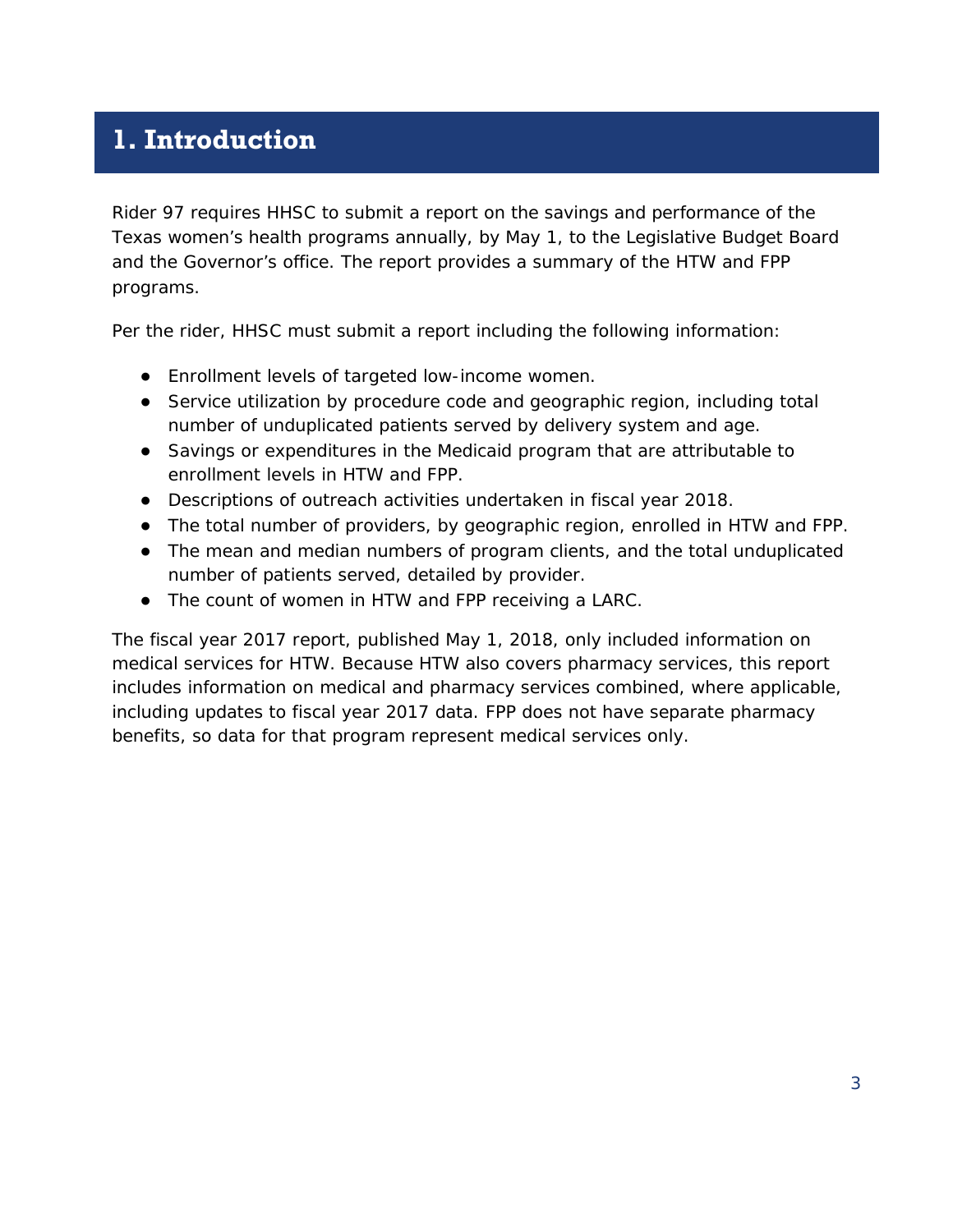#### <span id="page-5-0"></span>**2. Background**

1

During the Texas Sunset Advisory Commission (Sunset) review of the state's health agencies in 2014, Sunset recommended consolidating the state's women's health programs to improve efficiency and effectiveness for clients and providers. In response, the 84th Legislature directed HHSC to consolidate the state's women's health services and appropriated an additional \$50 million to the new programs. HHSC developed a transition plan pursuant to Texas Government Code Section 531.0204 to redesign FPP and consolidate certain services from the Department of State Health Services' Expanded Primary Health Care Program into the HHSC Texas Women's Health Program (TWHP) to create HTW.

In addition, the Legislature created the Women's Health Advisory Committee (WHAC) to give guidance to HHSC on the implementation of the new women's health programs.[1](#page-5-1) WHAC was a non-partisan committee comprised of women's health providers and stakeholders, working closely with HHSC to design HTW and FPP. With HHSC's focus on continuity of care for women throughout their reproductive life course, including healthy birth outcomes for women and children, WHAC played a vital role in ensuring the new programs offered the comprehensive women's health services Texas women need. HTW and the redesigned FPP launched on July 1, 2016.

The HTW service package includes core family planning services similar to the services offered under TWHP, but also includes related preventive health services beneficial to reproductive health and closely linked to family planning services. Additional benefits covered in HTW include initial treatment for hypertension, diabetes, high cholesterol, and postpartum depression.

HTW aims to increase access for women by expanding eligibility to minors with parental consent (15-44 is the overall eligible age range), sterilized women, and women up to 200 percent of the federal poverty level (FPL). With the launch of HTW, existing TWHP clients were automatically enrolled into the new HTW program as to avoid a gap in coverage.

<span id="page-5-1"></span><sup>1</sup> Pursuant to Government Code, Section 531.02221, as added by Senate Bill 200, 84th Legislature, Regular Session, 2015, the WHAC was abolished on September 1, 2017.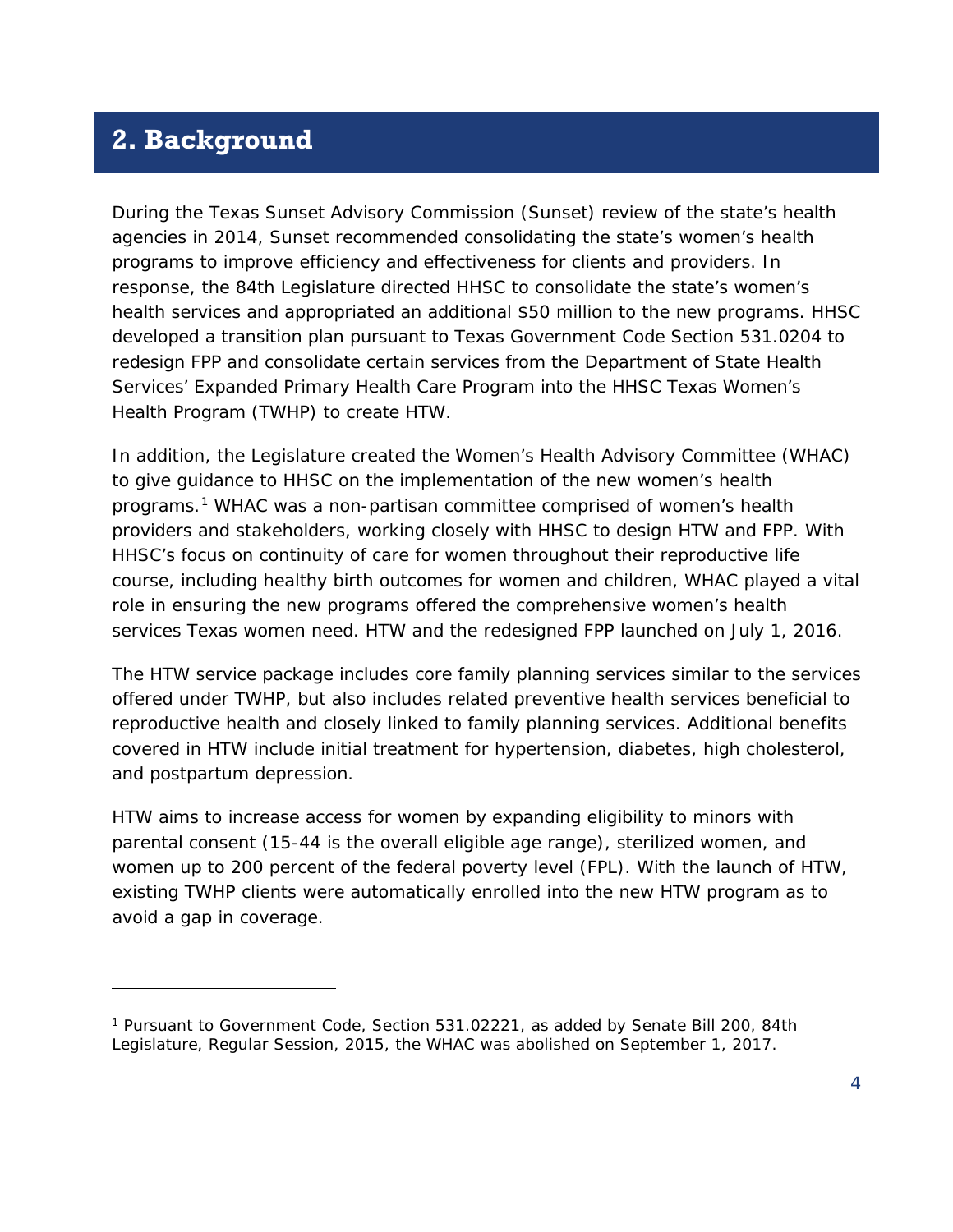HHSC also began automatically enrolling eligible Medicaid for Pregnant Women clients into HTW upon conclusion of their Medicaid coverage. Increased coordination among women's health services, including Medicaid, has promoted continuity of care. This automatic enrollment reduces the burden of re-enrollment for clients and facilitates access to postpartum care, with the goal of better health outcomes for both the mother and child.

The redesigned FPP continues to provide family planning services to women and men. Covered services are similar to HTW services, with the addition of limited prenatal benefits. The redesigned FPP increased access for individuals by expanding the age eligibility up to age 64 and allowing sterilized individuals to receive services. Other eligibility criteria for the redesigned FPP include being a Texas resident and having a household income at or below 250 percent FPL. Those criteria remained unchanged as part of the program redesign.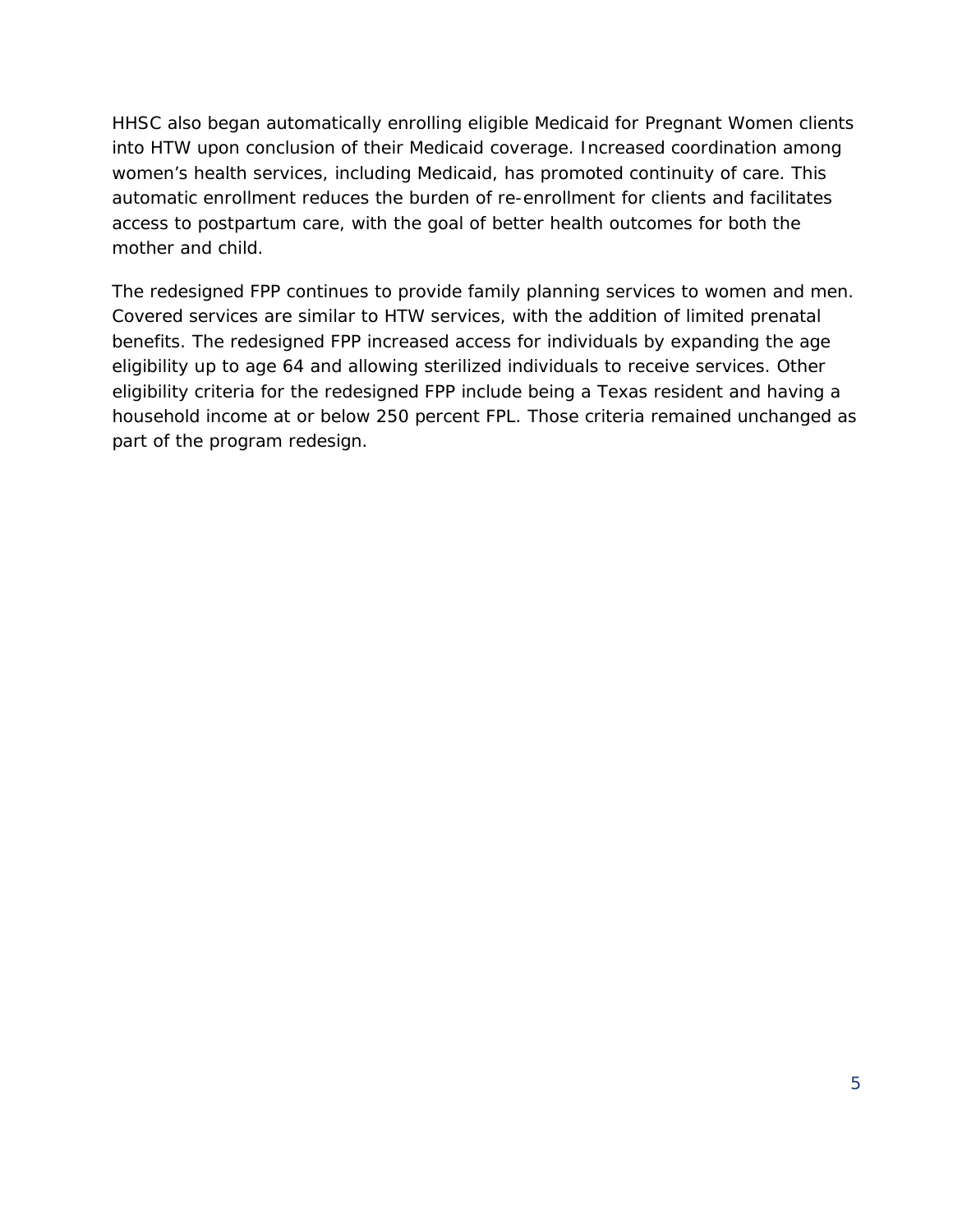### <span id="page-7-0"></span>**3. Healthy Texas Women**

The HTW program provides family planning services and other women's health services that contribute to preconception care and better birth outcomes. The program targets:

- increasing access to women's health and family planning services to avert unintended pregnancies;
- increasing access to preventive health care to positively impact maternal health and reduce maternal mortality;
- increasing access to women's breast and cervical cancer services to promote early cancer detection; and
- implementing the state policy to favor childbirth and family planning services that do not include elective abortions or the promotion of elective abortions within the continuum of care or services.

# <span id="page-7-1"></span>**Eligibility**

Women may be eligible for HTW services if they:

- are age 15 through 44 (women age 15 through 17 must have parental or legal guardian consent to apply and receive services);
- are U.S. citizens or eligible immigrants;
- have an income at or below 200 percent FPL;
- reside in Texas;
- do not have health insurance, Medicaid, or CHIP; and
- are not pregnant.

Clients apply for HTW online through YourTexasBenefits.com or

HealthyTexasWomen.org, by calling 2-1-1, or by mailing or faxing a paper copy of their application. Once they are determined eligible for HTW benefits, clients are mailed a benefits card and can seek services. However, in some cases, clients can be deemed presumptively eligible for benefits at an HTW contracted clinic and may receive services immediately. Once deemed eligible, clients are enrolled in HTW for a continuous 12-month period.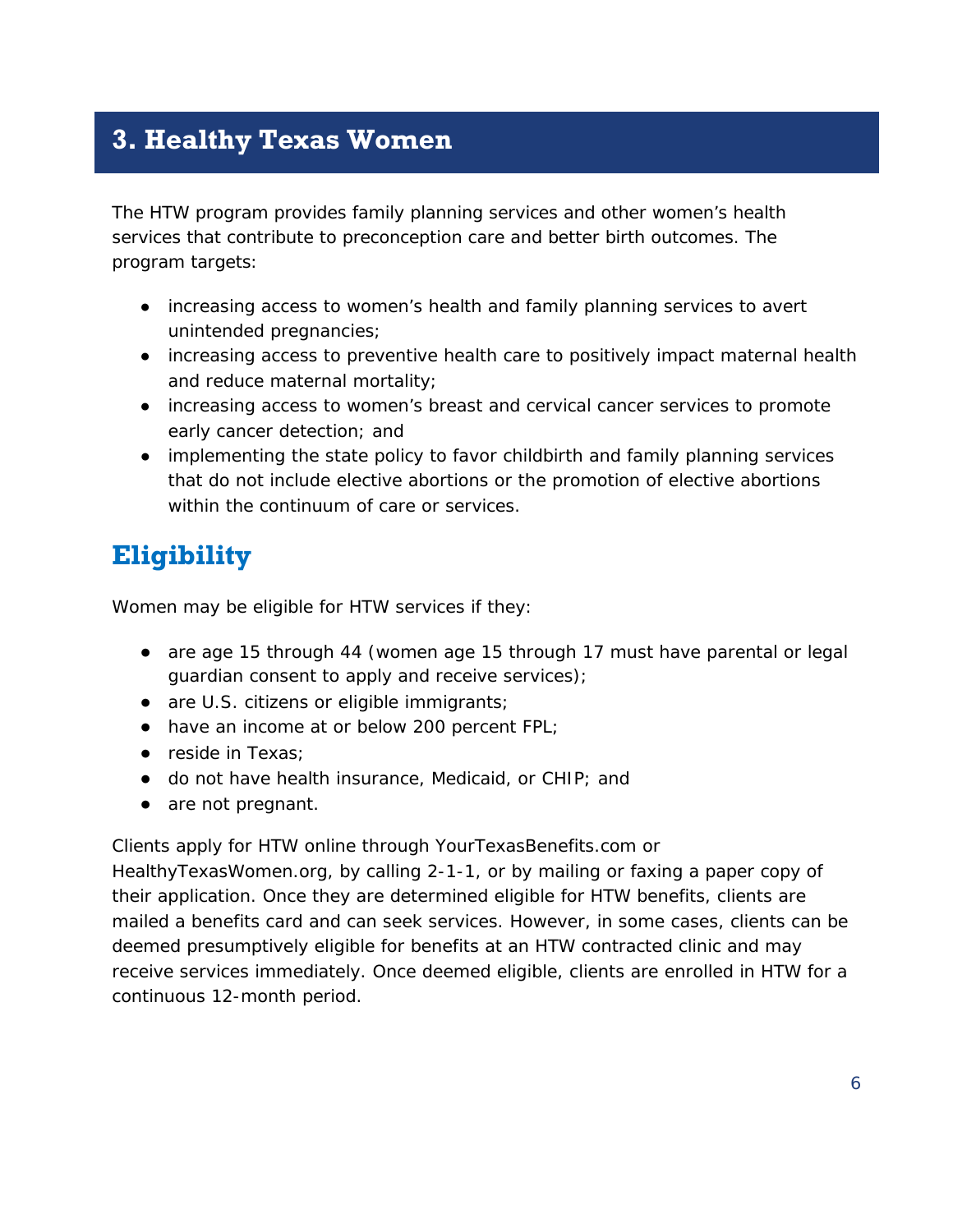# <span id="page-8-0"></span>**Services**

HTW provides a wide variety of women's health and core family planning services, including:

- pregnancy testing
- pelvic examinations
- sexually transmitted infection services
- breast and cervical cancer screenings
- clinical breast examination
- mammograms
- screening and treatment for cholesterol, diabetes, and high blood pressure
- HIV screening
- LARC

l

- oral contraceptive pills
- permanent sterilization
- other contraceptive methods such as condoms, vaginal spermicide, and injections
- screening and treatment for postpartum depression

Most HTW clients receive services by visiting a fee-for-service or contracted provider. However, some clients may request prescription refills through their provider without an office visit.

# <span id="page-8-1"></span>**Provider Payments[2](#page-8-2)**

HTW primarily operates as a fee-for-service program HTW fee-for-service is patterned after traditional Medicaid fee-for-service, as providers must be enrolled Medicaid providers and bill through the Texas Medicaid & Healthcare Partnership (TMHP).

<span id="page-8-2"></span> $2$  The 2018-19 General Appropriations Act, Senate Bill 1, 85th Legislature, Regular Session, 2017 (Article II, HHSC, Rider 99) requires that no funds appropriated for HTW or FPP can be distributed to individuals or entities that perform elective abortion procedures or that contract with or provide funds to individuals or entities for the performance of elective abortion procedures.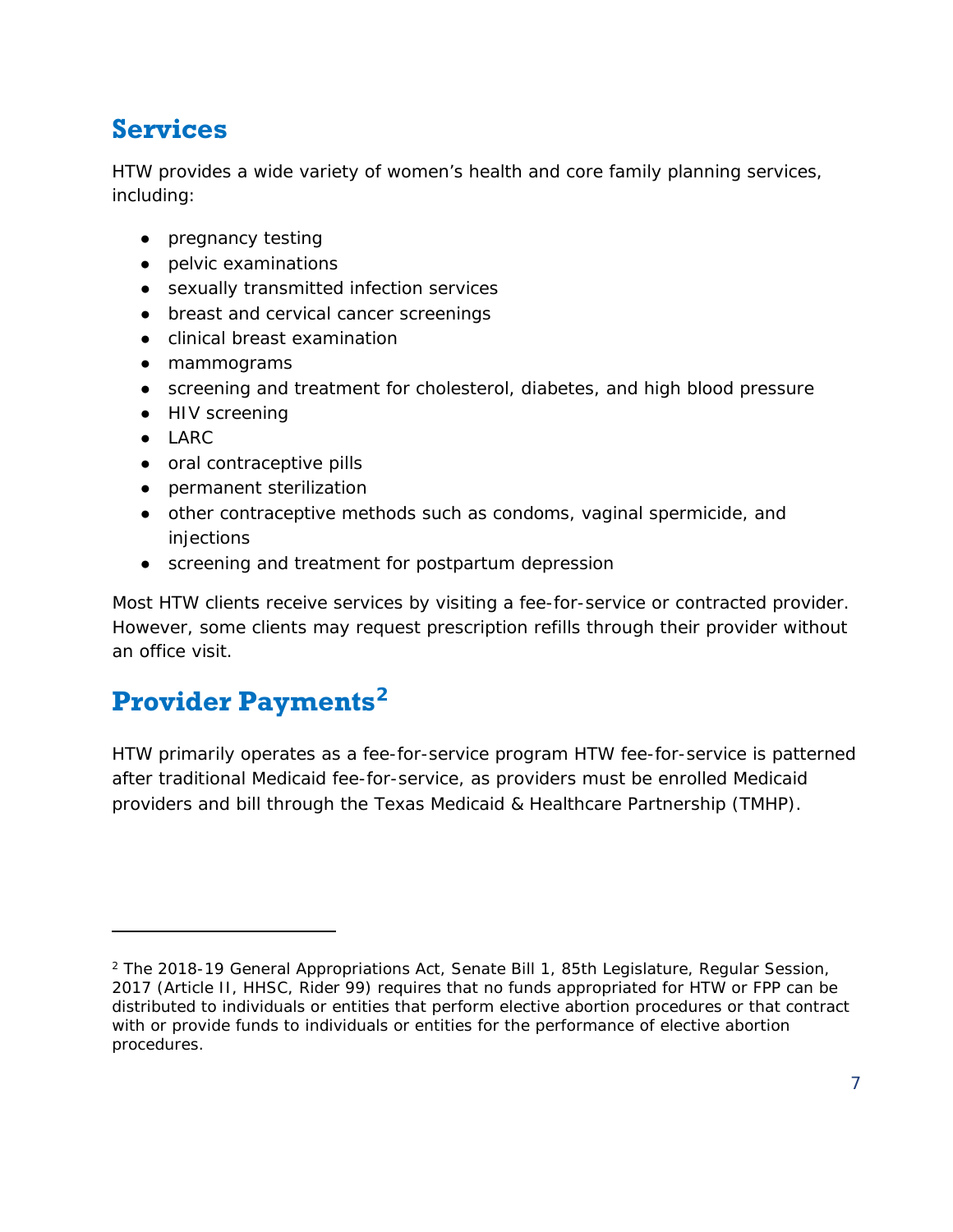In addition, HTW offers a limited cost reimbursement contract, optional to providers seeking to enhance HTW fee-for-service individual service delivery. These additional services include, but are not limited to, the following:

- bulk purchasing and stocking LARC supplies and devices onsite;
- assisting individuals with enrollment into the HTW program;
- individual and community-based educational activities related to HTW;
- staff development and training related to HTW service delivery;
- direct clinical care for individuals deemed presumptively eligible for the HTW program; and
- upon approval by HHSC, other activities that will enhance HTW service delivery including the purchase of equipment and supplies to support the project.

While currently any Medicaid provider can provide covered services on a fee-forservice basis, these additional services may only be provided by an HTW contractor.

### <span id="page-9-0"></span>**Enrollment Levels and Service Utilization**

Rider 97 requires HHSC to examine the enrollment levels of targeted low-income women in HTW. Specifically, the rider requires HHSC to provide enrollment levels of targeted low-income women, service utilization by geographic region, and utilization by procedure code.

A woman is enrolled in HTW once she has applied and HHSC determines her eligible for program services. Once enrolled, a client is eligible to receive covered services for 12 continuous months. HTW client enrollment has increased by 172.8 percent since the program's launch in 2016. Enrollment grew 10.9 percent in fiscal year 2018, from 228,853 in September 2017 to 253,818 clients in August 2018. In fiscal year 2018, the average monthly total of unduplicated women enrolled in HTW was 244,153 (see Table 1).

#### **Table 1. Fiscal Years 2017 and 2018 HTW Monthly Enrollment and Annual Average Monthly Enrollment**

| <b>Month</b> | <b>FY 17 Enrollment</b> | <b>FY 18 Enrollment</b> |
|--------------|-------------------------|-------------------------|
| September    | 105,406                 | 228,853                 |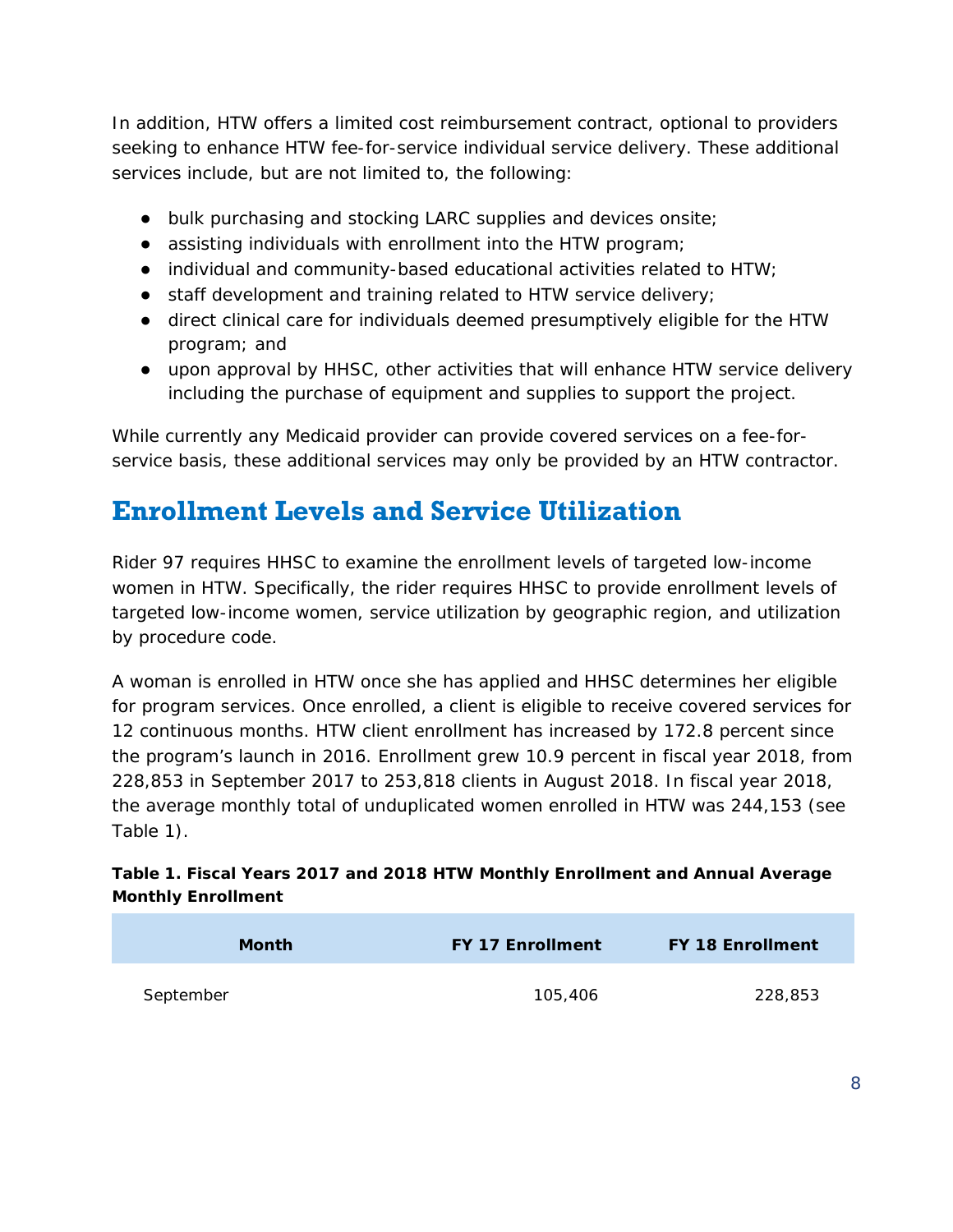| <b>Month</b>                    | <b>FY 17 Enrollment</b> | <b>FY 18 Enrollment</b> |
|---------------------------------|-------------------------|-------------------------|
| October                         | 122,575                 | 235,197                 |
| November                        | 134,996                 | 240,236                 |
| December                        | 144,162                 | 243,678                 |
| January                         | 152,274                 | 245,105                 |
| February                        | 162,649                 | 246,519                 |
| March                           | 173,484                 | 245,470                 |
| April                           | 182,678                 | 247,304                 |
| May                             | 193,332                 | 246,863                 |
| June                            | 202,606                 | 246,574                 |
| July                            | 211,823                 | 250,214                 |
| August                          | 220,154                 | 253,818                 |
| <b>Average Monthly Enrolled</b> | 167,178                 | 244,153                 |

In fiscal year 2018, 158,863 HTW clients received a medical service, and 58,047 HTW clients received at least one prescription drug. The total unduplicated number of HTW clients served in fiscal year 2018 was  $172,023$  $172,023$  (see Table 2).<sup>3</sup> Of these, 89.5 percent were age 21 or over. Providers served the greatest number of clients in the Gulf Coast, Lower South Texas, and Metroplex HHSC regions (see Appendix F for a map of HHSC regions). These regions include the cities of Houston, Galveston, Laredo, Corpus

1

<span id="page-10-0"></span><sup>&</sup>lt;sup>3</sup> Client counts are not additive because clients may receive both medical services and prescription drugs within the same fiscal year.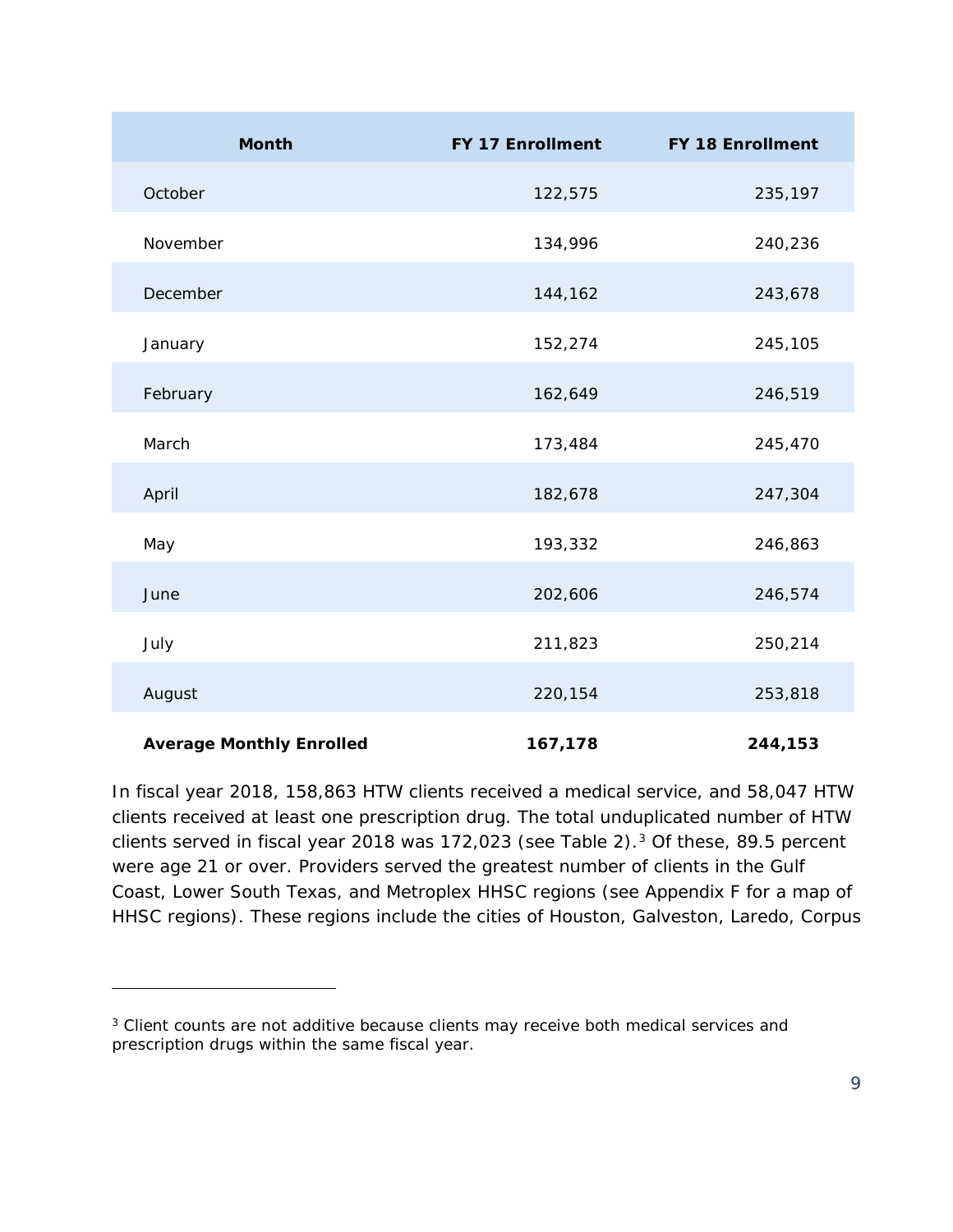Christi, McAllen, Dallas, Fort Worth, and Arlington. Totals for each HHSC region are based on the clients' county of residence at the time of service.

|                                               | <b>Clients Served by Age Group</b> |           |             |                                     |
|-----------------------------------------------|------------------------------------|-----------|-------------|-------------------------------------|
| <b>HHSC Region</b>                            | <b>Under 18</b>                    | $18 - 20$ | 21 or older | <b>Unduplicated</b><br><b>Total</b> |
| <b>Region 1 - High Plains</b>                 | 12                                 | 1,026     | 6,212       | 7,135                               |
| <b>Region 2 - Northwest</b><br><b>Texas</b>   | 8                                  | 483       | 3,202       | 3,639                               |
| <b>Region 3 - Metroplex</b>                   | 51                                 | 3,445     | 29,863      | 32,986                              |
| <b>Region 4 - Upper East</b><br><b>Texas</b>  | 9                                  | 970       | 7,450       | 8,299                               |
| <b>Region 5 - Southeast</b><br><b>Texas</b>   | $\overline{4}$                     | 749       | 6,007       | 6,660                               |
| <b>Region 6 - Gulf Coast</b>                  | 34                                 | 4,749     | 36,919      | 41,175                              |
| <b>Region 7 - Central</b><br><b>Texas</b>     | 24                                 | 1,958     | 15,305      | 17,070                              |
| <b>Region 8 - Upper South</b><br><b>Texas</b> | 30                                 | 1,938     | 17,507      | 19,280                              |
| <b>Region 9 - West Texas</b>                  | 8                                  | 396       | 3,200       | 3,565                               |
| Region 10 - Upper Rio<br>Grande               | 6                                  | 734       | 6,330       | 6,979                               |

**Table 2. Fiscal Year 2018 HTW Program Utilization, Medical and Pharmacy Claims[4](#page-11-0)**

l

<span id="page-11-0"></span><sup>4</sup> Subtotals may not sum to total because a client may be present in multiple categories.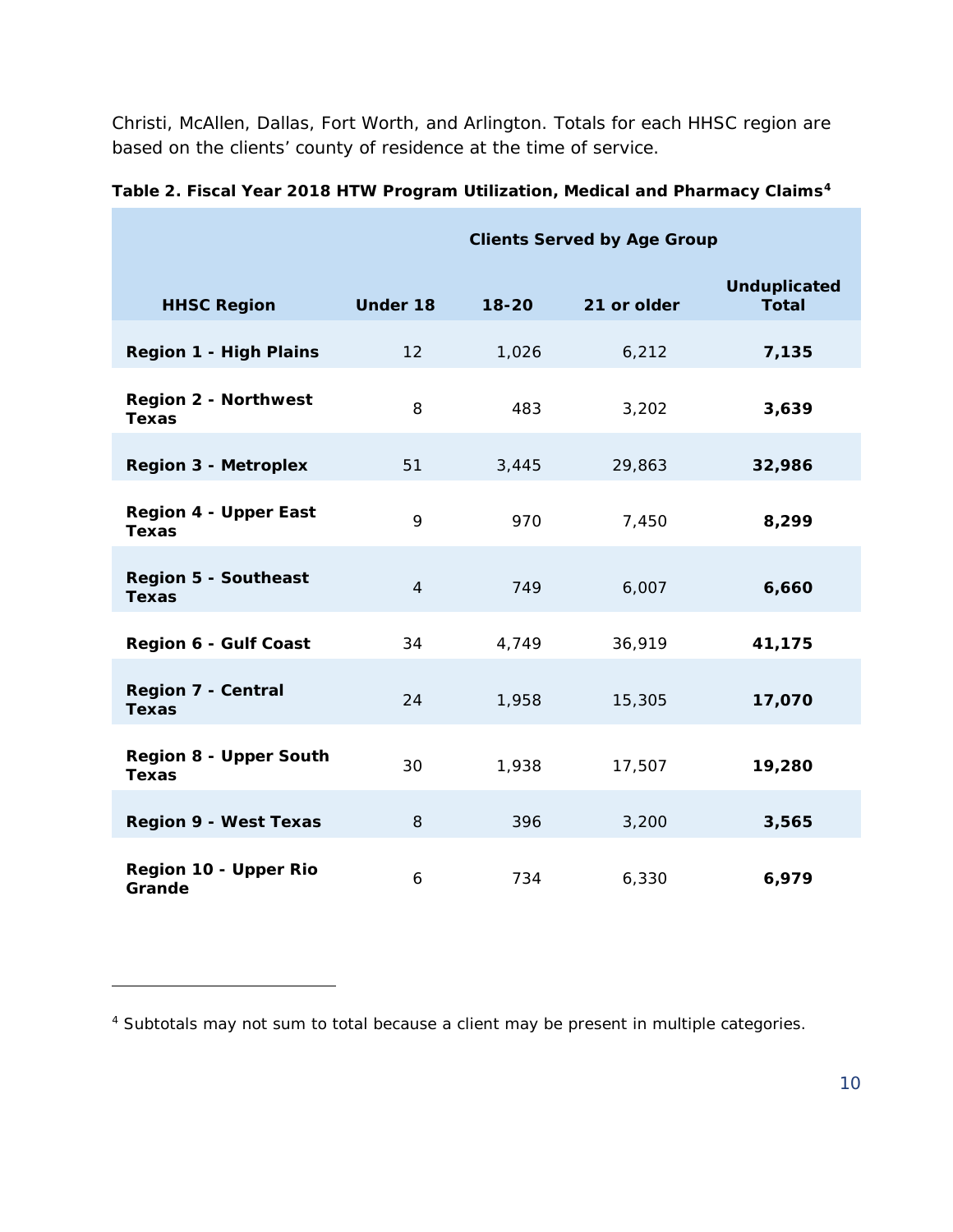**HHSC Region Clients Served by Age Group Under 18 18-20 21 or older Unduplicated Total Region 11 - Lower South Texas** <sup>43</sup> 3,885 22,937 **26,413 Unknown Location[5](#page-12-0)** 0 5 27 **32 Unduplicated Total 229 20,179 153,909 172,023**

Per Rider 97, updated client served information for fiscal year 2017 is provided below. Similar to fiscal year 2018, 88.4 percent of HTW clients served were over the age of 21. As with fiscal year 2018, providers served the greatest number of clients in the Gulf Coast, Lower South Texas, and Metroplex regions.

|                                             | <b>Clients Served by Age Group</b> |           |             |                              |
|---------------------------------------------|------------------------------------|-----------|-------------|------------------------------|
| <b>HHSC Region</b>                          | Under 18                           | $18 - 20$ | 21 or older | <b>Unduplicated</b><br>Total |
| <b>Region 1 - High Plains</b>               | 10                                 | 899       | 4,741       | 5,573                        |
| <b>Region 2 - Northwest</b><br><b>Texas</b> | 13                                 | 471       | 2,574       | 3,013                        |
| <b>Region 3 - Metroplex</b>                 | 37                                 | 2,515     | 20,858      | 23,144                       |
| <b>Region 4 - Upper East</b><br>Texas       | 8                                  | 735       | 5,554       | 6,227                        |

#### **Table 3. Fiscal Year 2017 HTW Program Utilization, Medical and Pharmacy Claims[6](#page-12-1)**

1

<span id="page-12-0"></span><sup>&</sup>lt;sup>5</sup> The number of clients by HHSC region is calculated using county of residence found in claims data and enrollment information from TIERS. Client's county of residence is blank for some clients.

<span id="page-12-1"></span><sup>&</sup>lt;sup>6</sup> Subtotals may not sum to total because a client may be present in multiple categories.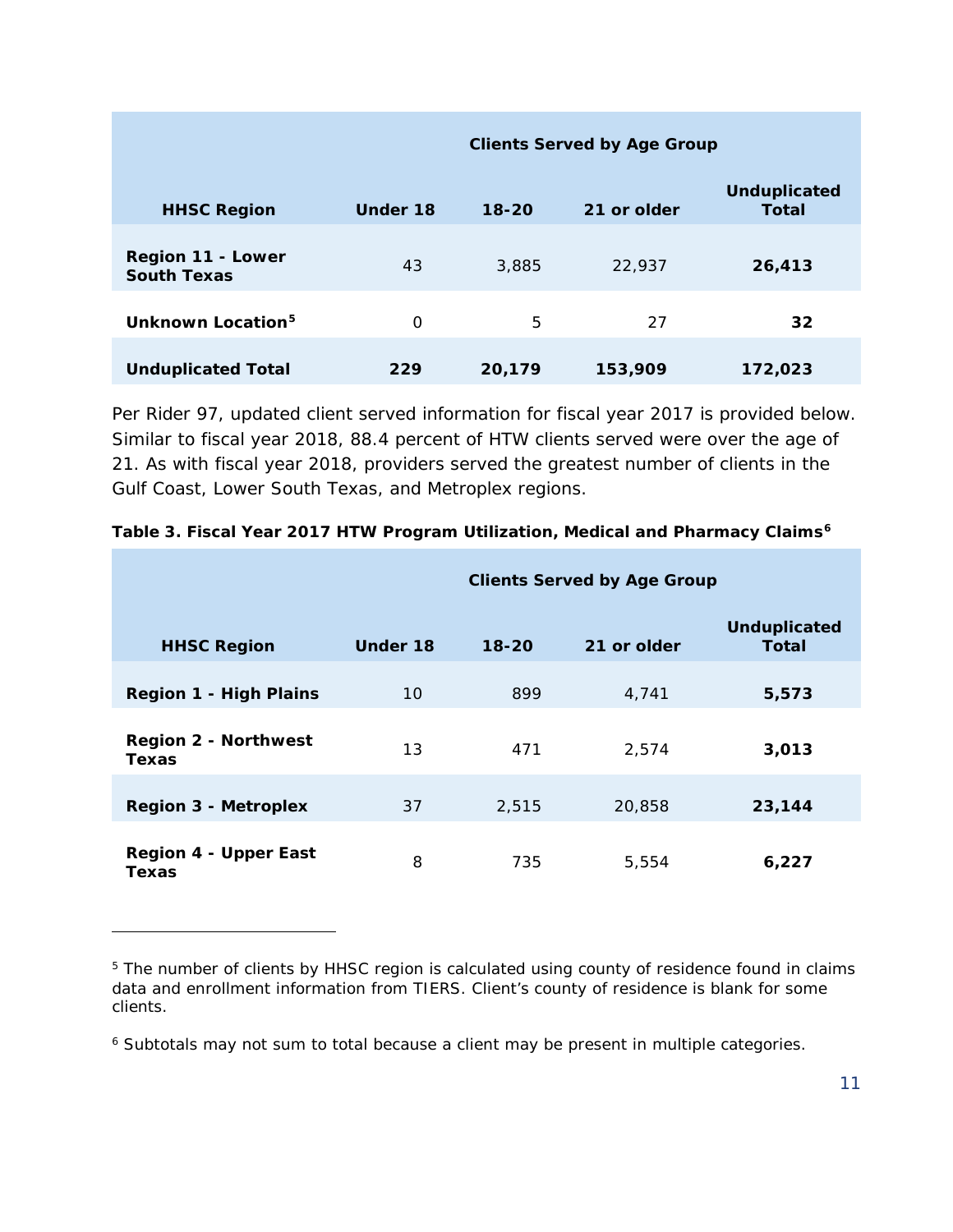| <b>HHSC Region</b>                            | <b>Under 18</b> | $18 - 20$ | 21 or older | <b>Unduplicated</b><br><b>Total</b> |
|-----------------------------------------------|-----------------|-----------|-------------|-------------------------------------|
| <b>Region 5 - Southeast</b><br><b>Texas</b>   | 11              | 706       | 5,005       | 5,661                               |
| <b>Region 6 - Gulf Coast</b>                  | 44              | 4,122     | 26,922      | 30,604                              |
| <b>Region 7 - Central</b><br><b>Texas</b>     | 26              | 1,516     | 11,934      | 13,317                              |
| <b>Region 8 - Upper South</b><br><b>Texas</b> | 26              | 1,483     | 13,592      | 14,947                              |
| <b>Region 9 - West Texas</b>                  | 9               | 364       | 2,616       | 2,969                               |
| Region 10 - Upper Rio<br>Grande               | 5               | 648       | 4,950       | 5,512                               |
| Region 11 - Lower<br><b>South Texas</b>       | 61              | 3,542     | 19,316      | 22,563                              |
| <b>Unknown Location</b>                       | $\mathbf 0$     | 5         | 14          | 19                                  |
| <b>Unduplicated Total</b>                     | 250             | 16,873    | 117,271     | 132,603                             |

**Clients Served by Age Group**

#### **HTW Service Utilization by Procedure Code**

1

HTW provided 1,374,064 medical services under 739 procedures codes and 191,855 prescription drugs in 31 HIC3[7](#page-13-0) class codes. Tables 4 and 5 provide a summary of service utilization of medical and pharmacy services, respectively, by procedure code for HTW. For the 25 most frequently billed procedure codes, the summary includes the number of clients served and the number of services provided.

<span id="page-13-0"></span><sup>7</sup> HIC3 codes are high-level codes to identify drugs by class, rather than individual drug names.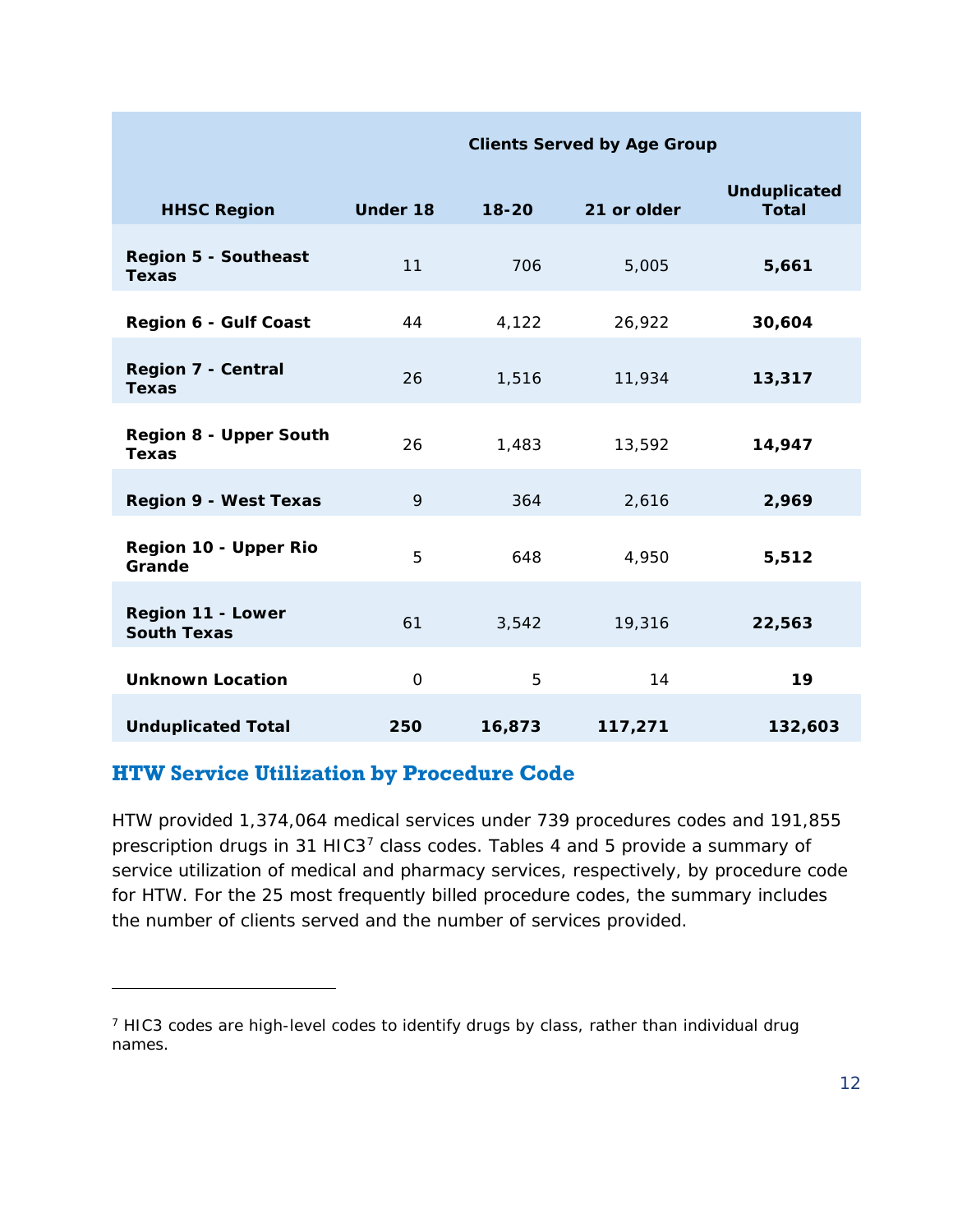| <b>Procedure</b><br>Code | <b>Procedure Description</b>            | Number of<br><b>Clients</b> | Number of<br><b>Services</b> |
|--------------------------|-----------------------------------------|-----------------------------|------------------------------|
| 87591                    | N. GONORRHOEAE, DNA, AMP<br><b>PROB</b> | 73,330                      | 88,364                       |
| 87491                    | CHLYMD TRACH, DNA, AMP PROBE            | 73,202                      | 88,778                       |
| 81025                    | URINE PREGNANCY TEST                    | 59,462                      | 84,164                       |
| 99213                    | OFFICE/OUTPATIENT VISIT EST             | 51,733                      | 78,325                       |
| 88175                    | CYTOPATH C/V AUTO FLUID REDO            | 35,040                      | 35,807                       |
| 87389                    | HIV-1 AG W/HIV-1 & HIV-2 AB             | 32,144                      | 34,852                       |
| 85025                    | AUTOMATED HEMOGRAM                      | 29,401                      | 37,311                       |
| 99214                    | OFFICE/OUTPATIENT VISIT EST             | 26,102                      | 34,197                       |
| 86592                    | SYPHILIS TEST NON-TREP QUAL             | 25,811                      | 27,728                       |
| 99395                    | PREV VISIT EST AGE 18-39                | 25,702                      | 25,854                       |
| 87624                    | <b>HPV HIGH-RISK TYPES</b>              | 24,454                      | 25,107                       |
| 80061                    | <b>LIPID PANEL</b>                      | 23,014                      | 24,697                       |
| 80053                    | <b>COMPREHEN METABOLIC PANEL</b>        | 22,296                      | 27,355                       |
| 88142                    | CYTOPATH, C/V, THIN LAYER               | 22,101                      | 22,896                       |
| 81002                    | URINALYSIS NONAUTO W/O SCOPE            | 21,352                      | 27,202                       |
| A4267                    | MALE CONDOM                             | 19,702                      | 35,403                       |
| 84443                    | ASSAY THYROID STIM HORMONE              | 18,043                      | 19,352                       |

**Table 4. Fiscal Year 2018 HTW Service Utilization, Medical Claims, by Procedure Code[8](#page-14-0)**

1

<span id="page-14-0"></span><sup>&</sup>lt;sup>8</sup> Though procedure codes 99212, 99213, and 99214 are all for an office visit for an established patient, the individual codes are distinguished by severity of the presenting problem.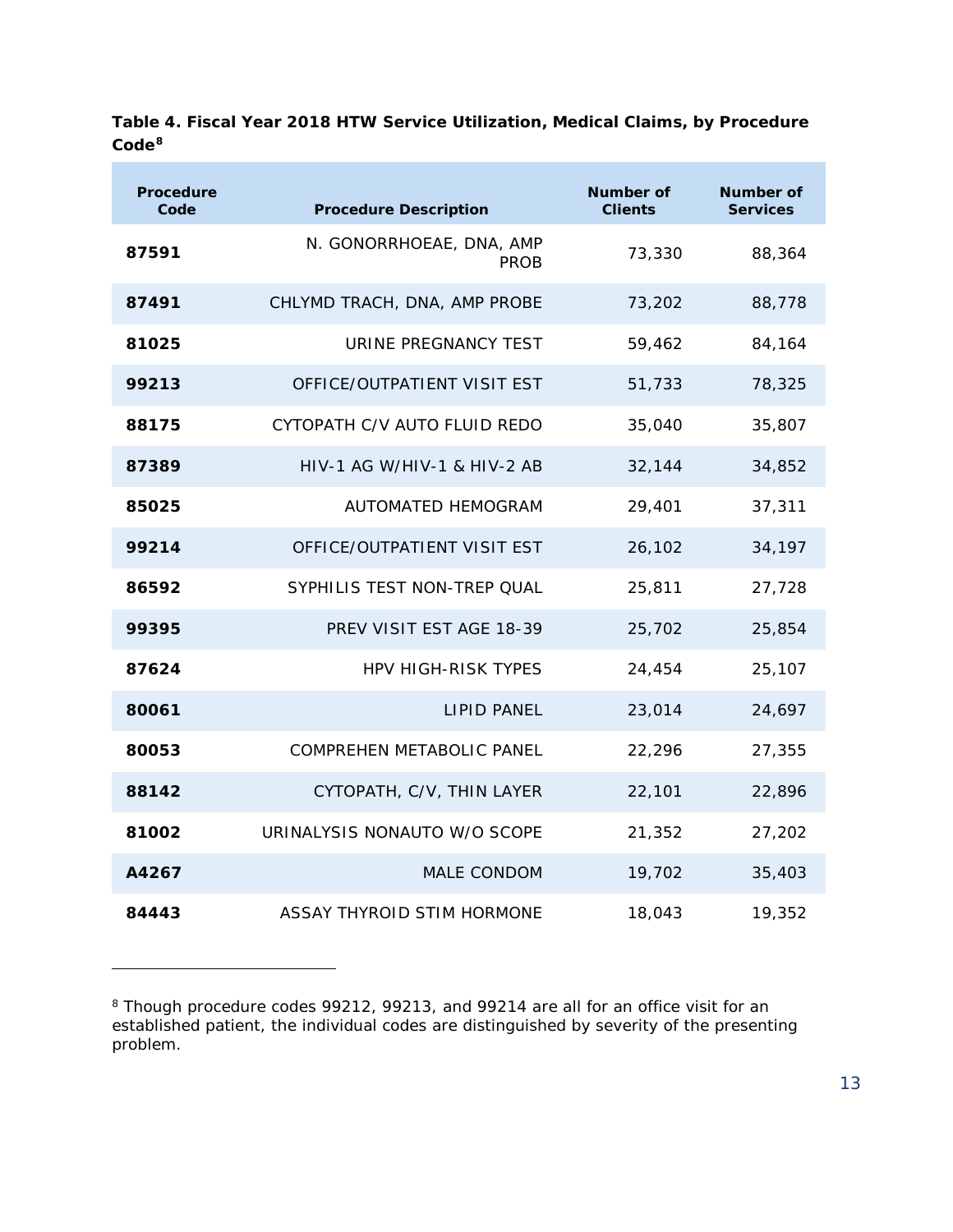| Procedure<br>Code | <b>Procedure Description</b>                  | Number of<br><b>Clients</b> | Number of<br><b>Services</b> |
|-------------------|-----------------------------------------------|-----------------------------|------------------------------|
| 99000             | SPECIMEN HANDLING OFFICE-LAB                  | 18,039                      | 21,308                       |
| 87661             | TRICHOMONAS VAGINALIS AMPLIF                  | 17,910                      | 20,542                       |
| 96372             | THER/PROPH/DIAG INJ, SC/IM                    | 16,706                      | 31,329                       |
| 83036             | <b>GLYCOSYLATED HEMOGLOBIN</b><br><b>TEST</b> | 16,414                      | 17,694                       |
| 99212             | OFFICE/OUTPATIENT VISIT EST                   | 16,321                      | 21,310                       |
| 99385             | PREV VISIT, NEW, AGE 18-39                    | 16,102                      | 16,179                       |
| J1050             | <b>MEDROXYPROGESTERONE</b><br><b>ACETATE</b>  | 15,416                      | 30,492                       |
| 81001             | URINALYSIS, AUTO W/SCOPE                      | 15,306                      | 19,097                       |

**Table 5. Fiscal Year 2018 HTW Service Utilization, Pharmacy Claims, by Procedure Code**

r i

| HIC <sub>3</sub> Code | <b>HIC3 Description</b>                          | Number of<br><b>Clients</b> | Number of<br><b>Services</b> |
|-----------------------|--------------------------------------------------|-----------------------------|------------------------------|
| G8A                   | CONTRACEPTIVES, ORAL                             | 27,642                      | 98,011                       |
| W <sub>4E</sub>       | ANAEROBIC ANTIPROTOZOAL-<br>ANTIBACTERIAL AGENTS | 12,253                      | 15,274                       |
| W3B                   | ANTIFUNGAL AGENTS                                | 6.551                       | 8,917                        |
| W1D                   | MACROLIDE ANTIBIOTICS                            | 5,485                       | 6,304                        |
| G8C                   | CONTRACEPTIVES, INJECTABLE                       | 4,892                       | 9,619                        |
| H2S                   | SELECTIVE SEROTONIN REUPTAKE<br>INHIBITOR (SSRI) | 3,633                       | 8,719                        |
| G9B                   | CONTRACEPTIVES, INTRAVAGINAL,<br><b>SYSTEMIC</b> | 2,471                       | 8,472                        |
| G8F                   | CONTRACEPTIVES, TRANSDERMAL                      | 2,116                       | 7,506                        |

÷,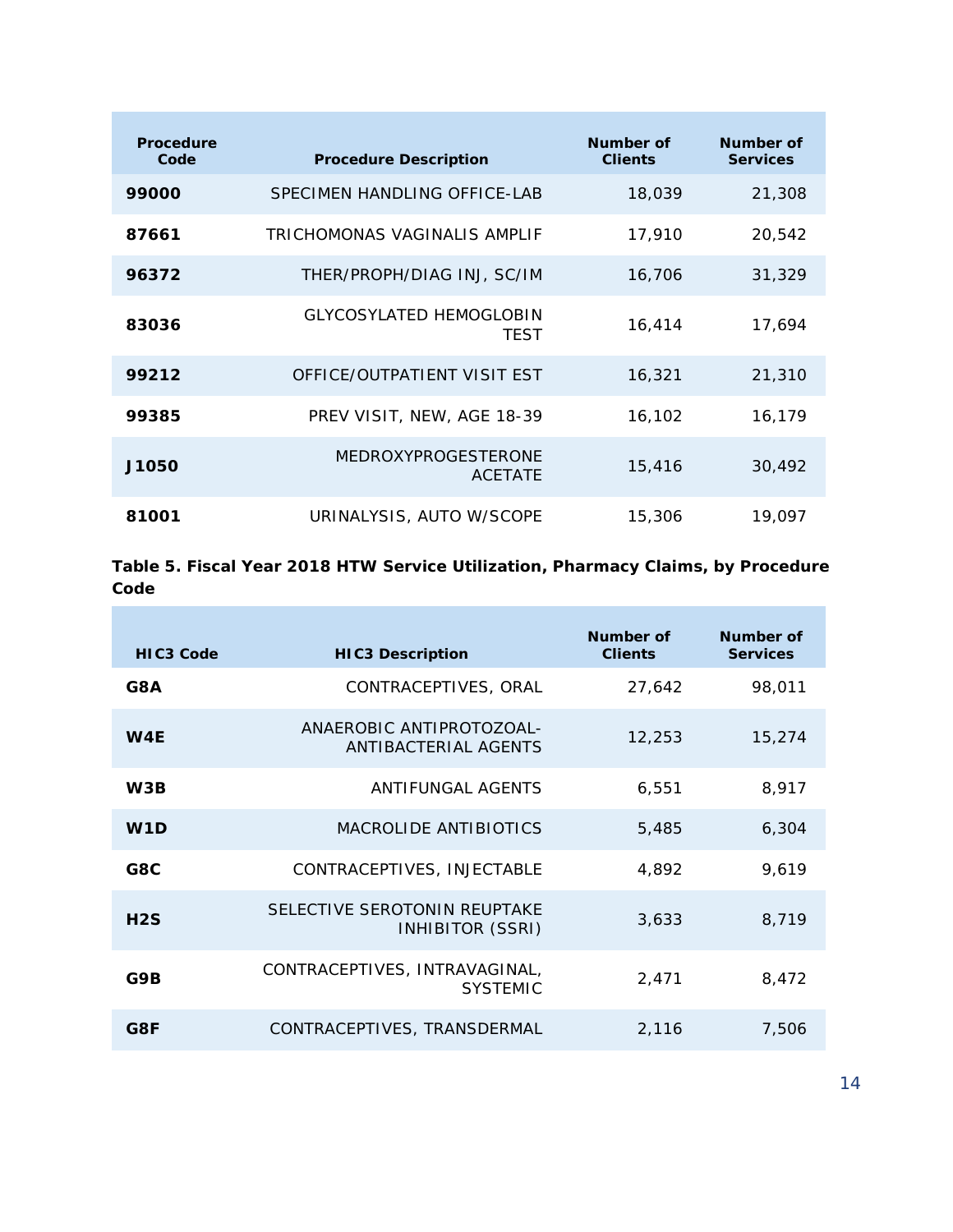| <b>HIC3 Code</b> | <b>HIC3 Description</b>                                  | Number of<br><b>Clients</b> | <b>Number of</b><br><b>Services</b> |
|------------------|----------------------------------------------------------|-----------------------------|-------------------------------------|
| X1C              | INTRA-UTERINE DEVICES (IUDS)                             | 1,975                       | 2,004                               |
| W <sub>5</sub> A | ANTIVIRALS, GENERAL                                      | 1,964                       | 4,115                               |
| G8B              | CONTRACEPTIVES, IMPLANTABLE                              | 1,927                       | 1,928                               |
| Q4W              | <b>VAGINAL ANTIBIOTICS</b>                               | 1,864                       | 2,341                               |
| W <sub>1</sub> C | <b>TETRACYCLINE ANTIBIOTICS</b>                          | 1,585                       | 1,737                               |
| Q4F              | <b>VAGINAL ANTIFUNGALS</b>                               | 1,579                       | 1,798                               |
| C <sub>4</sub> L | ANTIHYPERGLYCEMIC, BIGUANIDE<br><b>TYPE</b>              | 1,430                       | 3,280                               |
| W4N              | <b>INSECT REPELLANTS</b>                                 | 873                         | 1,432                               |
| A9A              | CALCIUM CHANNEL BLOCKING<br><b>AGENTS</b>                | 831                         | 2,010                               |
| R <sub>1</sub> F | THIAZIDE AND RELATED<br><b>DIURETICS</b>                 | 631                         | 1,381                               |
| A4D              | ANTIHYPERTENSIVES, ACE<br><b>INHIBITORS</b>              | 570                         | 1,333                               |
| M <sub>4</sub> D | ANTIHYPERLIPIDEMIC - HMG COA<br>REDUCTASE INHIBITORS     | 566                         | 1,165                               |
| H7D              | NOREPINEPHRINE AND DOPAMINE<br>REUPTAKE INHIB (NDRIS)    | 519                         | 1,129                               |
| C4K              | ANTIHYPERGLYCEMIC, INSULIN-<br>RELEASE STIMULANT TYPE    | 331                         | 691                                 |
| C4G              | <b>INSULINS</b>                                          | 312                         | 1,045                               |
| A4F              | ANTIHYPERTENSIVES,<br>ANGIOTENSIN RECEPTOR<br>ANTAGONIST | 263                         | 683                                 |
| W <sub>1Q</sub>  | QUINOLONE ANTIBIOTICS                                    | 251                         | 265                                 |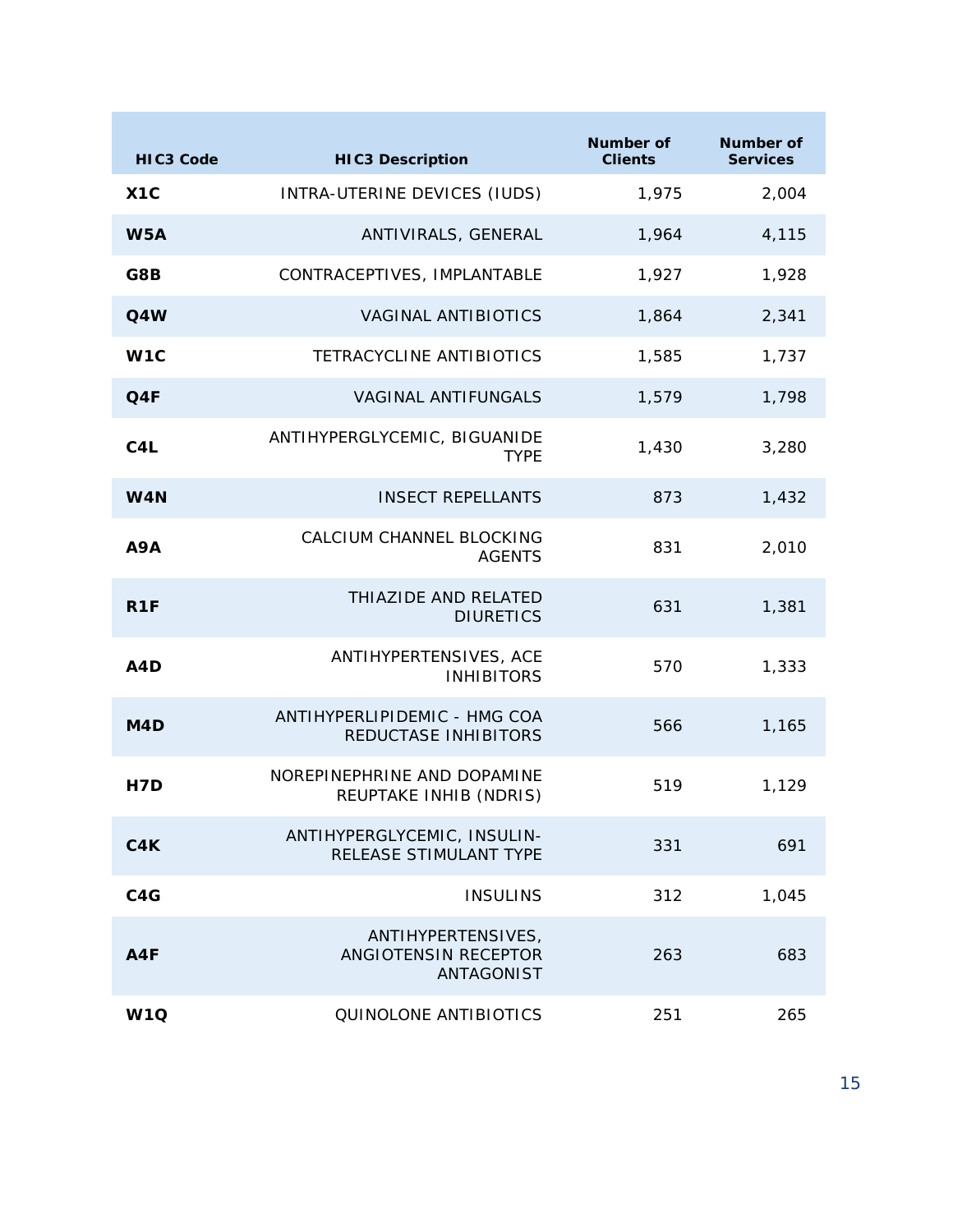# <span id="page-17-0"></span>**Providers and Clients**

The HTW program operates through a network of independent healthcare providers across the state who provide family planning and women's health services to HTW clients, as well as refer them to secondary providers for service delivery outside their scope of practice.

Primary providers are those who can provide an annual women's health examination and prescribe family planning drugs or devices. Primary providers include, but are not limited to, clinic/group practice, family practice/general practice, physician extenders, and gynecology providers.

Some specialized services, such as psychiatry or limited surgical procedures, may be available to clients with a referral from a primary provider. Referring providers include, but are not limited to, surgical-related services, radiology, laboratory, and psychiatry providers.

Clients can locate primary providers through the Online Provider Lookup (OPL) on HealthyTexasWomen.org. The OPL can be accessed by the public and assists potential clients to search for and locate a provider within five to 100 miles of their zip code or address. Access points illustrated through the OPL include providers that offer services in the HTW, Family Planning, and Breast and Cervical Cancer Services programs.

Rider 97 requires HHSC to provide the total number of unduplicated, primary providers for HTW by geographic region and the total number of providers from legacy TWHP.

In the *Texas Women's Health Programs Report for Fiscal Year 2017*, HHSC reported 5,342 primary fee-for-service providers enrolled in HTW. This number was based on the aforementioned definition of primary provider and includes those providers who elected to enroll in the HTW program via TMHP. However, this number does not reflect the entire universe of providers. Because any Medicaid provider who provides an HTW-covered service to an HTW-enrolled woman may bill HTW on a fee-for-service basis, there are approximately 238,000 potential providers in the HTW network. Of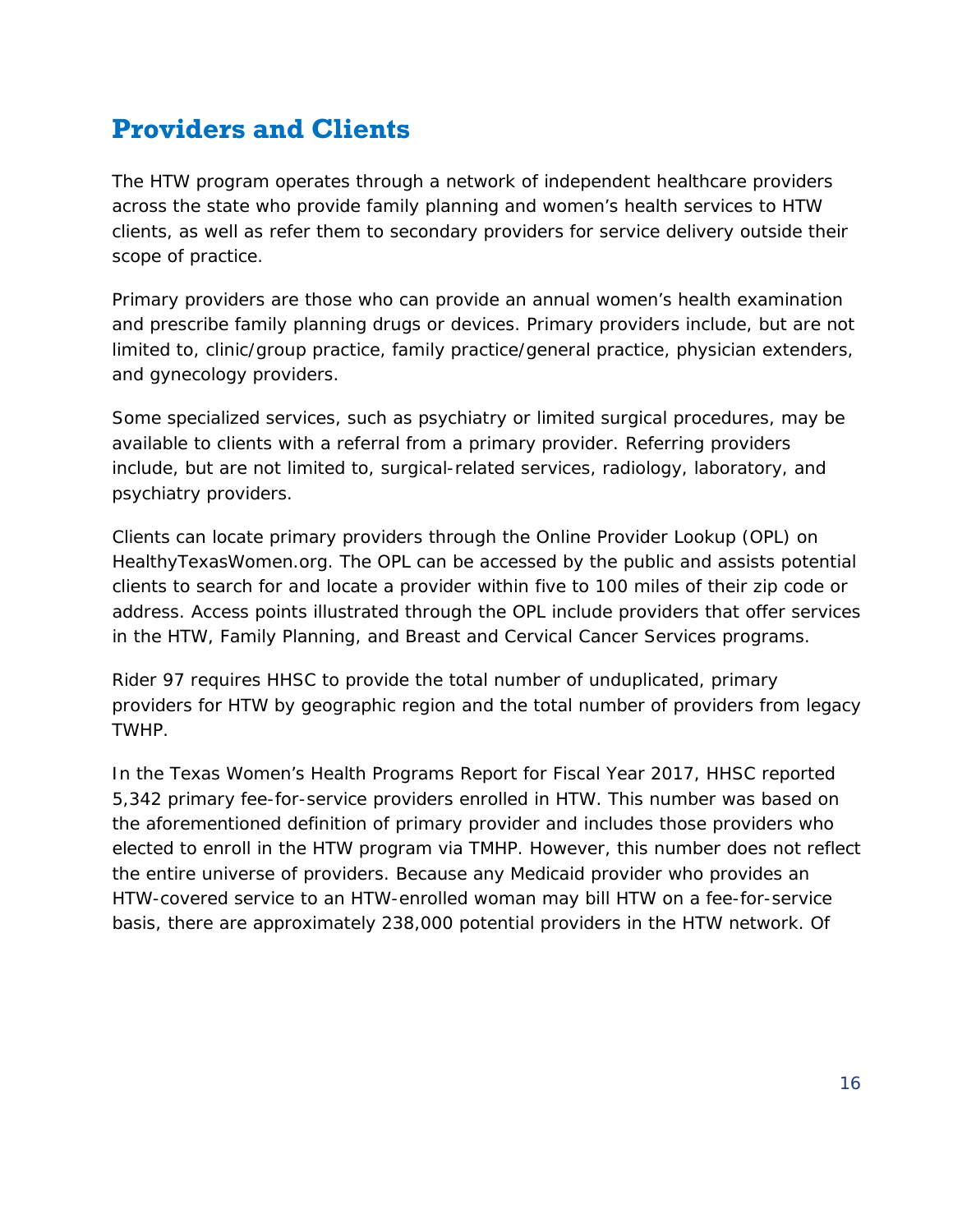these, HTW had 2[9](#page-18-0),363 enrolled providers in fiscal year 2018, and 3,085 providers<sup>9</sup> billed for services rendered in the program. Of those billing providers, 2,161 are considered primary providers.

HHSC is exploring strategies to increase the number of billing providers. This effort includes an examination of how clients are notified of their enrollment in the program, the awareness providers have of the program, and the methods by which clients find participating providers.

Table 6 below compares the number of HTW providers with the legacy Medicaid Women's Health Program (MWHP) and TWHP. Beginning with fiscal year 2018, HHSC has shifted how the agency measures providers in the HTW program to providers actively billing for services rendered. Numbers provided below therefore vary from previously reported provider counts.

#### **Table 6. Fiscal Years 2011 - 2018 Fee-for-Service Billing Providers for Women's Health Programs[10](#page-18-1)**

| <b>MWHP</b><br><b>FY 2011</b> | MWHP &<br><b>TWHP</b><br><b>FY 2013</b> | <b>TWHP</b><br><b>FY 2015</b> | <b>HTW</b><br><b>FY 2017</b> | <b>HTW</b><br><b>FY 2018</b> |
|-------------------------------|-----------------------------------------|-------------------------------|------------------------------|------------------------------|
| 1,336                         | 1,345                                   | 1,306                         | 2.894                        | 3,085                        |

An examination of the HTW providers in fiscal year 2018 reveals that the 3,085 feefor-service billing providers are distributed across the state with the Gulf Coast and Metroplex regions having the greatest number of providers (see Table 7). These regions include the cities of Houston, Galveston, Dallas, Fort Worth, and Arlington.

1

<span id="page-18-0"></span><sup>9</sup> This is a count of distinct providers at separate locations or with different types or specialties. Providers are assigned a National Provider Indicator (NPI). In addition, providers are given a distinct seven-digit base Texas Provider Identifier (base TPI); two-digit suffixes are added to create a full TPI that represents different locations, types, or specialties under which the provider is enrolled. Providers are counted once for every unique full TPI-NPI combination under which claims were paid.

<span id="page-18-1"></span> $10$  This is a count of distinct providers at separate locations or with different types or specialties. Providers are assigned an NPI. In addition, providers are given a distinct sevendigit base TPI; two-digit suffixes are added to create a full TPI that represents different locations, types, or specialties under which the provider is enrolled. Providers are counted once for every unique full TPI-NPI combination under which claims were paid.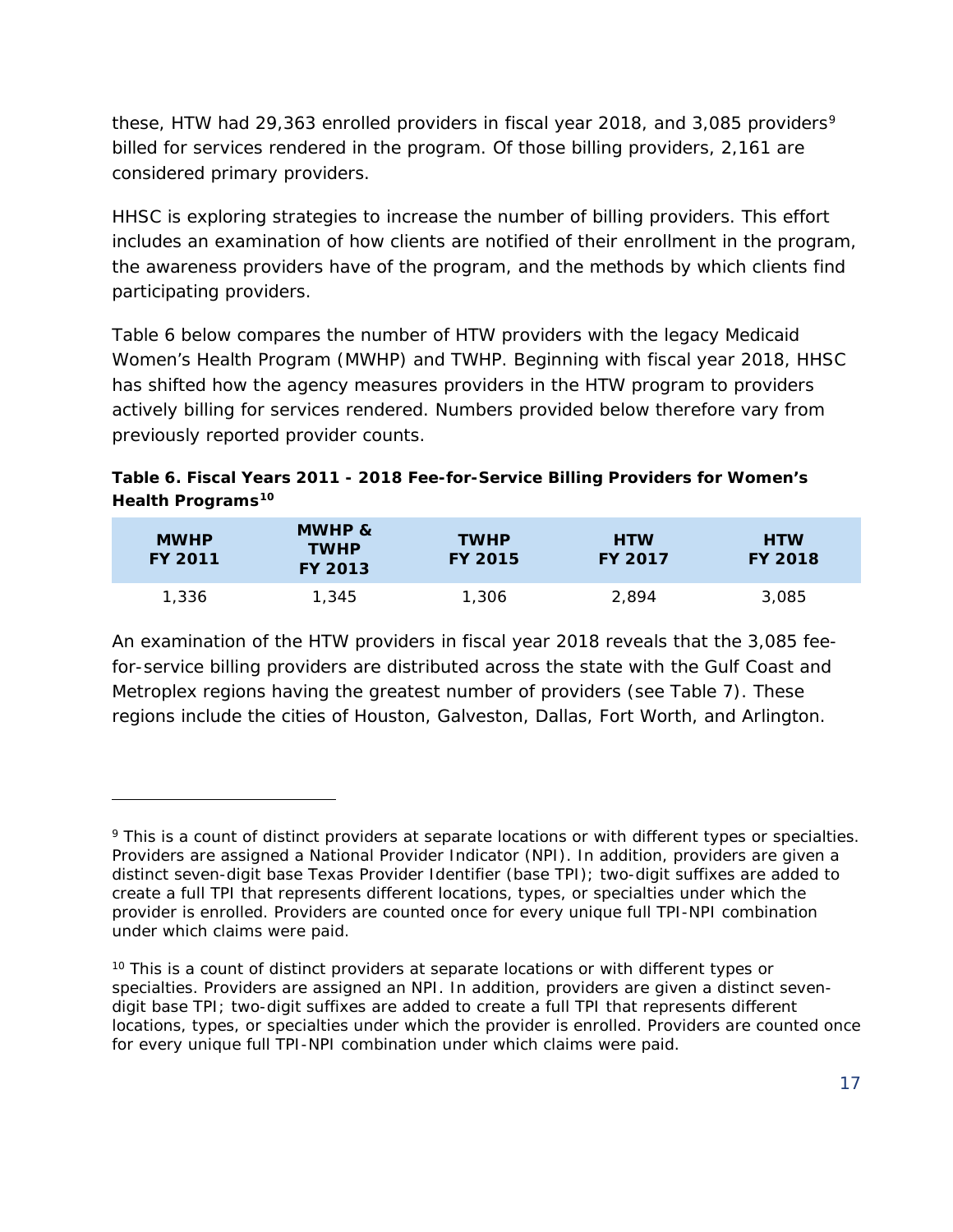| <b>HHSC Region</b>                     | <b>Fee-for-Service Billing Providers</b> |
|----------------------------------------|------------------------------------------|
| <b>Region 1 - High Plains</b>          | 164                                      |
| <b>Region 2 - Northwest Texas</b>      | 131                                      |
| <b>Region 3 - Metroplex</b>            | 590                                      |
| <b>Region 4 - Upper East Texas</b>     | 181                                      |
| <b>Region 5 - Southeast Texas</b>      | 116                                      |
| <b>Region 6 - Gulf Coast</b>           | 563                                      |
| <b>Region 7 - Central Texas</b>        | 324                                      |
| <b>Region 8 - Upper South Texas</b>    | 312                                      |
| <b>Region 9 - West Texas</b>           | 109                                      |
| Region 10 - Upper Rio Grande           | 138                                      |
| Region 11 - Lower South Texas          | 359                                      |
| Out-of-State <sup>11</sup>             | 98                                       |
| <b>Total Fee-for-Service Providers</b> | 3,085                                    |

**Table 7. Fiscal Year 2018 HTW Billing Fee-for-Service Providers by HHSC Region**

1

<span id="page-19-0"></span> $11$  Out-of-state providers are permitted, in certain circumstances, to enroll in Texas Medicaid and provide services to Medicaid and HTW clients. The administrative rules governing the enrollment of out-of-state providers are found in Texas Administrative Code (TAC) Title 1, Part 15, Chapter §352.17.

Out-of-state billing providers, per TAC rule, could either provide and bill for HTW services from a non-Texas location, or simply have billing services outside of Texas. Border state providers (those rendering services within 50 miles driving distance of the Texas border), however, are considered in-state providers.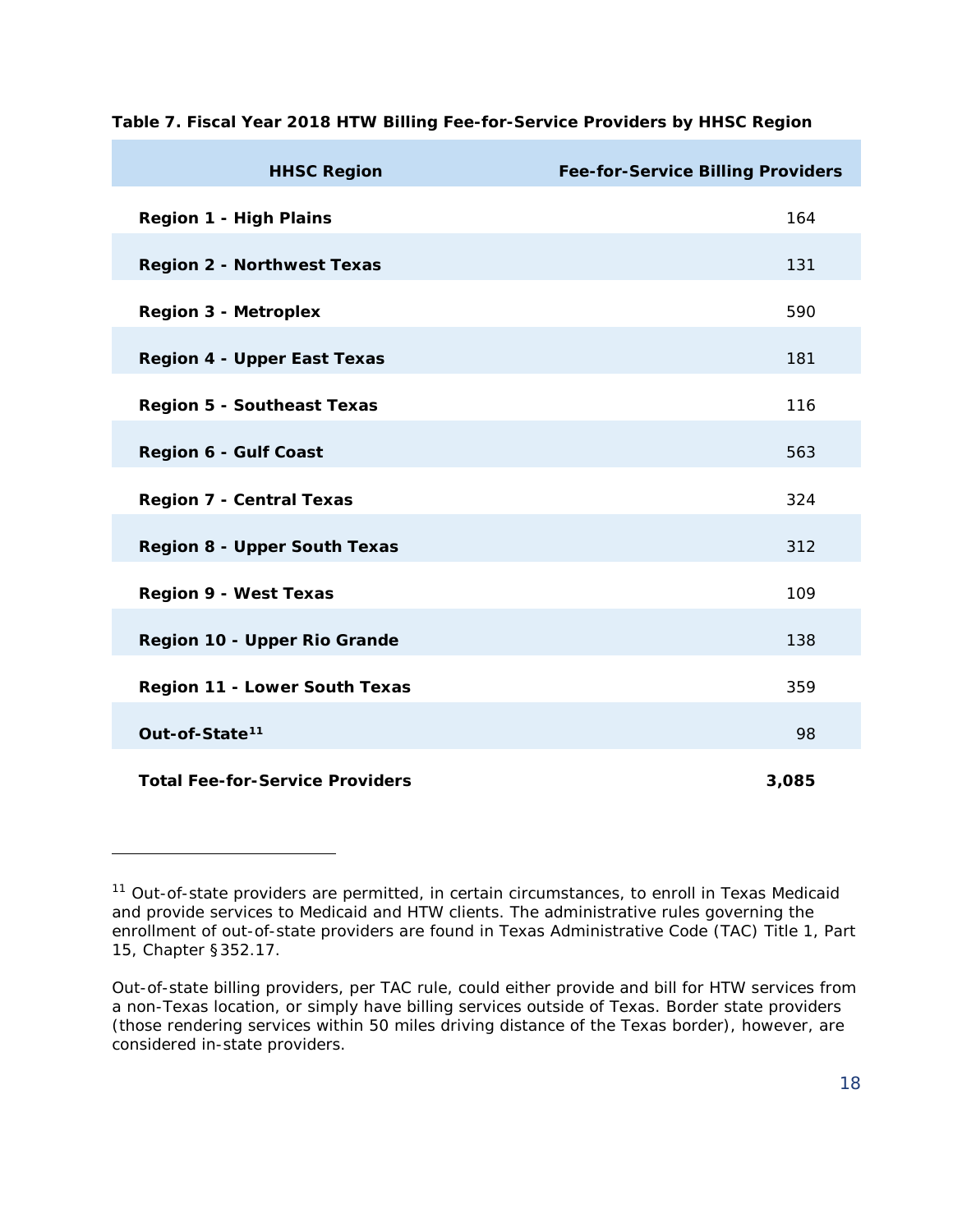In fiscal year 2018, HTW contracted with 39 entities providing services at 201 clinic sites. The Metroplex, Gulf Coast, and Lower South Texas HHSC regions had the greatest number of contracted clinic locations.

#### **Program Clients Served**

1

This report includes the mean and median number of clients served by provider and the total unduplicated number of clients served across all programs and providers. A breakdown of clients served by each billing provider can be found in Appendix A.

In fiscal year 2018, 3,085 fee-for-service providers billed for services provided to 172,023 HTW clients (see Table 8). This report only includes an analysis of HTW billing providers and does not include data on HTW performing or prescribing providers. Some practitioners may see HTW clients but may file the claim under a different provider TPI/NPI (e.g., a nurse practitioner bills under the physician's identification number or under the clinic's identification number). Thus, a greater number of practitioners may have served clients than what is captured in this analysis.

|                                                        | <b>Providers</b> |
|--------------------------------------------------------|------------------|
| <b>Total Billing Providers<sup>12</sup></b>            | 3,085            |
| <b>Total Unduplicated Clients</b>                      | 172,023          |
| Mean Number of Clients per Fee-for-Service<br>Provider | $107.1^{13}$     |

#### **Table 8. Fiscal Year 2018 HTW Clients Served by Billing Provider**

<span id="page-20-0"></span> $12$  This is a count of distinct providers at separate locations or with different types or specialties. Providers are assigned an NPI. In addition, providers are given a distinct sevendigit base TPI; two-digit suffixes are added to create a full TPI that represents different locations, types, or specialties under which the provider is enrolled. Providers are counted once for every unique full TPI-NPI combination under which claims were paid.

<span id="page-20-1"></span> $13$  The mean number of clients per provider does not equal the overall unduplicated number of clients divided by the number of providers because some clients receive services from more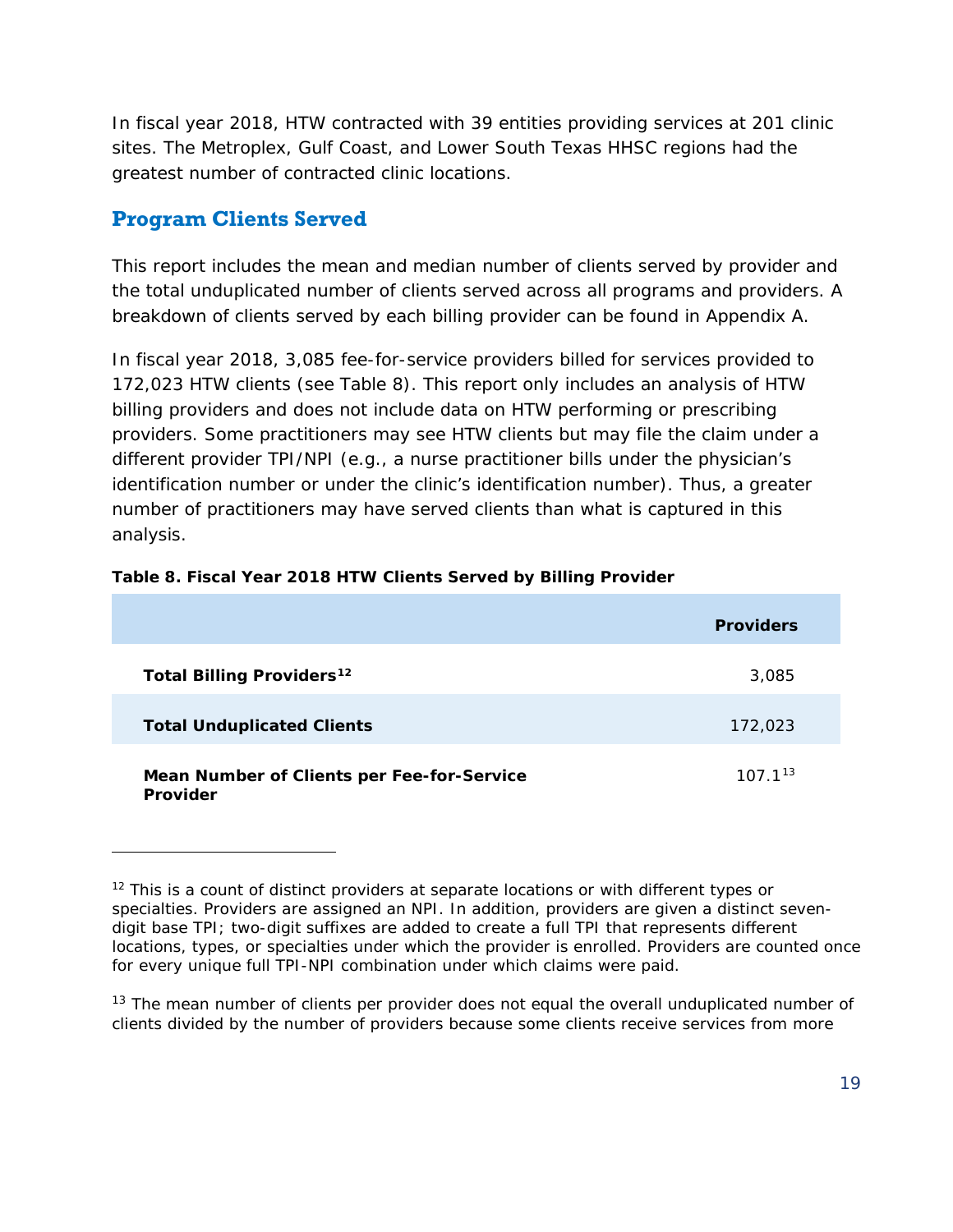|                                                          | <b>Providers</b> |
|----------------------------------------------------------|------------------|
| Median Number of Clients per Fee-for-Service<br>Provider | 7 O              |

HHSC continues efforts to increase access to HTW, and to enroll and serve more eligible women. HHSC expects to see client and provider participation continue to grow over time.

l than one provider. Therefore, a client may be counted in the client count for Provider A and the client count for Provider B, but would only be counted once in the unduplicated count of clients overall. The average was taken of the number of clients per provider, not the unduplicated number of clients overall.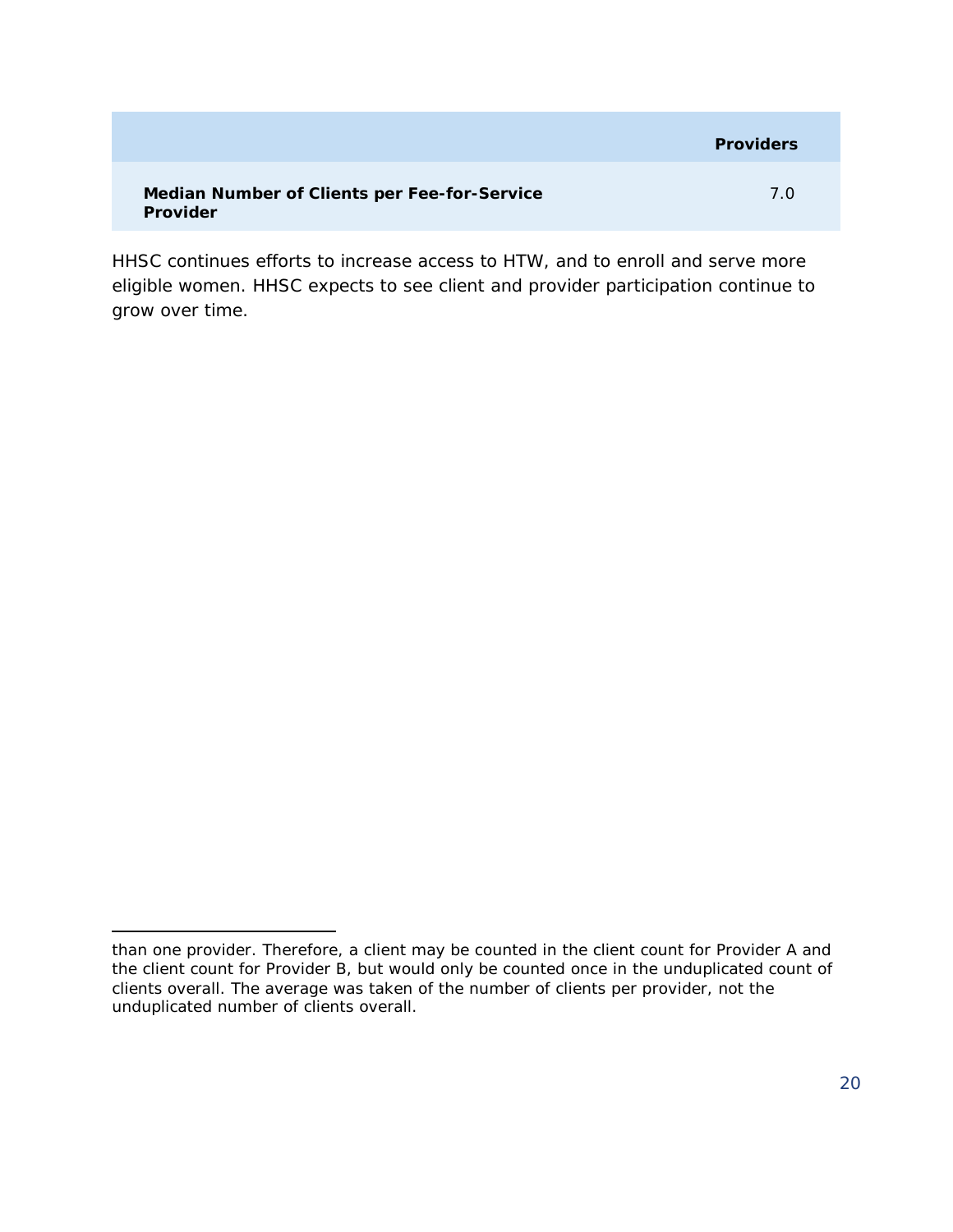# <span id="page-22-0"></span>**4. Family Planning Program**

FPP provides family planning services to women and men at little to no cost. The program offers services to help clients determine the number and spacing of their children, reduce unintended pregnancies, and improve general health, along with future pregnancy and birth outcomes.

### <span id="page-22-1"></span>**Eligibility**

Women and men may be eligible for FPP services if they meet the following eligibility requirements.

- Resident of Texas;
- Age 64 or younger;
- At or below 250 percent FPL; and
- Do not have health insurance or Medicaid, or have health insurance that does not cover family planning services, such as CHIP.

Eligibility is determined at a contracted clinic, and clients may receive services as soon as they are deemed eligible.

#### <span id="page-22-2"></span>**Services**

The program offers a wide range of women's health and core family planning services, including:

- pregnancy testing
- pelvic examinations
- sexually transmitted infection services
- breast and cervical cancer screenings
- clinical breast examination
- mammograms
- screening for cholesterol, diabetes, and high blood pressure
- HIV screening
- LARC
- oral contraceptive pills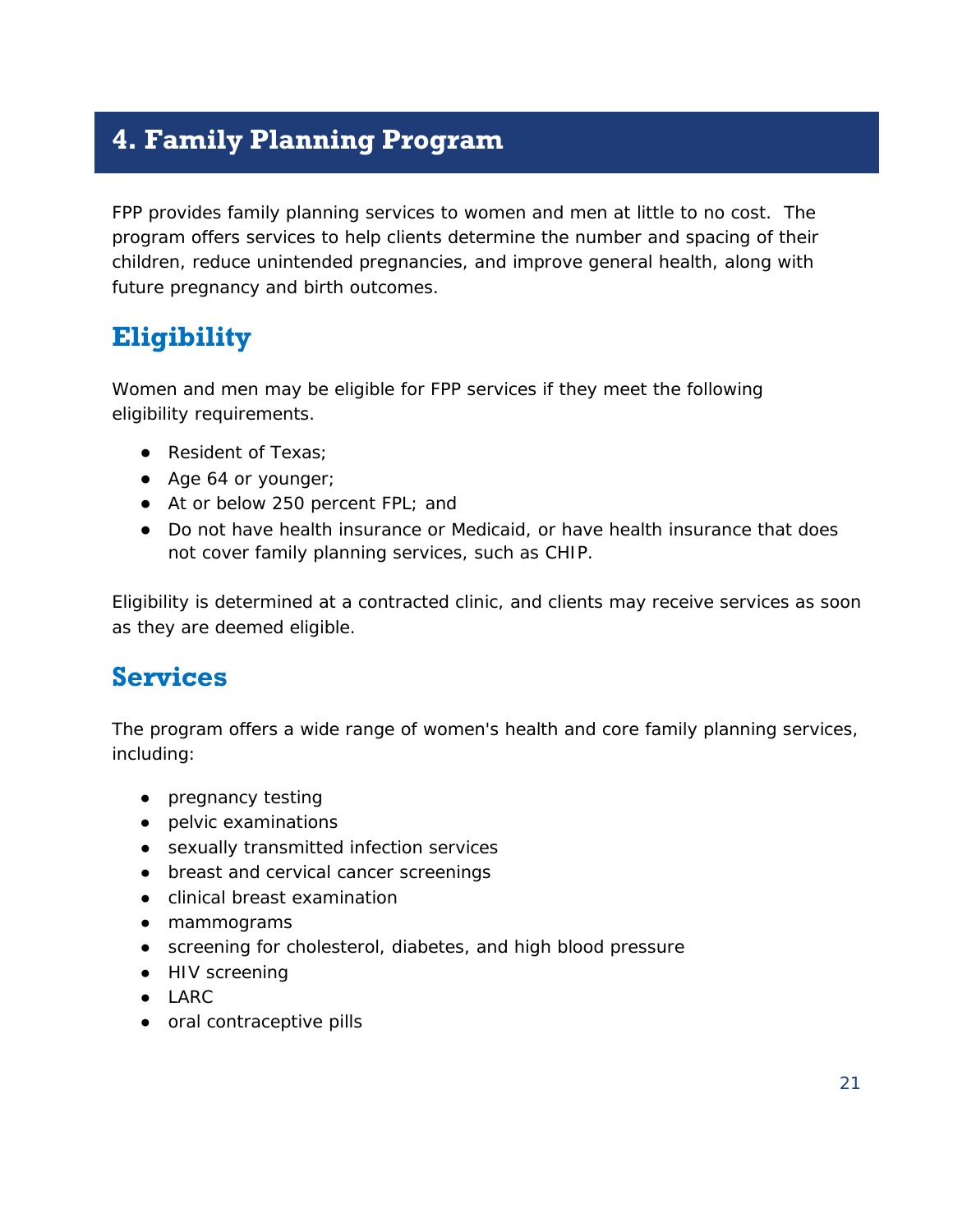- permanent sterilization
- other contraceptive methods such as condoms, vaginal spermicide, and injections
- natural family planning counseling
- limited prenatal benefits

Clients receive services by visiting a participating FPP clinic.

### <span id="page-23-0"></span>**Provider Payments[14](#page-23-2)**

1

HHSC allocates FPP funds through a contract mechanism, partnering with a variety of organizations, including local health departments, medical schools, hospitals, private non-profit agencies, community-based clinics, federally qualified health centers, and rural health clinics.

Contracted organizations must enroll as a Medicaid provider through TMHP. To receive reimbursement, contractors submit fee-for-service claims to TMHP for eligible services provided to eligible clients. The cost reimbursement component, if requested, provides administrative funds to contracted organizations that support FPP health care service delivery.

### <span id="page-23-1"></span>**Clients Served and Service Utilization**

Per Rider 97, this report includes a summary of service utilization by geographic region, including total unduplicated number of patients served by delivery system, age, and medical claims by procedure code. Unlike in the HTW program, the Family Planning Program does not provide pharmacy benefits billed separately through the pharmacy claims system. As such, the tables below only include medical claims.

In fiscal year 2018, 106,224 FPP clients received services (see Table 9).

<span id="page-23-2"></span><sup>&</sup>lt;sup>14</sup> Rider 99 requires that no funds appropriated for HTW or FPP can be distributed to individuals or entities that perform elective abortion procedures or that contract with or provide funds to individuals or entities for the performance of elective abortion procedures.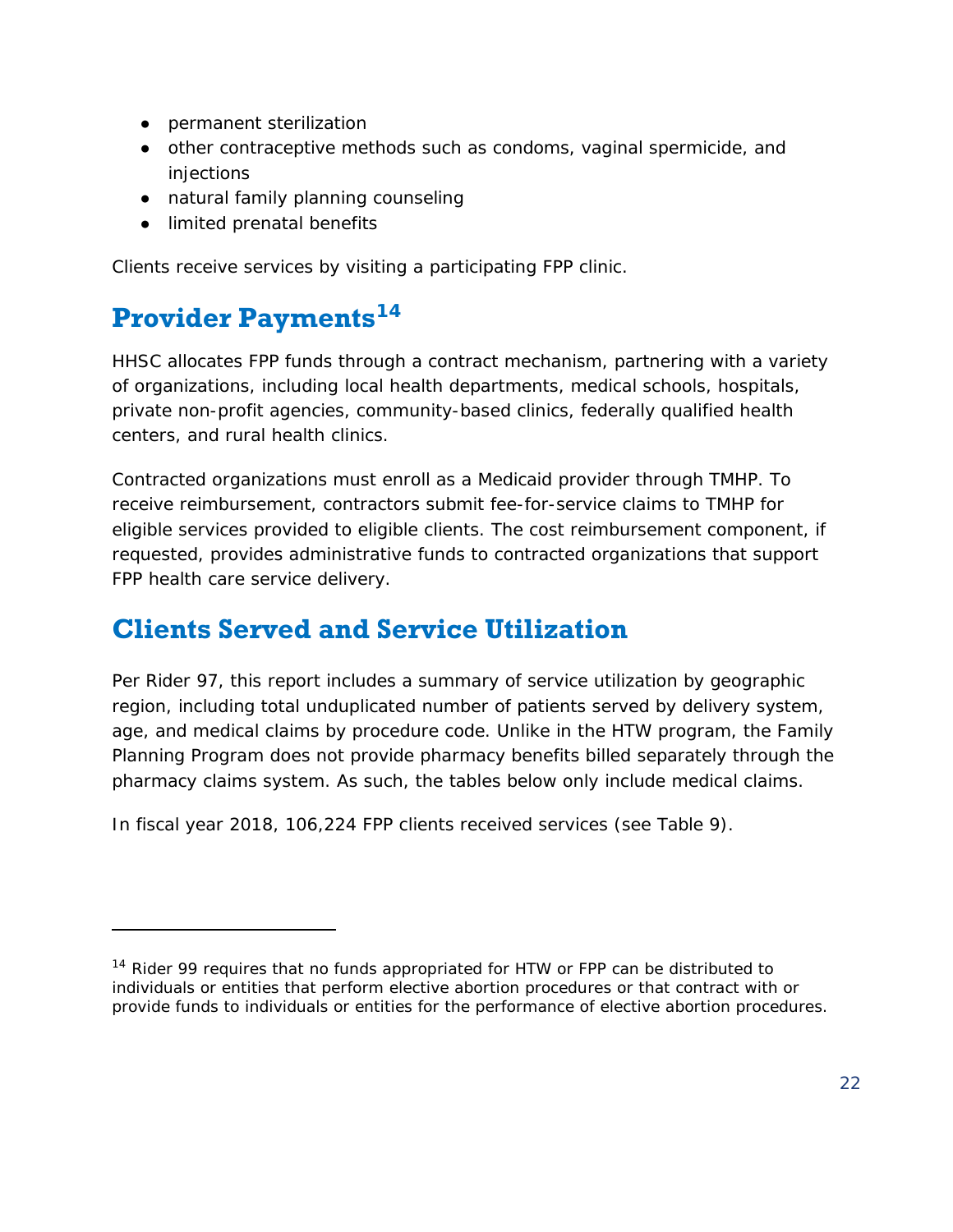| <b>Month</b>                                  | FY 17 Clients Served | <b>FY 18 Clients Served</b> |
|-----------------------------------------------|----------------------|-----------------------------|
| September                                     | 12,489               | 17,535                      |
| October                                       | 14,333               | 20,721                      |
| November                                      | 13,992               | 16,698                      |
| December                                      | 12,727               | 13,872                      |
| January                                       | 15,422               | 15,737                      |
| February                                      | 12,940               | 14,536                      |
| March                                         | 14,560               | 14,583                      |
| April                                         | 11,517               | 12,459                      |
| May                                           | 10,796               | 9,684                       |
| June                                          | 8,817                | 8,113                       |
| July                                          | 7,307                | 8,430                       |
| August                                        | 6,228                | 7,660                       |
| <b>Unduplicated Annual Total<sup>15</sup></b> | 96,984               | 106,224                     |

**Table 9. Fiscal Years 2017 and 2018 FPP Monthly Clients Served and Annual Total Clients Served, Medical Claims**

As shown in Table 10, 90.4 percent of FPP clients were age 21 or over. Contractors served the greatest number of clients in the Gulf Coast, Metroplex, and Lower South Texas regions.

1

<span id="page-24-0"></span><sup>&</sup>lt;sup>15</sup> Though annual totals are unduplicated, the monthly numbers are not additive because one client may receive services in multiple months.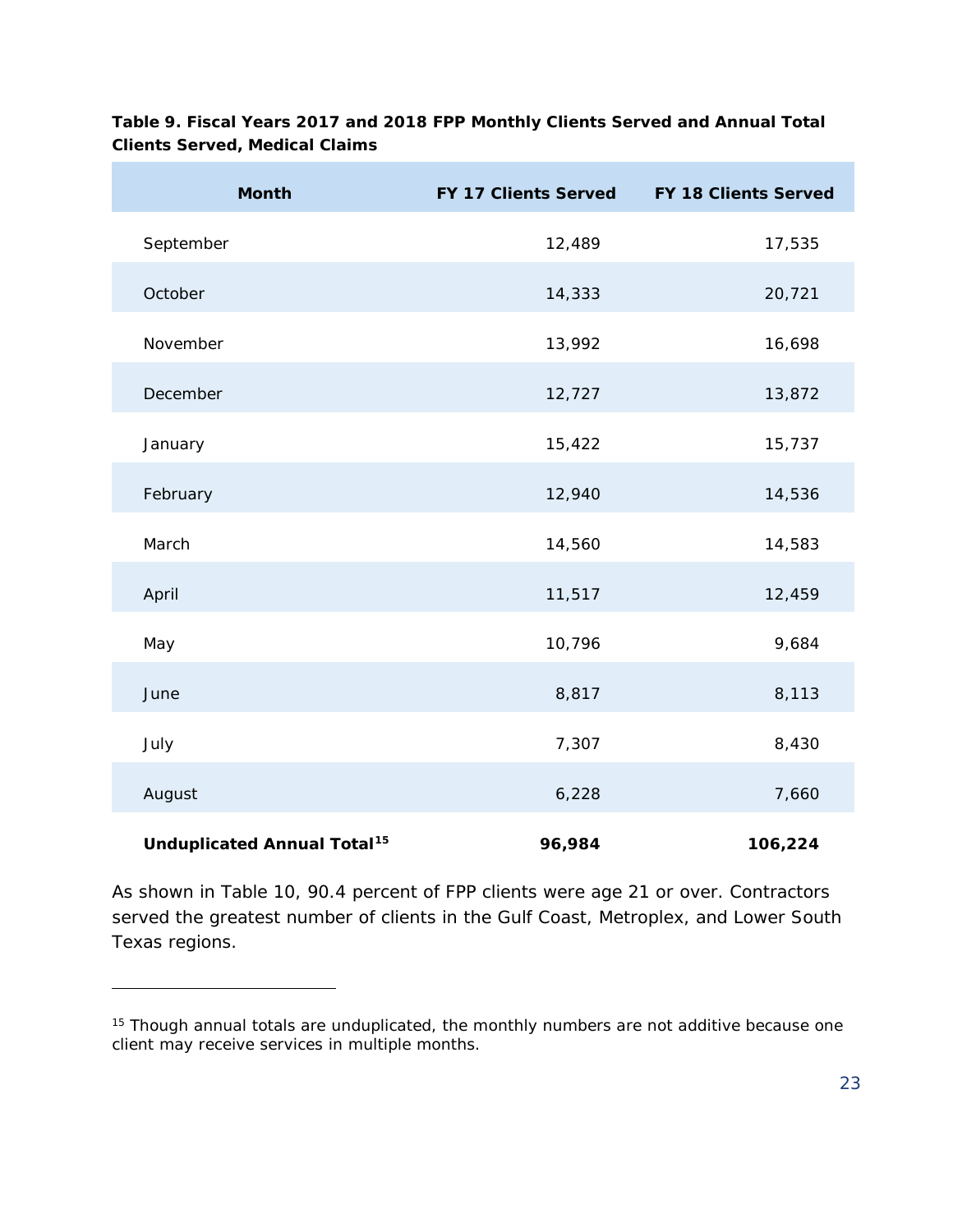|                                               | <b>Clients Served by Age Group</b> |           |                |                                     |
|-----------------------------------------------|------------------------------------|-----------|----------------|-------------------------------------|
| <b>HHSC Region</b>                            | <b>Under</b><br>18                 | $18 - 20$ | 21 or<br>older | <b>Unduplicated</b><br><b>Total</b> |
| <b>Region 1 - High Plains</b>                 | 16                                 | 202       | 1,542          | 1,752                               |
| <b>Region 2 - Northwest</b><br>Texas          | 5                                  | 41        | 283            | 329                                 |
| <b>Region 3 - Metroplex</b>                   | 234                                | 1,312     | 22,956         | 24,442                              |
| <b>Region 4 - Upper East</b><br><b>Texas</b>  | 47                                 | 186       | 3,300          | 3,523                               |
| <b>Region 5 - Southeast</b><br><b>Texas</b>   | 29                                 | 95        | 1,789          | 1,909                               |
| <b>Region 6 - Gulf Coast</b>                  | 1,645                              | 2,723     | 23,053         | 27,170                              |
| <b>Region 7 - Central Texas</b>               | 106                                | 722       | 15,185         | 15,977                              |
| <b>Region 8 - Upper South</b><br><b>Texas</b> | 126                                | 481       | 7,333          | 7,922                               |
| <b>Region 9 - West Texas</b>                  | 14                                 | 25        | 586            | 624                                 |
| Region 10 - Upper Rio<br>Grande               | 10                                 | 28        | 794            | 830                                 |
| Region 11 - Lower South<br><b>Texas</b>       | 370                                | 2,287     | 18,925         | 21,510                              |

**Table 10. Fiscal Year 2018 FPP Program Utilization, Medical Claims[16](#page-25-0)**

l

<span id="page-25-0"></span><sup>&</sup>lt;sup>16</sup> Subtotals may not sum to total because a client may be present in multiple categories.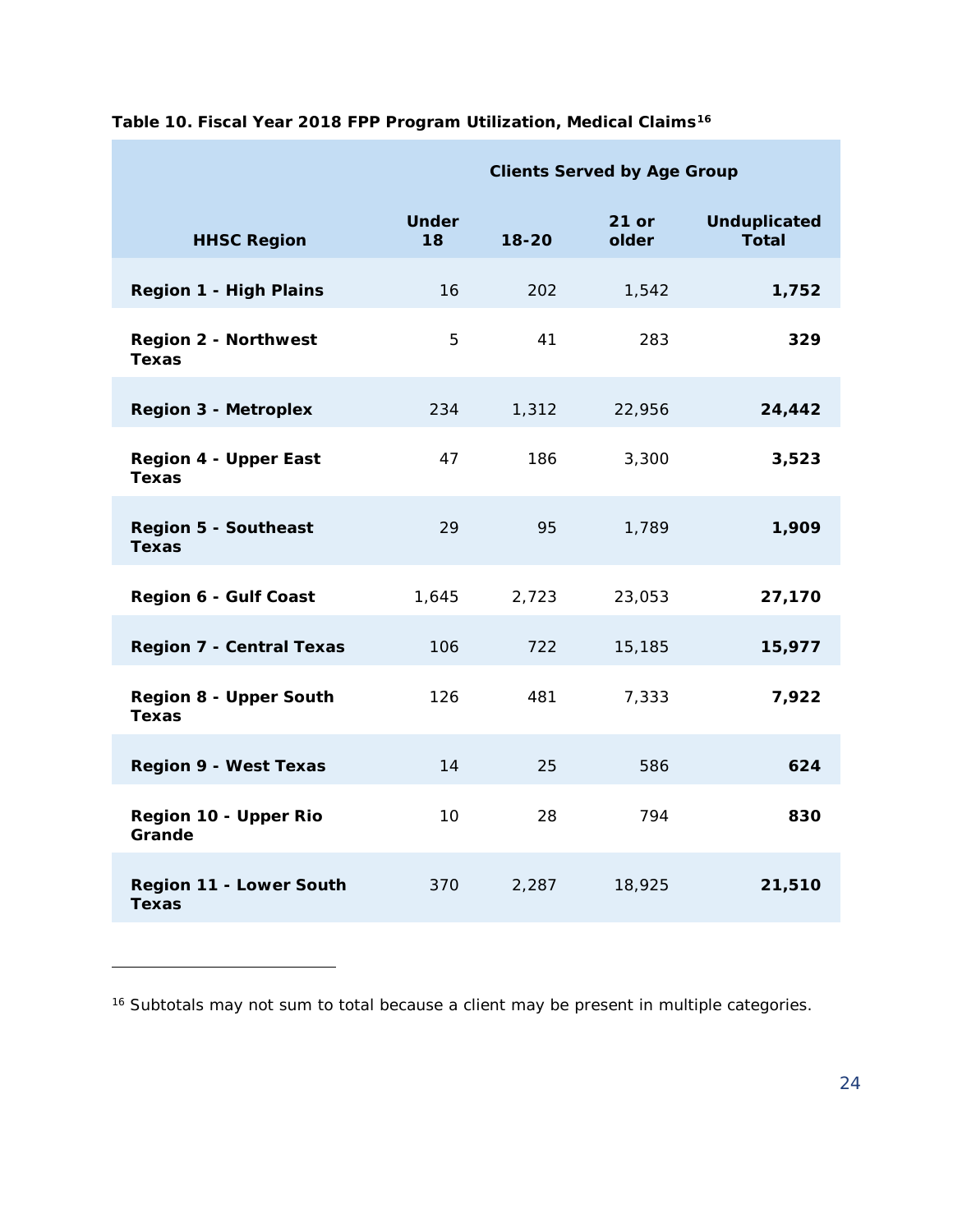|                                | <b>Clients Served by Age Group</b> |           |                  |                                     |
|--------------------------------|------------------------------------|-----------|------------------|-------------------------------------|
| <b>HHSC Region</b>             | <b>Under</b><br>18                 | $18 - 20$ | $21$ or<br>older | <b>Unduplicated</b><br><b>Total</b> |
| Unknown Location <sup>17</sup> |                                    | 4         | 251              | 256                                 |
| <b>Unduplicated Total</b>      | 2,603                              | 8,106     | 95,997           | 106,244                             |

Per Rider 97, updated fiscal year 2017 program utilization is represented below in Table 11. Approximately 90.7 percent of FPP recipients were at least 21 years of age, with the greatest number of clients served in the Gulf Coast, Metroplex, and Lower South Texas regions.

|                                       | <b>Clients Served by Age Group</b> |           |                  |                              |
|---------------------------------------|------------------------------------|-----------|------------------|------------------------------|
| <b>HHSC Region</b>                    | <b>Under</b><br>18                 | $18 - 20$ | $21$ or<br>older | <b>Unduplicated</b><br>Total |
| <b>Region 1 - High Plains</b>         | 19                                 | 177       | 1,247            | 1,436                        |
| <b>Region 2 - Northwest</b><br>Texas  | $\overline{7}$                     | 28        | 212              | 246                          |
| <b>Region 3 - Metroplex</b>           | 237                                | 1,095     | 20,033           | 21,319                       |
| <b>Region 4 - Upper East</b><br>Texas | 21                                 | 47        | 1,806            | 1,872                        |

| Table 11. Fiscal Year 2017 FPP Program Utilization, Medical Claims <sup>18</sup> |  |
|----------------------------------------------------------------------------------|--|
|----------------------------------------------------------------------------------|--|

1

<span id="page-26-0"></span> $17$  The number of clients by HHSC region is calculated using county of residence found in claims data. Client's county of residence is blank for some clients.

<span id="page-26-1"></span><sup>&</sup>lt;sup>18</sup> Subtotals may not sum to total because a client may be present in multiple categories.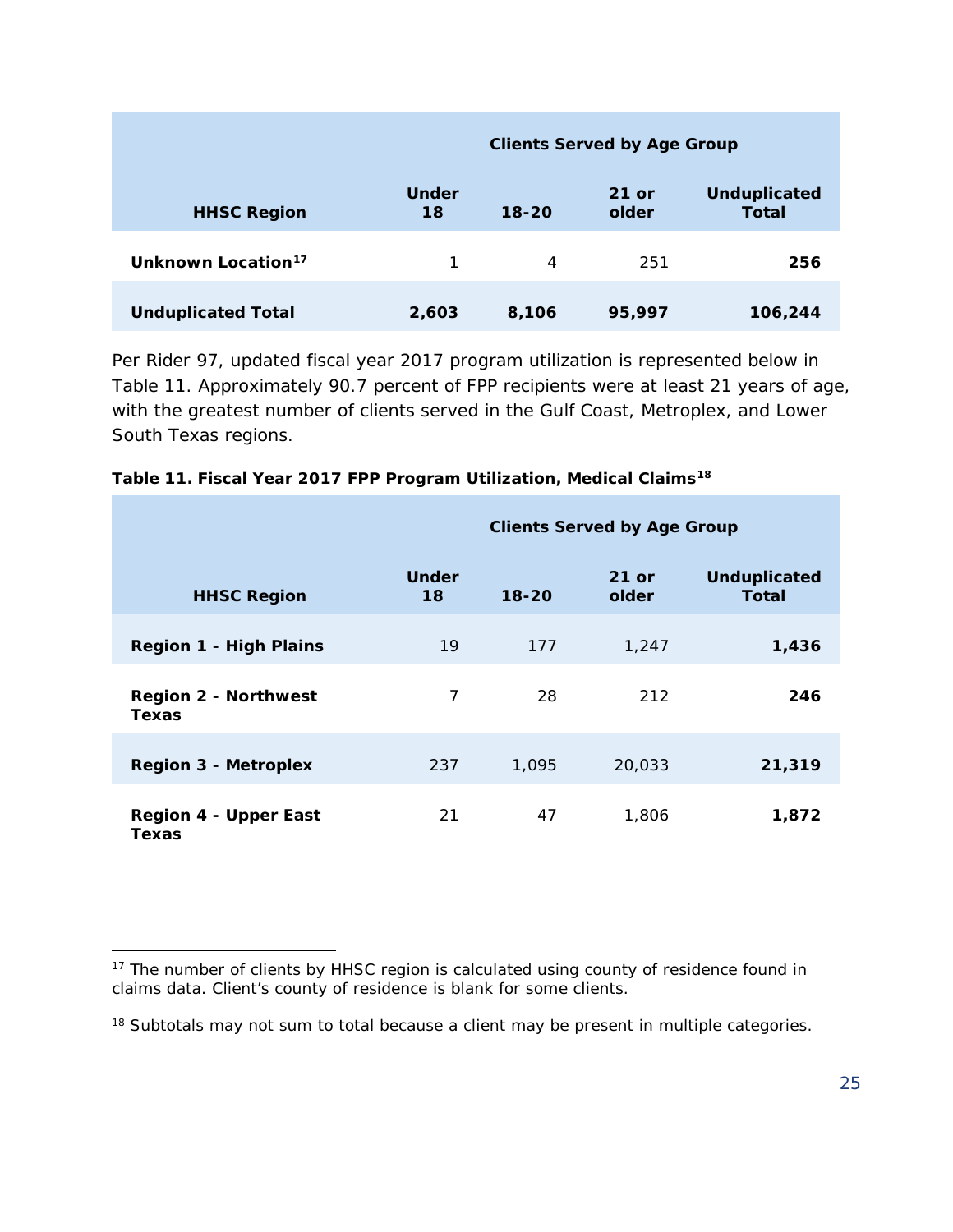|                                               | $\frac{1}{2}$      |           |                  |                                     |
|-----------------------------------------------|--------------------|-----------|------------------|-------------------------------------|
| <b>HHSC Region</b>                            | <b>Under</b><br>18 | $18 - 20$ | $21$ or<br>older | <b>Unduplicated</b><br><b>Total</b> |
| <b>Region 5 - Southeast</b><br><b>Texas</b>   | 27                 | 80        | 1,968            | 2,067                               |
| <b>Region 6 - Gulf Coast</b>                  | 1,019              | 2,454     | 24,552           | 27,817                              |
| <b>Region 7 - Central Texas</b>               | 152                | 706       | 12,662           | 13,483                              |
| <b>Region 8 - Upper South</b><br><b>Texas</b> | 132                | 453       | 6,588            | 7,144                               |
| <b>Region 9 - West Texas</b>                  | 13                 | 42        | 405              | 459                                 |
| Region 10 - Upper Rio<br>Grande               | 11                 | 31        | 541              | 582                                 |
| Region 11 - Lower South<br><b>Texas</b>       | 475                | 2,200     | 17,918           | 20,522                              |
| <b>Unknown Location</b>                       | $\mathbf{O}$       | 3         | 36               | 39                                  |
| <b>Unduplicated Total</b>                     | 2,113              | 7,316     | 87,967           | 96,985                              |

**Clients Served by Age Group**

#### **FPP Service Utilization by Procedure Code**

This report provides a summary of FPP service utilization by procedure code. Table 12 provides the 25 most frequently utilized procedure codes for FPP in fiscal year 2018, including the number of clients served and the number of services provided. FPP provided 752,603 medical services under 314 procedure codes in fiscal year 2018.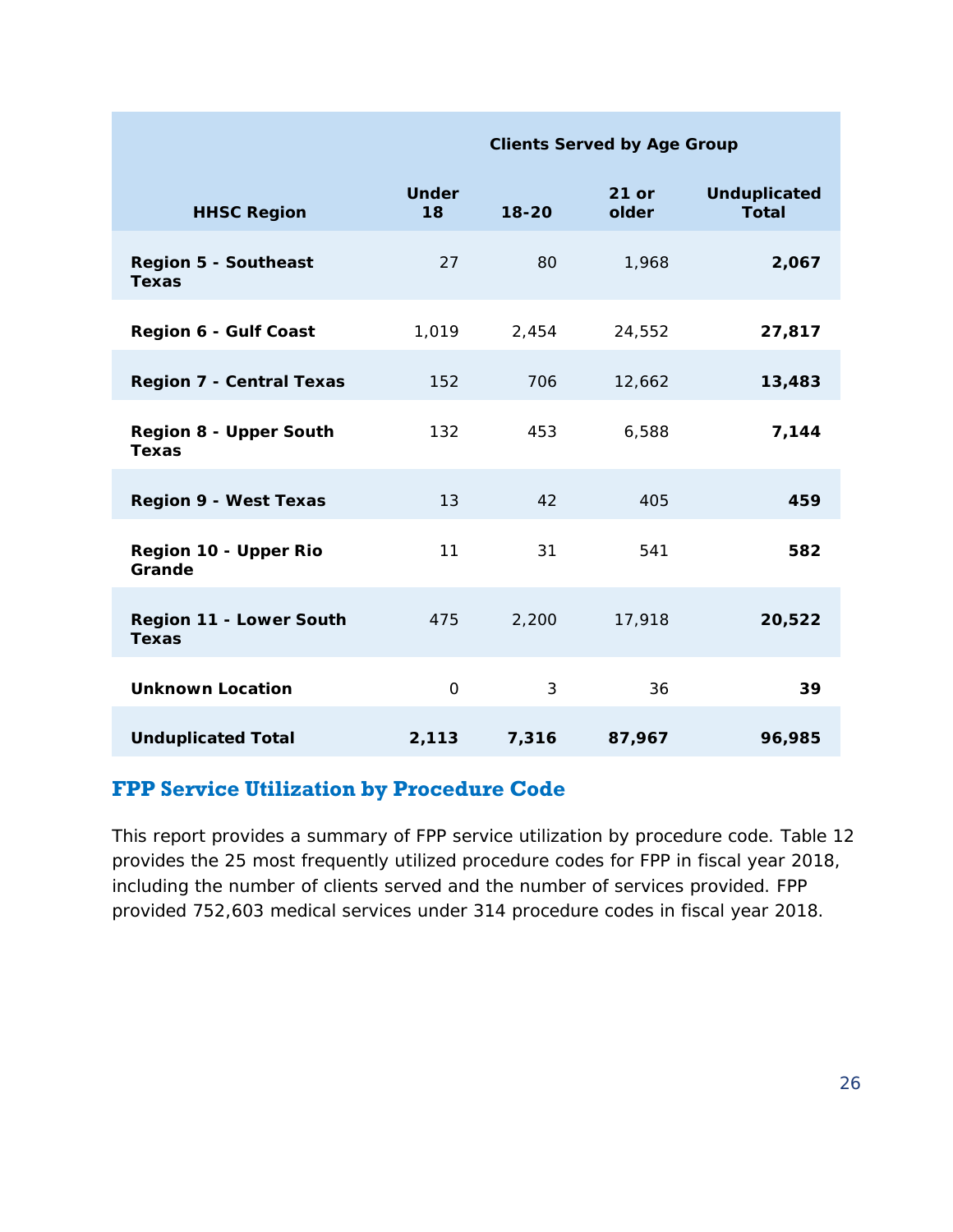| <b>Procedure</b><br>Code | <b>Procedure Description</b>        | Number of<br><b>Clients</b> | Number of<br><b>Services</b> |
|--------------------------|-------------------------------------|-----------------------------|------------------------------|
| 87491                    | CHYLMD TRACH, DNA, AMP PROBE        | 40,796                      | 43,636                       |
| 87591                    | N. GONORRHOEAE, DNA, AMP PROB       | 39,842                      | 42,247                       |
| 81025                    | URINE PREGNANCY TEST                | 38,645                      | 51,354                       |
| 99213                    | OFFICE/OUTPATIENT VISIT EST         | 34,665                      | 47,413                       |
| A4267                    | MALE CONDOM                         | 29,752                      | 39,236                       |
| 86592                    | SYPHILIS TEST NON-TREP QUAL         | 24,946                      | 25,884                       |
| 99000                    | SPECIMEN HANDLING OFFICE-LAB        | 20,663                      | 23,563                       |
| 80061                    | <b>LIPID PANEL</b>                  | 17,619                      | 18,155                       |
| 88142                    | CYTOPATH, C/V, THIN LAYER           | 17,291                      | 17,460                       |
| S4993                    | CONTRACEPTIVE PILLS FOR BC          | 15,122                      | 23,164                       |
| 99212                    | OFFICE/OUTPATIENT VISIT EST         | 14,423                      | 17,594                       |
| 83036                    | <b>GLYCOSYLATED HEMOGLOBIN TEST</b> | 13,816                      | 14,342                       |
| 99395                    | PREV VIST EST AGE 18-39             | 13,450                      | 13,521                       |
| 84443                    | ASSAY THYROID STIM HORMONE          | 13,016                      | 13,513                       |
| 99214                    | OFFICE/OUTPATIENT VISIT EST         | 12,645                      | 13,647                       |
| 85025                    | AUTOMATED HEMOGRAM                  | 12,594                      | 13,255                       |
| 81002                    | URINALYSIS NONAUTO W/O SCOPE        | 12,385                      | 14,493                       |
| 96372                    | THER/PROPH/DIAG INJ, SC/IM          | 12,235                      | 21,481                       |

**Table 12. Fiscal Year 2018 FPP Service Utilization by Procedure Code, Medical Claims[19](#page-28-0)**

<span id="page-28-0"></span><sup>1</sup> <sup>19</sup> Though procedure codes 99212, 99213, and 99214 are all for an office visit for an established patient, the individual codes are distinguished by severity of the presenting problem.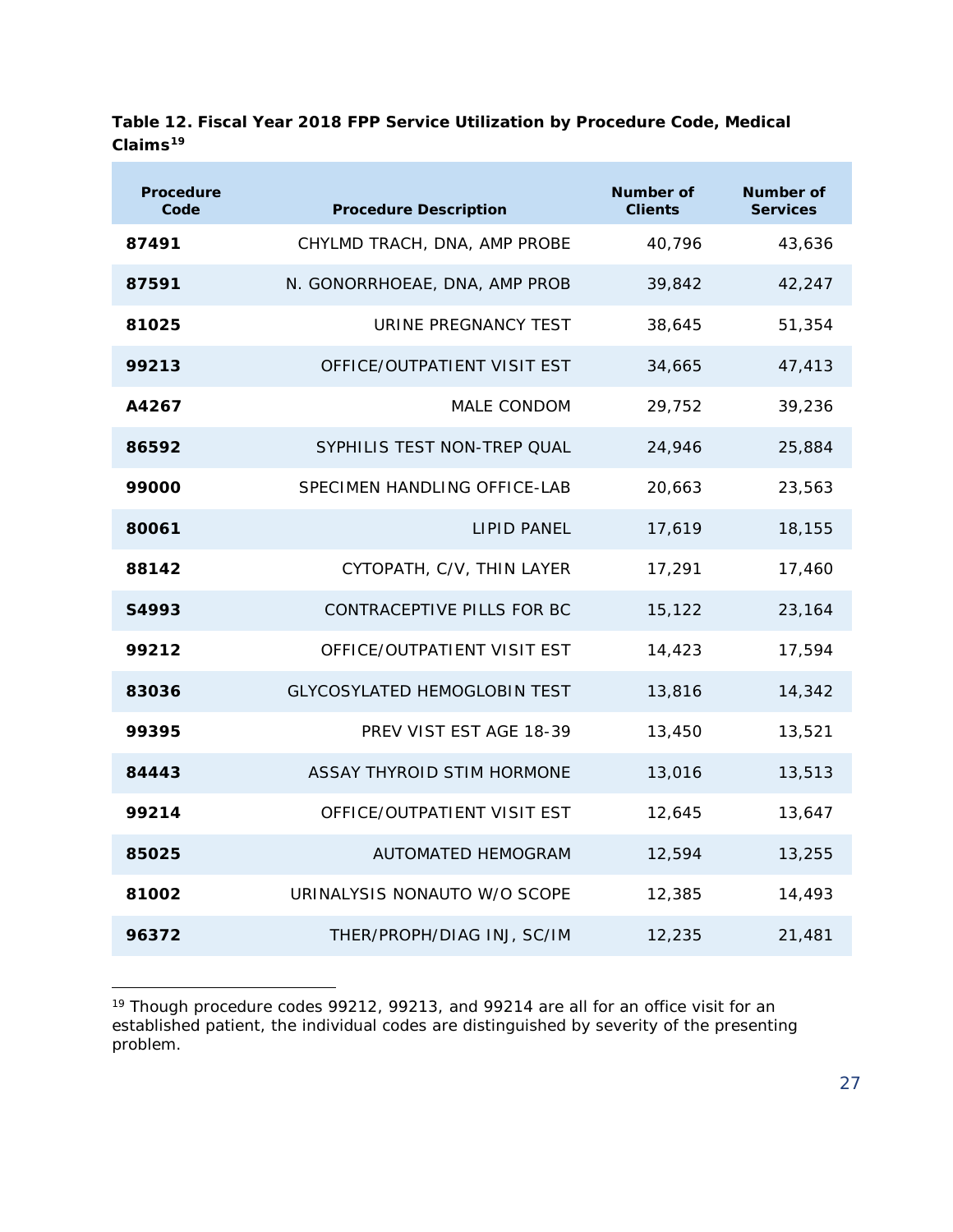| <b>Procedure</b><br>Code | <b>Procedure Description</b>  | Number of<br><b>Clients</b> | Number of<br><b>Services</b> |
|--------------------------|-------------------------------|-----------------------------|------------------------------|
| 86703                    | HIV-1/HIV-2 1 RESULT ANTBDY   | 11,858                      | 12,058                       |
| J1050                    | MEDROXYPROGESTERONE ACETATE   | 11,823                      | 21,299                       |
| 86701                    | HIV-1 ANTIBODY                | 11,546                      | 12,245                       |
| 87624                    | <b>HPV HIGH-RISK TYPES</b>    | 11,200                      | 11,325                       |
| 87389                    | $HIV-1$ AG W/HIV-1 & HIV-2 AB | 10,270                      | 10,406                       |
| 85018                    | <b>HEMOGLOBIN</b>             | 9,529                       | 9,843                        |
| 80053                    | COMPREHEN METABOLIC PANEL     | 9.309                       | 9.756                        |

### <span id="page-29-0"></span>**Providers and Clients**

Rider 97 requires HHSC to provide the total number of providers for FPP by geographic region. In fiscal year 2018, HHSC contracted with 52 entities providing services at 246 clinic sites. The Metroplex, Gulf Coast, and Lower South Texas HHSC regions had the greatest number of contracted clinic locations.

The rider also requires HHSC to provide the mean and median number of program clients served by provider and the total unduplicated number of clients served. In fiscal year 2018, FPP served 106,244 FPP clients (see Table 13). A breakdown of clients served by each provider can be found in Appendix B.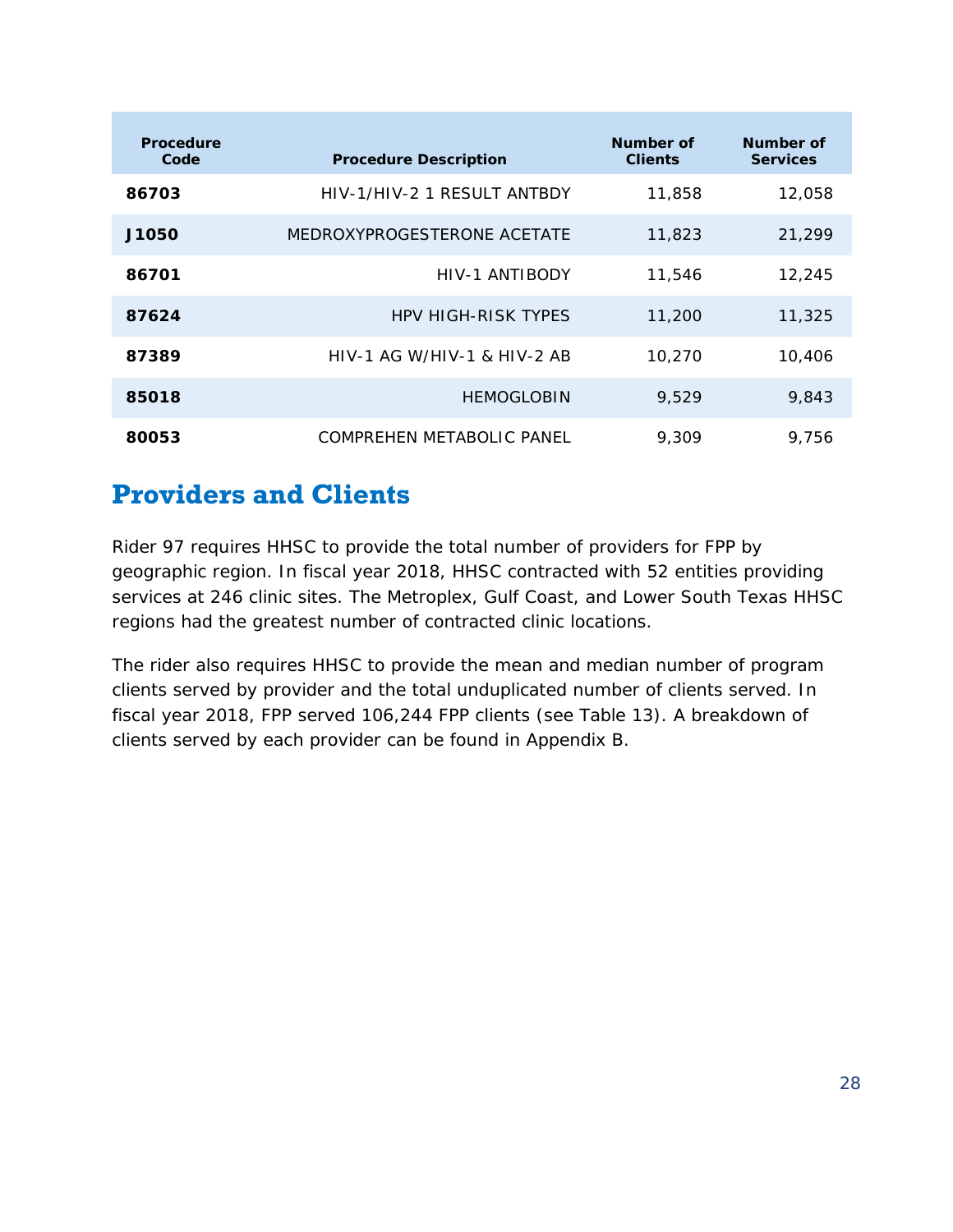**Table 13. Fiscal Year 2018 FPP Clients Served by Contracted Billing Provider** 

|                                                  | <b>Contracted Providers</b> |
|--------------------------------------------------|-----------------------------|
| Total Billing Providers <sup>20,21</sup>         | 202                         |
| <b>Total Unduplicated Clients</b>                | 106,244                     |
| Mean Number of Clients per Contracted Provider   | $550^{22}$                  |
| Median Number of Clients per Contracted Provider | 293                         |

l

<span id="page-30-0"></span><sup>&</sup>lt;sup>20</sup> FPP policy requires claims to be billed under the clinic's identification number. A greater number of individual providers served clients than what is captured in this analysis.

<span id="page-30-1"></span> $21$  This count represents distinct providers at separate locations or with different types or specialties. Providers are assigned an NPI. In addition, providers are given a distinct sevendigit base TPI; two-digit suffixes are added to create a full TPI that represents different locations, types, or specialties under which the provider is enrolled. Providers are counted once for every unique full TPI-NPI combination under which claims were paid.

<span id="page-30-2"></span><sup>&</sup>lt;sup>22</sup> The mean number of clients per provider does not equal the overall unduplicated number of clients divided by the number of providers because some clients receive services from more than one provider. Therefore, a client may be counted in the client count for Provider A and the client count for Provider B, but would only be counted once in the unduplicated count of clients overall. The average was taken of the number of clients per provider, not the unduplicated number of clients overall.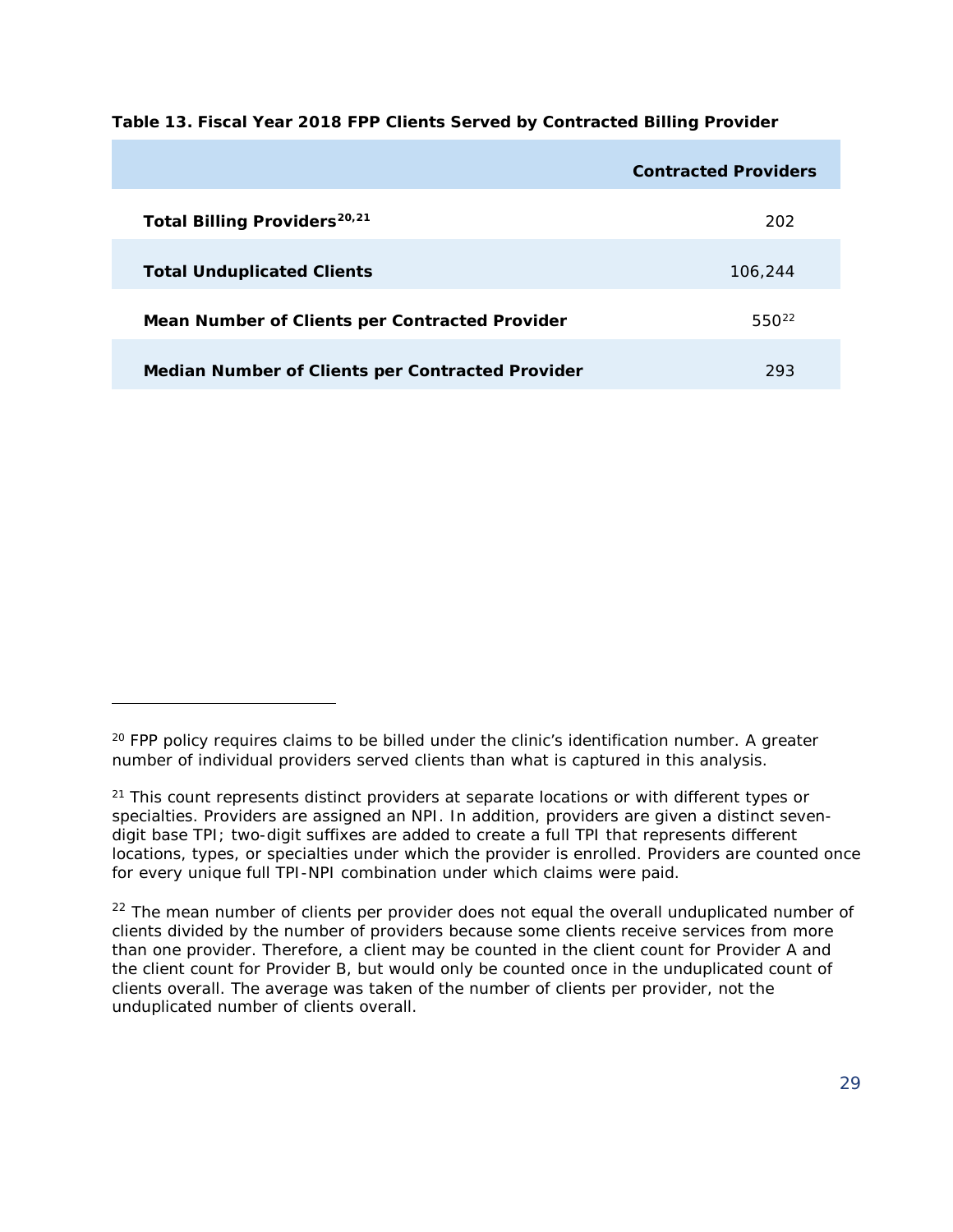### <span id="page-31-0"></span>**5. Estimated Program Savings**

Rider 97 requires HHSC to examine savings or expenditures in the Medicaid program attributable to enrollment in HTW or FPP. The analysis examined savings attributed to HTW and FPP caseload in fiscal year 2018 and expected savings in fiscal years 2018- 2020. The estimated general revenue savings due to the estimated 21,537 births averted in HTW and FPP is \$17.1 million (\$210.4 million all funds). The resulting savings to state and federal funds due to HTW and FPP program activities underscores the significant impact these two programs make in the lives of Texans and the positive impact to state and federal budgets.

The decrease in Medicaid and CHIP costs due to the use of family planning services is primarily due to the reduction in the expected number of births for HTW and FPP female clients if the programs did not exist, also known as births averted. The cost savings estimates do not include potential savings from births averted by treating men in FPP.

For HTW, savings included in the model are based on the elimination of potential costs associated with:

- prenatal and acute care provided by Medicaid for Pregnant Women
- labor and delivery
- Medicaid for Breast and Cervical Cancer (MBCC) program cervical cancer screenings and treatment of cervical dysplasia due to treatment in HTW
- one year of infant health care
- CHIP Perinatal services

For FPP, savings included in the model are based on the elimination of potential costs associated with:

- labor and delivery
- one year of infant health care
- CHIP Perinatal services

Costs may include medical, dental, pharmacy, and Medical Transportation Program expenses.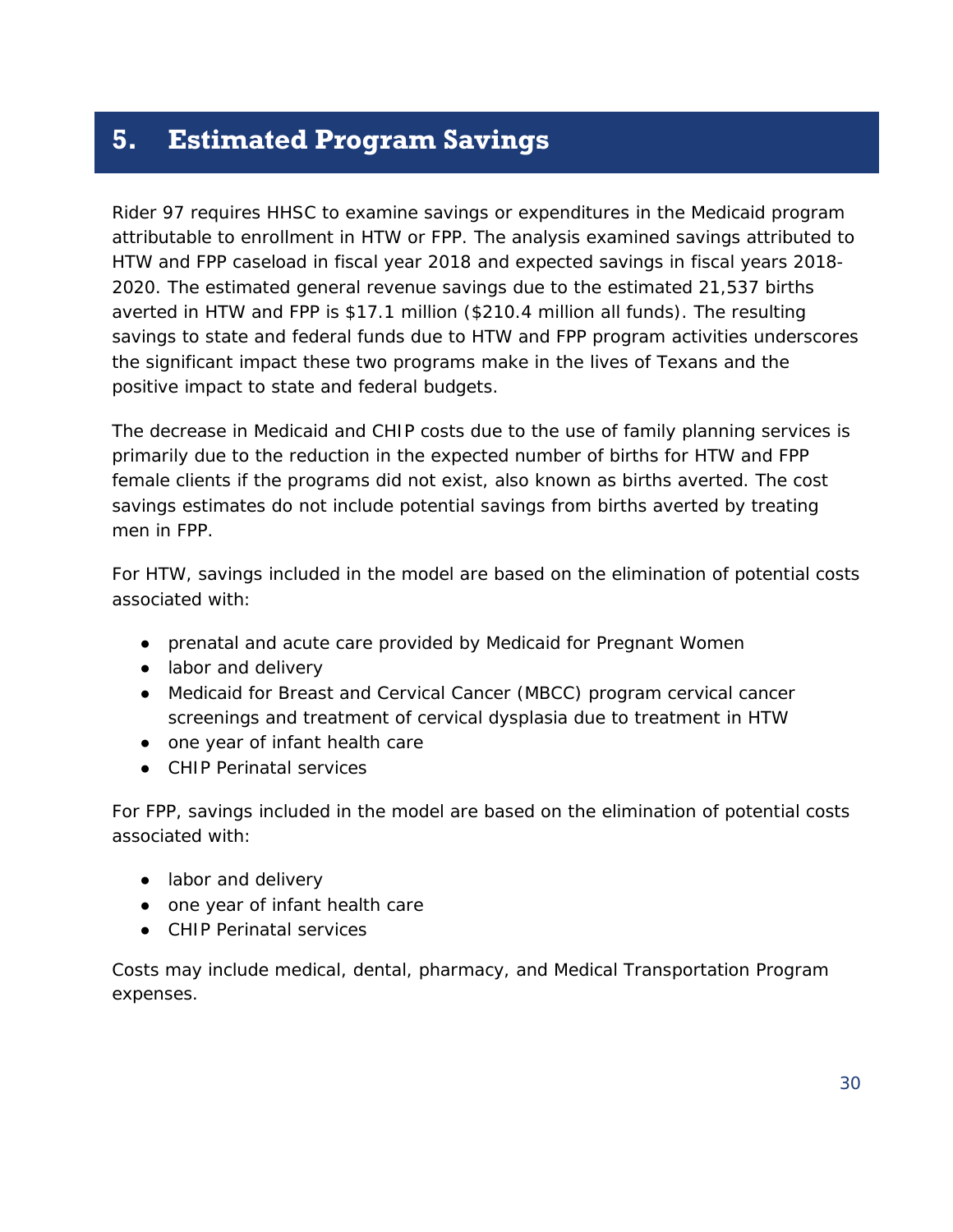#### **Estimated Savings due to HTW**

Of the 172,023 women served in fiscal year 2018, HHSC forecasts participation in HTW will result in a reduction of 13,762 births potentially covered by Medicaid and CHIP. At an estimated cost per birth, including the factors described above, of \$15,593, this represents a total Medicaid savings of \$215.2 million, of which \$87.9 million is state general revenue savings and \$127.4 million is federal funds savings.

The annual HTW cost in fiscal year 2018, including contract costs, was \$79.0 million. HTW is funded exclusively through general revenue dollars. Therefore, after accounting for the annual cost of administering HTW, reduction in births potentially covered by Medicaid and CHIP results in an estimated net savings of \$8.8 million to the state. The state and federal savings resulting in the reduction in births is \$136.2 million. Tables 14 and 15 detail saving analyses for HTW. See Appendix E for detail on assumptions and methodology.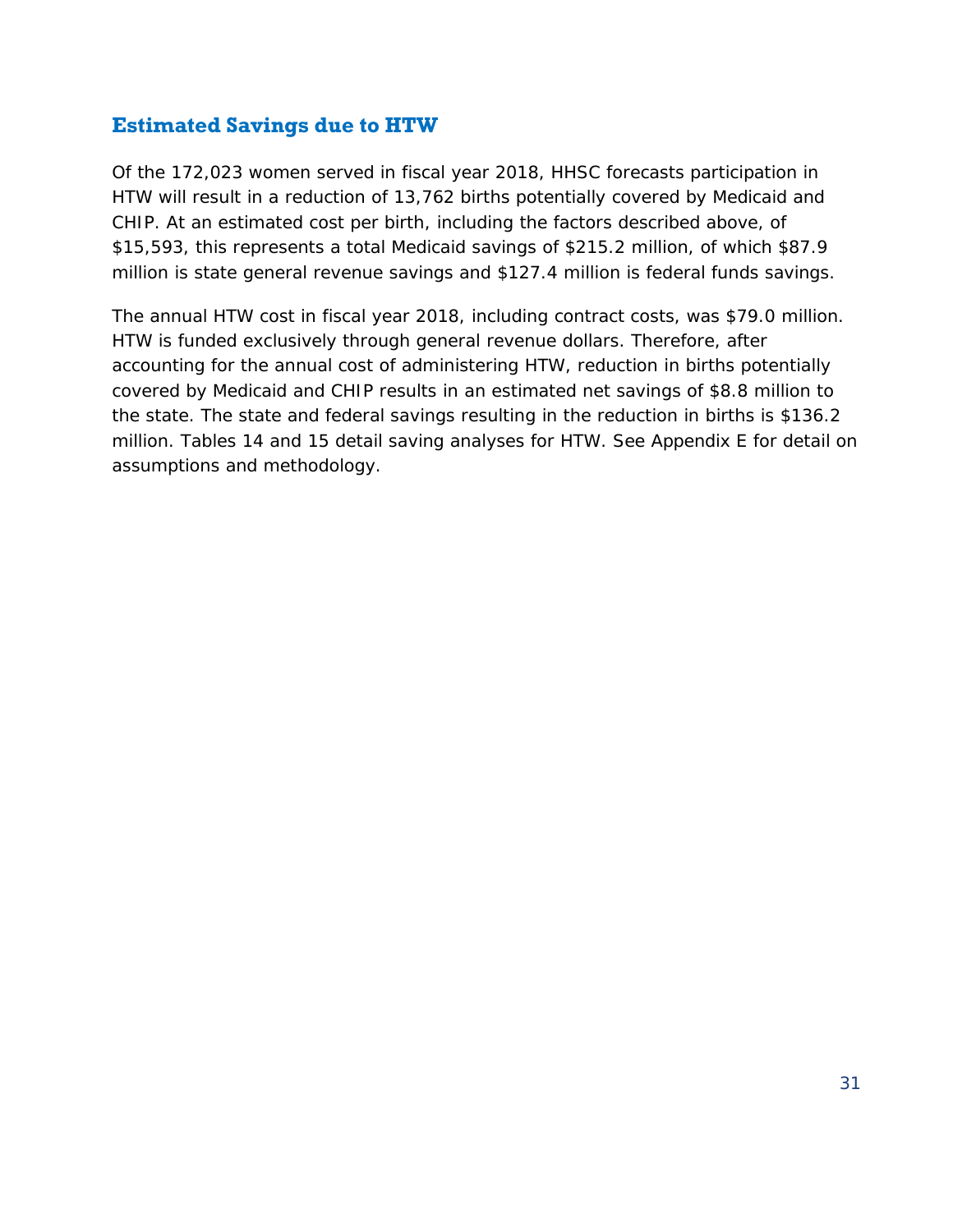| <b>Fiscal Year</b>                            |                |                                         |              |             |              |
|-----------------------------------------------|----------------|-----------------------------------------|--------------|-------------|--------------|
|                                               | 2017           | 2018                                    | 2019         | 2020        | <b>Total</b> |
|                                               |                | <b>General Revenue Medicaid Savings</b> |              |             |              |
| Labor &<br><b>Delivery</b>                    | \$1,020,591    | \$13,804,558                            | \$4,324,697  |             | \$19,149,846 |
| <b>Medicaid for</b><br><b>Preg Women</b>      | \$2,347,874    | \$13,715,613                            | \$2,254,092  |             | \$18,317,579 |
| <b>Infant Health</b><br>Care                  | \$311,977      | \$19,110,780                            | \$29,196,481 | \$1,513,690 | \$50,132,928 |
| MBCC <sup>23</sup>                            |                | \$269,569                               |              |             | \$269,569    |
| <b>CHIP</b><br>Perinatal                      |                |                                         |              |             |              |
| <b>Total</b>                                  | \$3,680,441    | \$46,900,520                            | \$35,775,270 | \$1,513,690 | \$87,869,922 |
|                                               |                | <b>HTW Costs</b>                        |              |             |              |
| Fee-for-<br><b>Service</b><br><b>Expenses</b> | \$66,446,180   |                                         |              |             | \$66,446,180 |
| Categorical<br><b>Expenses</b>                | \$12,588,949   |                                         |              |             | \$12,588,949 |
| <b>Total</b>                                  | \$79,035,129   |                                         |              |             | \$79,035,129 |
| <b>Net Savings</b><br>(Expenses):             | (\$75,354,688) | \$46,900,520                            | \$35,775,270 | \$1,513,690 | \$8,834,793  |

#### **Table 14. Estimated General Revenue Savings Due to 13,762 Births Averted by HTW**

1

<span id="page-33-0"></span><sup>&</sup>lt;sup>23</sup> HHSC can only calculate one year of savings for MBCC in this analysis based on utilization from fiscal year 2018.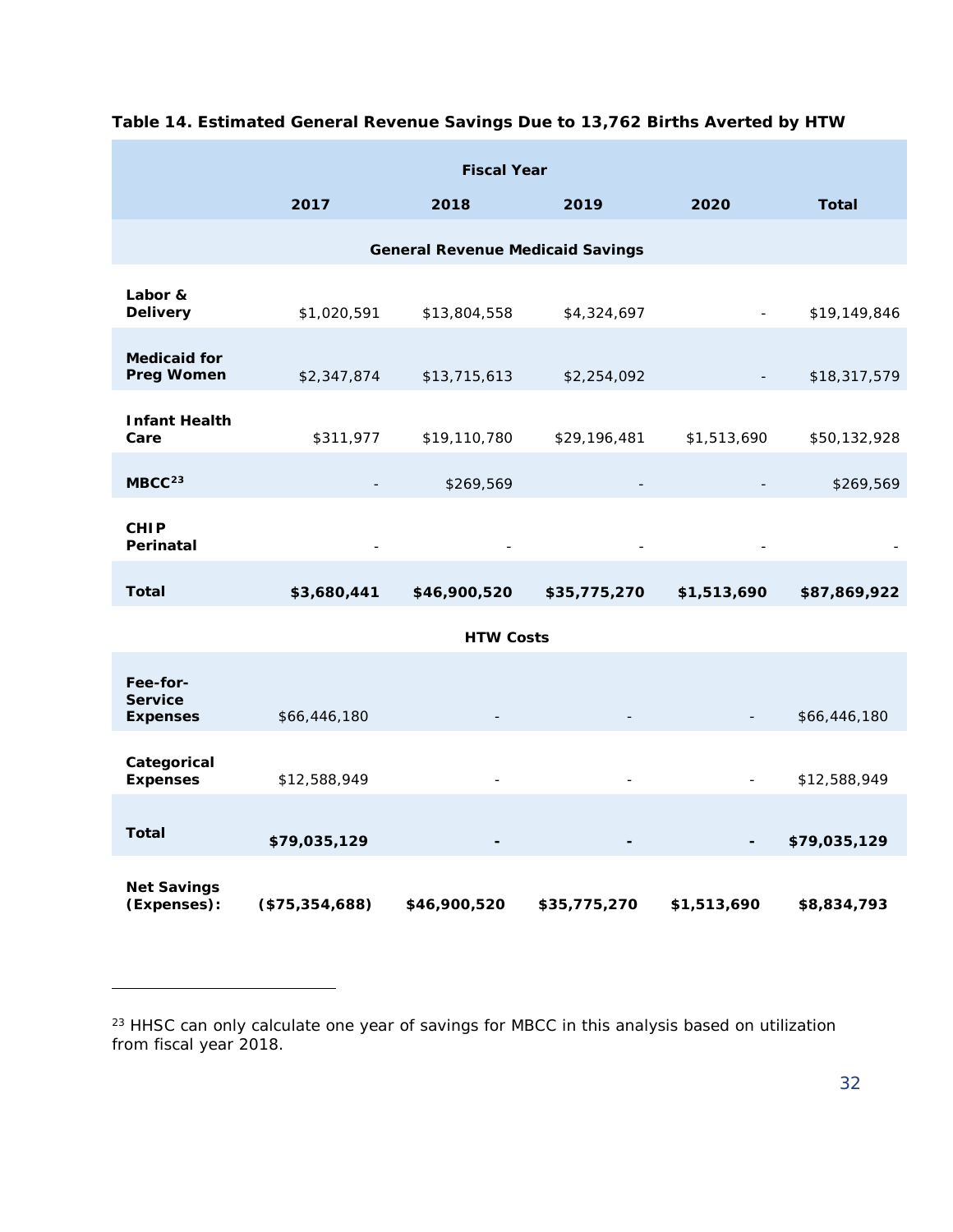| <b>Fiscal Year</b>                |                |                                   |                              |             |               |
|-----------------------------------|----------------|-----------------------------------|------------------------------|-------------|---------------|
|                                   | 2017           | 2018                              | 2019                         | 2020        | <b>Total</b>  |
|                                   |                | <b>All Funds Medicaid Savings</b> |                              |             |               |
|                                   |                |                                   |                              |             |               |
| Labor &<br><b>Delivery</b>        | \$2,363,572    | \$32,930,720                      | \$10,995,924                 |             | \$46,290,216  |
| <b>Medicaid for</b>               |                |                                   |                              |             |               |
| <b>Preg Women</b>                 | \$5,437,411    | \$32,718,543                      | \$5,731,229                  |             | \$43,887,183  |
| <b>Infant Health</b>              |                |                                   |                              |             |               |
| Care                              | \$722,503      | \$45,588,693                      | \$74,234,632                 | \$3,780,340 | \$124,326,168 |
| <b>MBCC</b>                       |                | \$643,056                         |                              |             | \$643,056     |
| <b>CHIP</b>                       |                |                                   |                              |             |               |
| Perinatal                         |                |                                   | $\overline{a}$               |             |               |
| <b>Total</b>                      |                |                                   |                              |             |               |
|                                   | \$8,523,486    | \$111,881,012                     | \$90,961,785                 | \$3,870,340 | \$215,236,624 |
| <b>HTW Costs</b>                  |                |                                   |                              |             |               |
| Fee-for-                          |                |                                   |                              |             |               |
| <b>Service</b><br><b>Expenses</b> | \$66,446,180   |                                   |                              |             | \$66,446,180  |
|                                   |                |                                   |                              |             |               |
| Categorical<br><b>Expenses</b>    | \$12,588,949   |                                   |                              |             | \$12,588,949  |
| <b>Total</b>                      | \$79,035,129   | $\overline{\phantom{a}}$          | $\qquad \qquad \blacksquare$ |             | \$79,035,129  |
|                                   |                |                                   |                              |             |               |
| <b>Net Savings</b><br>(Expenses): | (\$70,511,643) | \$111,881,012                     | \$90,961,785                 | \$3,870,340 | \$136,201,495 |

#### **Table 15. Estimated All Funds Savings Due to 13,762 Births Averted by HTW**

T.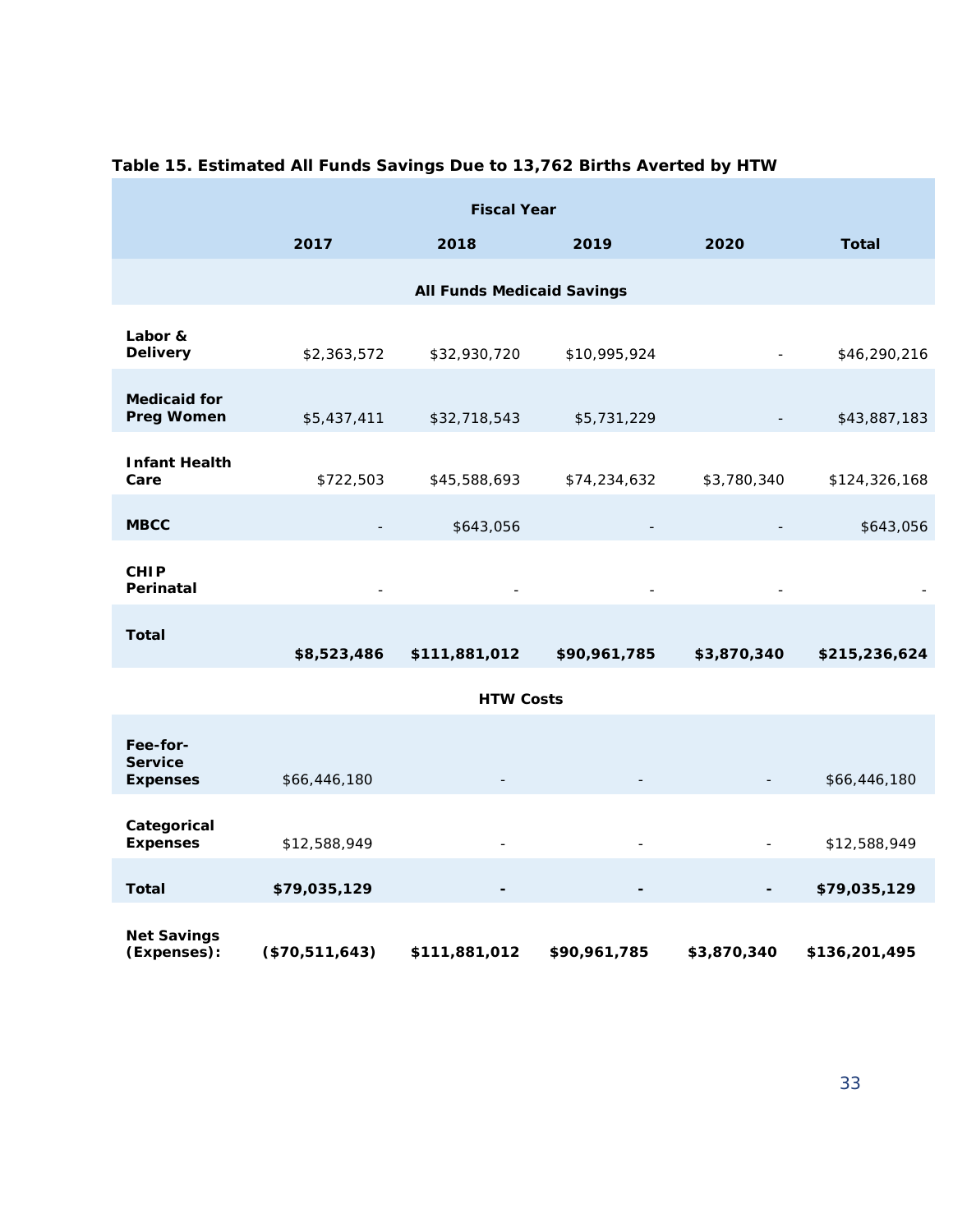#### **Estimated Savings due to FPP**

Of the 106,244 women served in fiscal year 2018, HHSC forecasts participation in FPP will result in a reduction of 7,775 births potentially covered by Medicaid and CHIP. At an estimated cost per birth, including the factors described above, of \$14,785, this represents a total Medicaid savings of \$114.9 million, of which \$47.1 million is general revenue savings and \$67.8 million is federal funds savings.

The annual FPP cost in fiscal year 2018, including contract costs, was \$40.8 million. FPP is funded mostly through general revenue dollars. Therefore, after accounting for the annual cost of administering FPP, reduction in births potentially covered by Medicaid and CHIP results in an estimated net savings of \$8.2 million to the state. The state and federal savings resulting in the reduction in births is \$74.2 million. Tables 16 and 17 detail savings analyses for FPP. See Appendix E for detail on assumptions and methodology.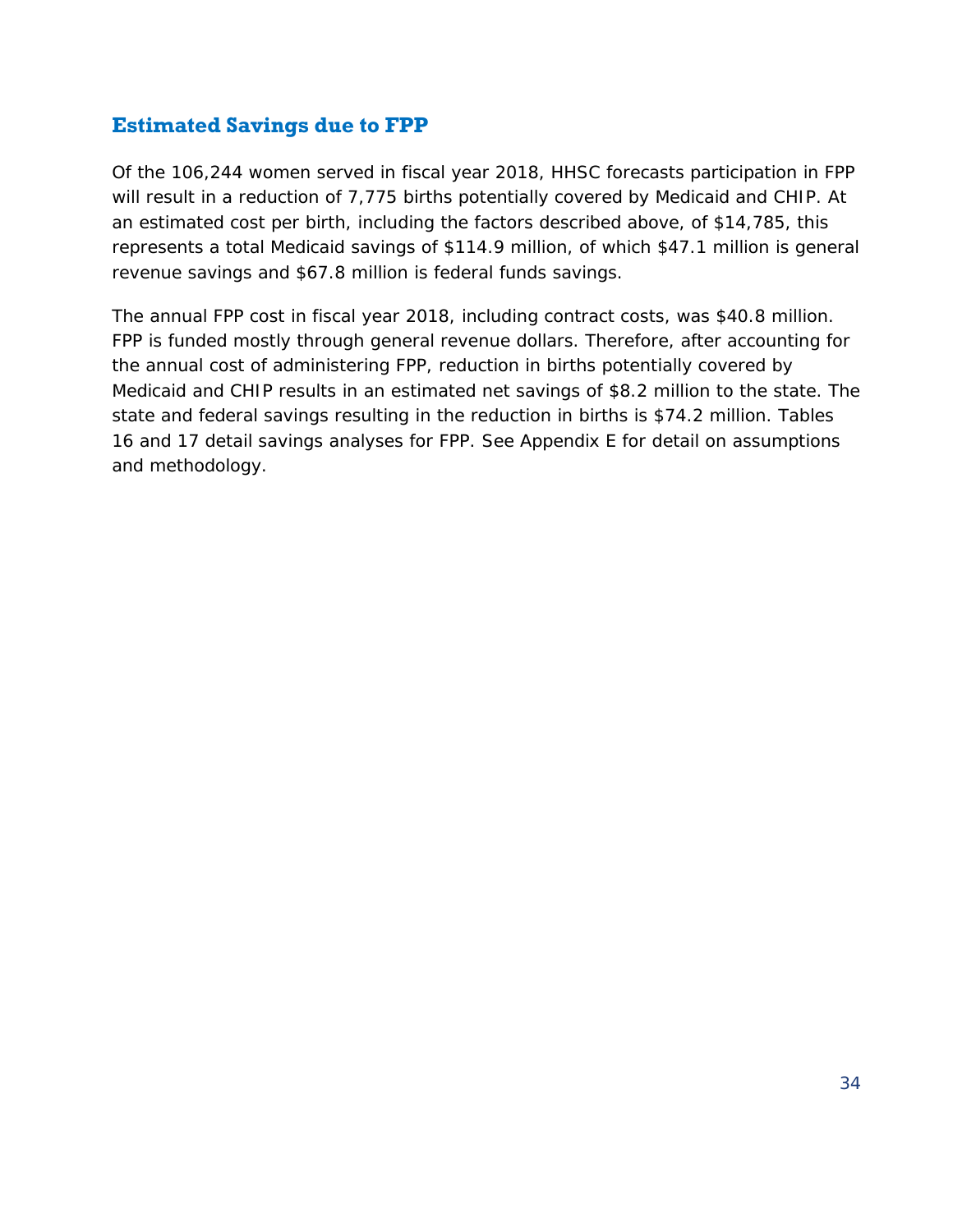| <b>Fiscal Year</b>                            |                |              |              |           |              |
|-----------------------------------------------|----------------|--------------|--------------|-----------|--------------|
|                                               | 2017           | 2018         | 2019         | 2020      | <b>Total</b> |
| <b>General Revenue Medicaid Savings</b>       |                |              |              |           |              |
| Labor &<br><b>Delivery</b>                    | \$585,483      | \$5,971,224  | \$1,064,619  |           | \$7,621,326  |
| <b>Infant Health</b><br>Care                  | \$256,467      | \$12,855,379 | \$14,771,915 | \$491,331 | \$28,375,092 |
| <b>CHIP</b><br>Perinatal                      | \$1,676,350    | \$8,617,691  | \$834,339    |           | \$11,128,380 |
| <b>Total</b>                                  | \$2,518,300    | \$27,444,295 | \$16,670,872 | \$491,331 | \$47,124,797 |
| <b>FPP Costs</b>                              |                |              |              |           |              |
| Fee-for-<br><b>Service</b><br><b>Expenses</b> | \$28,957,237   |              |              |           | \$28,957,237 |
| Categorical<br><b>Expenses</b>                | \$9,935,293    |              |              |           | \$9,935,293  |
| <b>Total</b>                                  | \$38,892,530   |              | -            |           | \$38,892,530 |
| <b>Net Savings</b><br>(Expenses):             | (\$36,374,231) | \$27,444,295 | \$16,670,872 | \$491,331 | \$8,232,267  |

#### **Table 16. Estimated General Revenue Savings Due to 7,775 Births Averted by FPP**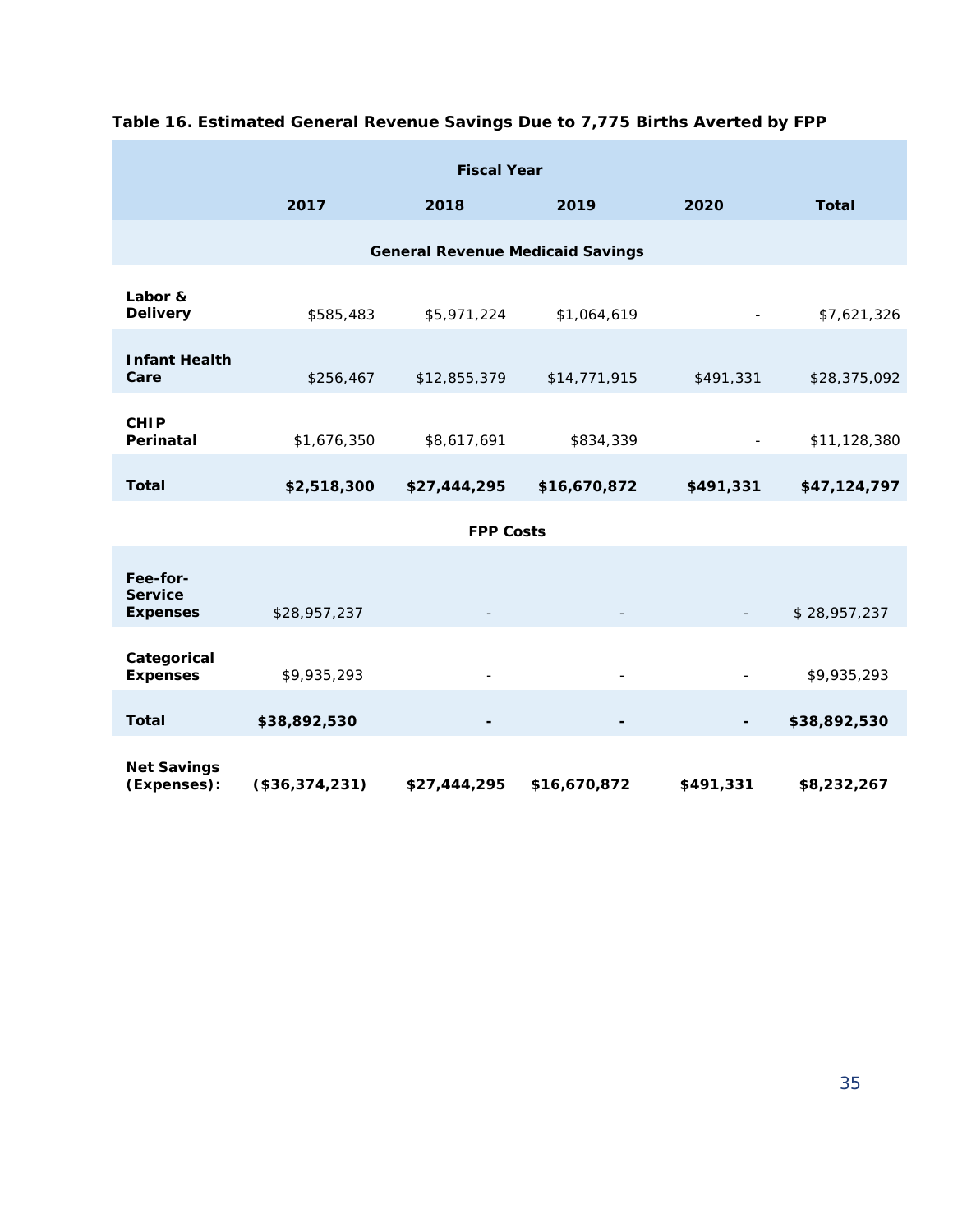| <b>Fiscal Year</b>                            |                |              |              |             |               |
|-----------------------------------------------|----------------|--------------|--------------|-------------|---------------|
|                                               | 2017           | 2018         | 2019         | 2020        | <b>Total</b>  |
| <b>All Funds Medicaid Savings</b>             |                |              |              |             |               |
| Labor &<br><b>Delivery</b>                    | \$1,355,912    | \$14,244,332 | \$2,706,877  |             | \$18,307,121  |
| <b>Infant Health</b><br>Care                  | \$593,948      | \$30,666,458 | \$37,558,898 | \$1,256,279 | \$70,075,583  |
| <b>CHIP</b><br>Perinatal                      | \$3,882,238    | \$20,557,470 | \$2,121,379  |             | \$26,561,087  |
| <b>Total</b>                                  | \$5,832,098    | \$65,468,260 | \$42,387,164 | \$1,256,279 | \$114,943,801 |
| <b>FPP Costs</b>                              |                |              |              |             |               |
| Fee-for-<br><b>Service</b><br><b>Expenses</b> | \$30,837,965   |              |              |             | \$30,837,965  |
| Categorical<br><b>Expenses</b>                | \$9,935,293    |              |              |             | \$9,935,293   |
| <b>Total</b>                                  | \$40,773,258   |              |              |             | \$40,773,258  |
| <b>Net Savings</b><br>(Expenses):             | (\$34,941,161) | \$65,468,260 | \$42,387,164 | \$1,256,279 | \$74,170,543  |

#### **Table 17. Estimated All Funds Savings Due to 7,775 Births Averted by FPP**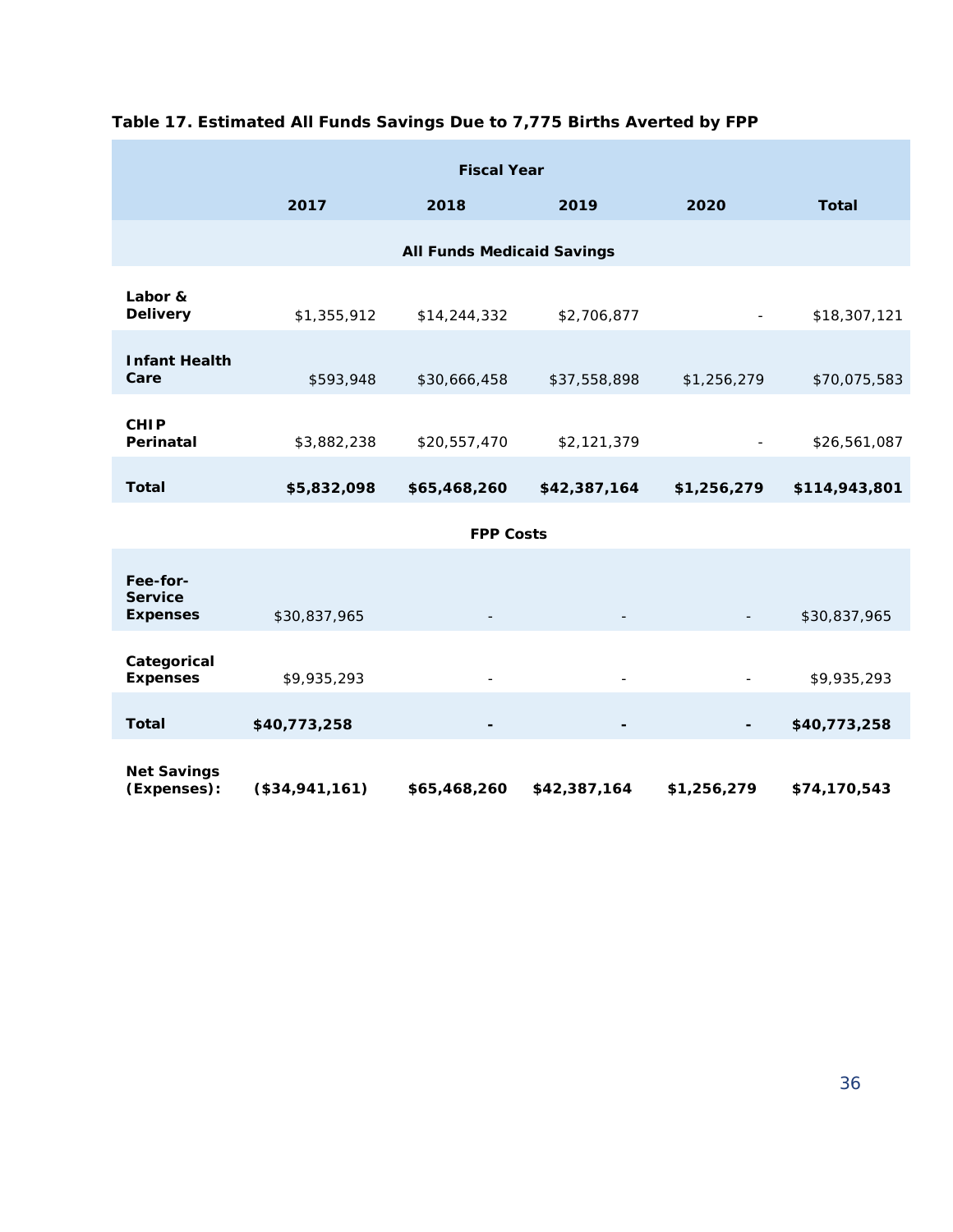# <span id="page-38-0"></span>**6. Outreach Activities**

Outreach remained an important and ongoing effort in fiscal year 2018. Building on the momentum of the program launch and statewide outreach efforts in fiscal year 2017, HHSC used many of the same public awareness strategies. With a goal of helping to increase awareness and client enrollment, the fiscal year 2018 HTW outreach campaign was designed to reach low-income women that may be eligible for HTW and FPP. The outreach campaign included:

- client outreach
- website maintenance
- provider outreach
- community outreach

Paid media has resulted in increased traffic to the HealthyTexasWomen.org site, ultimately connecting the public to important information about program services, client eligibility, how to apply for the program, and how to locate a healthcare provider. The paid media campaign included digital, social, billboard, and radio advertisements in both English and Spanish. Campaign ads were crafted as a call to action and redirected the audience to the HTW website.



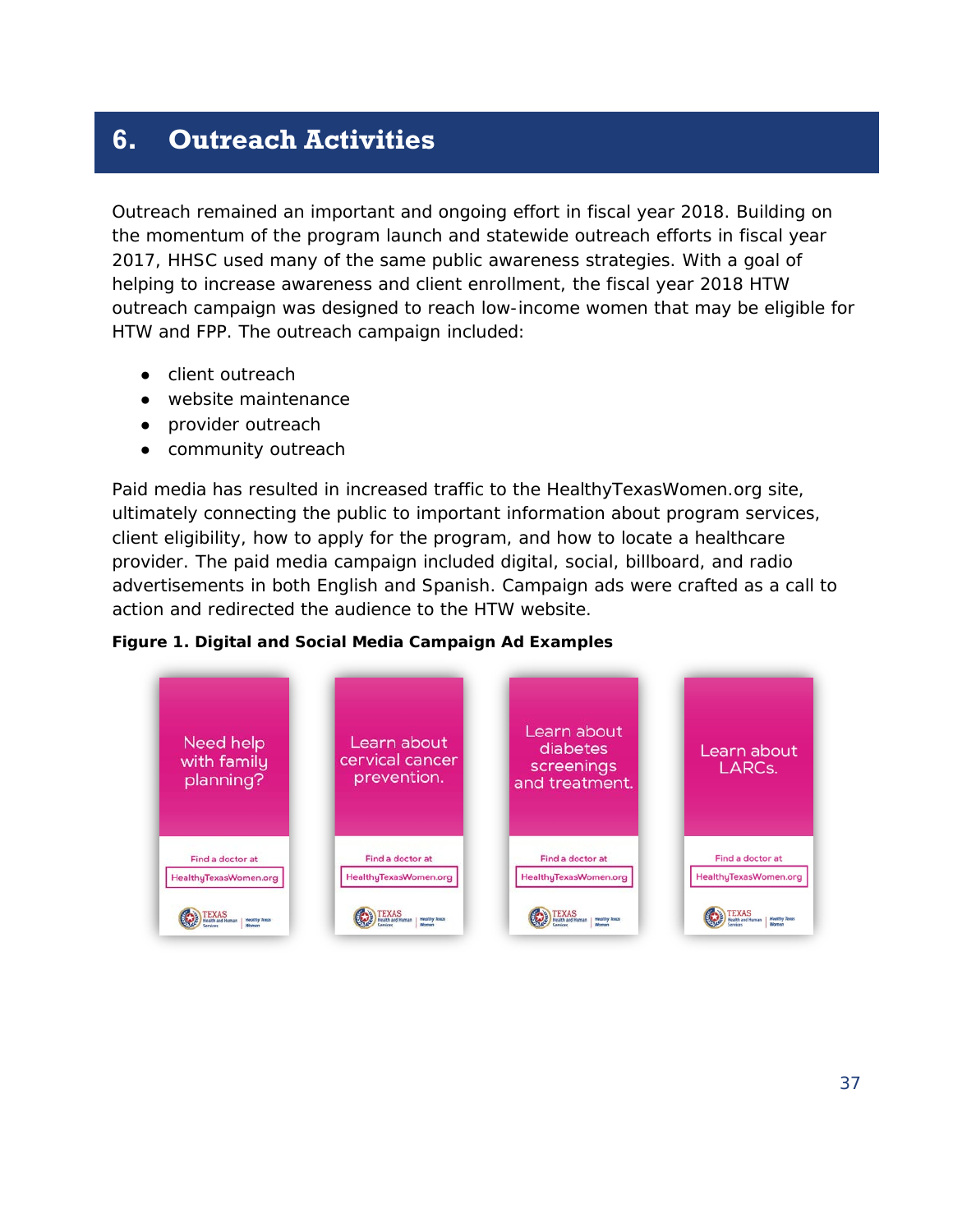#### **Figure 2. HTW Campaign Billboard Image for Fiscal Year 2018**



The primary audience for the campaign was Texas women between the ages of 18 and 30 who are racially diverse, primarily low-income, often college students, and may already have children. As such, community college campuses were a focus for strategic outreach in fiscal year 2018. At campuses across the state, posters and table tent materials were placed in student common areas. HHSC also participated in several student health and resource fairs aimed at reaching women who may be eligible for HTW or FPP. In addition to directly engaging with students, the events allowed for opportunities to connect with student services officials and other vendors who serve women.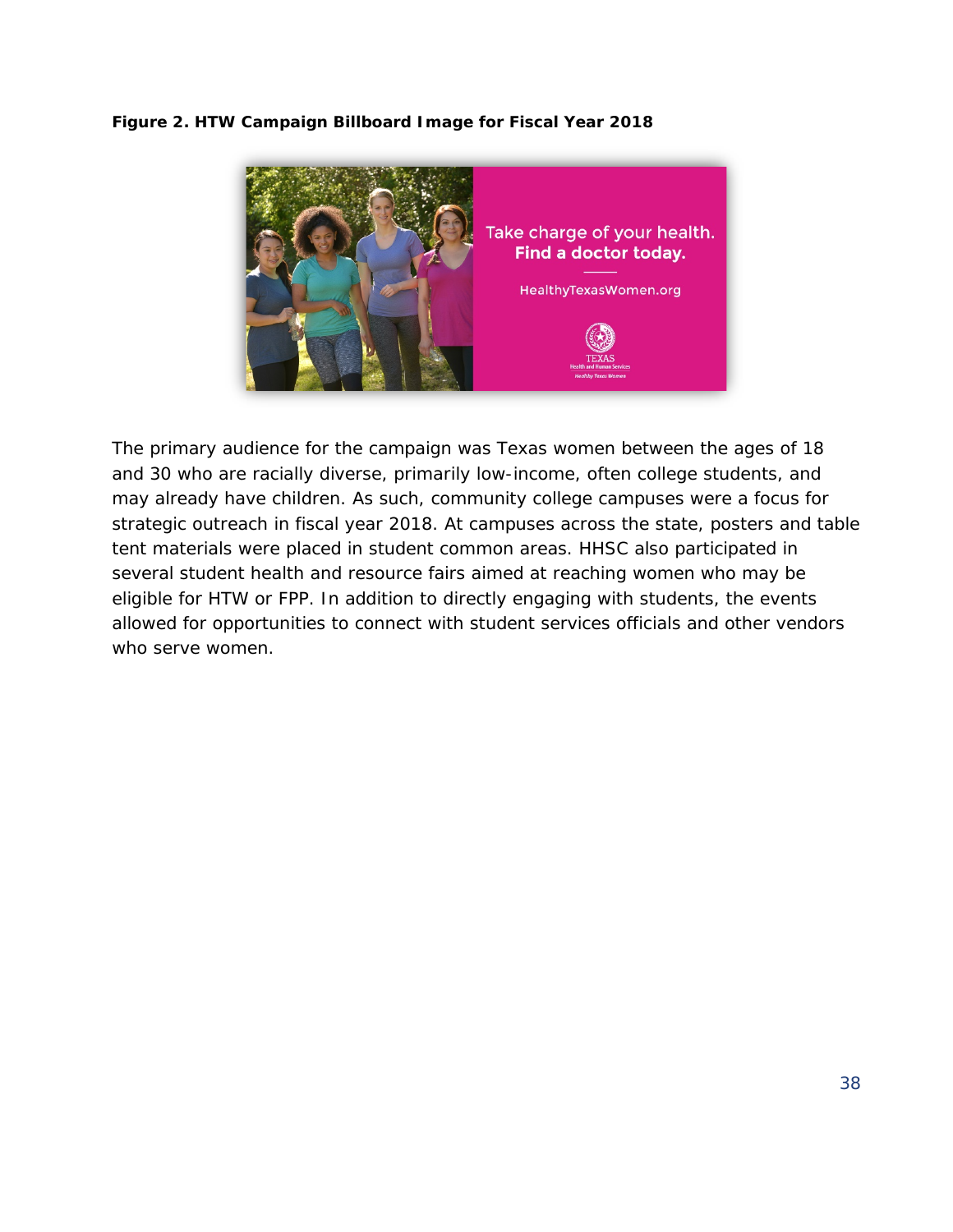#### **Figure 3. HTW Outreach Campaign Materials Placed in Community Colleges**



Direct outreach has been a useful tool to increase awareness of HTW and FPP. HHSC continues to proactively contact organizations that may interact with low-income women and families such as community nonprofits, local shelters and food banks, public libraries, public health departments, and advocacy groups. This outreach method has allowed the opportunity to provide organizations with program materials directly through mail or electronic methods.

In fiscal year 2018, HHSC staff participated in more than 50 events by sharing program materials through exhibiting at conferences or conducting formal presentations. These events have allowed staff to interact with potential clients, service providers, and community members that work directly with women. Examples of some of the events HHSC staff attended include the following:

- Annual African American Health Expo, Fort Worth
- Association of Women's Health, Obstetric, and Neonatal Nurses Conference, Corpus Christi
- Día de la Mujer Latina Community Health Worker Annual Conference, Houston
- Frontera Roundtable: Connecting Women on the Border to Healthcare, El Paso
- March of Dimes Managed Care Organization Workgroup Meeting, Austin
- Postpartum Support International Conference, Houston
- San Antonio Health and Wellness Expo
- Texas Academy of Physician Assistants, Arlington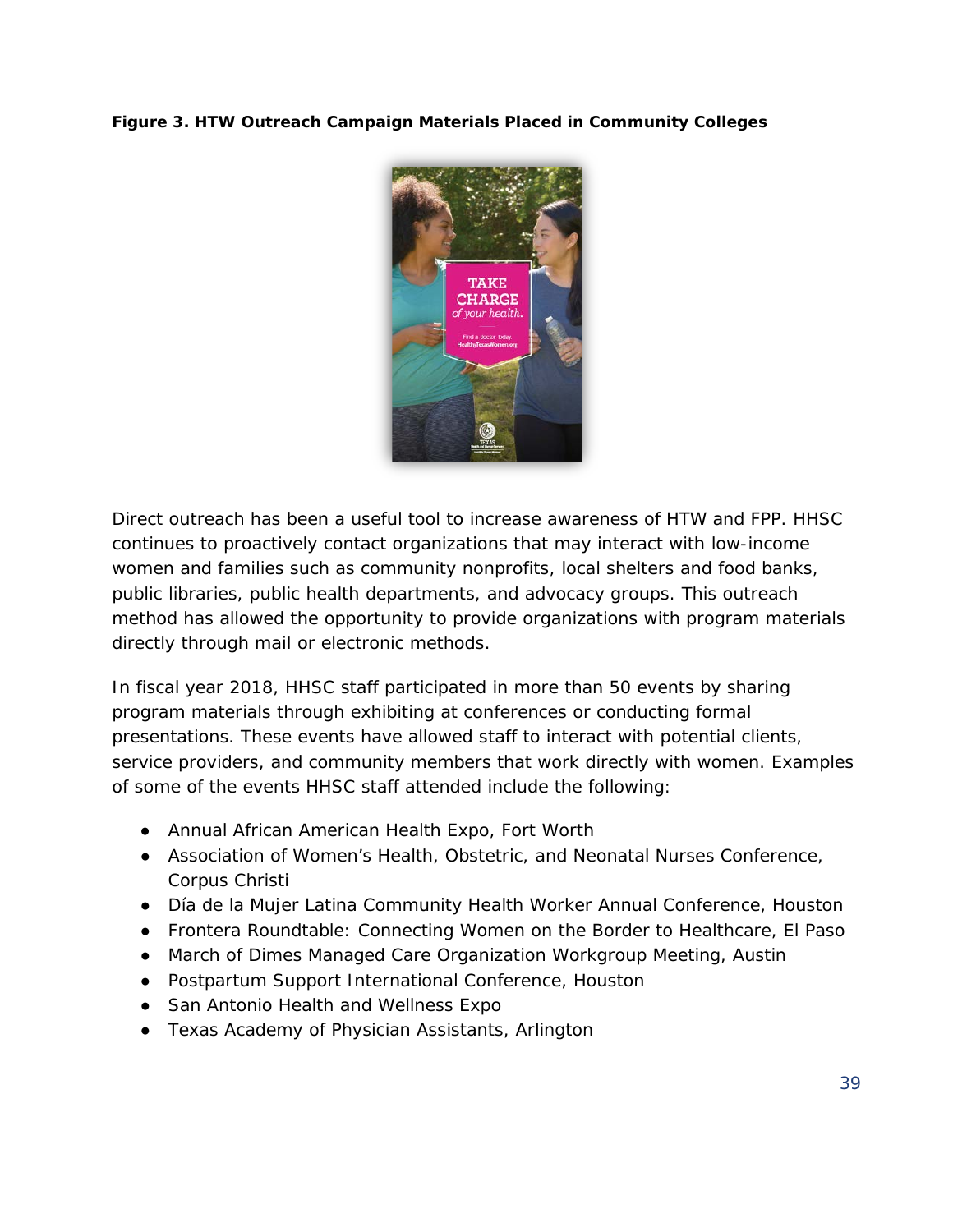- Texas Association Concerned with School Age Parenthood Conference, San **Marcos**
- Texas Association of Community Health Centers Conference, Bee Caves
- Texas Association of Rural Health Clinics Conference, Austin
- Texas Campaign to Prevent Teen Pregnancy Events, Austin and Edinburg
- Texas Collaborative for Healthy Mothers and Babies Summit, Austin
- Texas Conference for Women, Austin
- Texas Indigent Health Care Association Conference, San Antonio
- Texas Nurse Practitioners Primary Care and Pharmacology Conference, San Antonio
- Texas Women's Healthcare Coalition Stakeholder Meetings, Austin and Houston
- Waco Healthy Babies Coalition Stakeholder Meeting

Additional strategies for fiscal year 2018 included advertisement placements in healthcare provider-facing newsletters, targeting various disciplines such as primary care, women's health, and social work professionals. Each placement was a call to action to learn more about the programs or to access additional resources such as the *Texas LARC Toolki[t24](#page-41-0)* or the *Texas Clinician's Postpartum Depression Toolkit[25](#page-41-1)*. Both resources are available on the HTW website and were created by HHSC to educate providers on best clinical practices, billing and reimbursement processes, and connecting clients to additional resources.

25

l

<span id="page-41-0"></span><sup>24</sup> http://hhs.texas.gov/sites/default/files/documents/doing-business-withhhs/providers/health/women/texas-larc-toolkit.pdf

<span id="page-41-1"></span>http://www.healthytexaswomen.org/sites/healthytexaswomen.org/files/the\_texas\_clinicians\_p ostpartum\_depression\_toolkit.pdf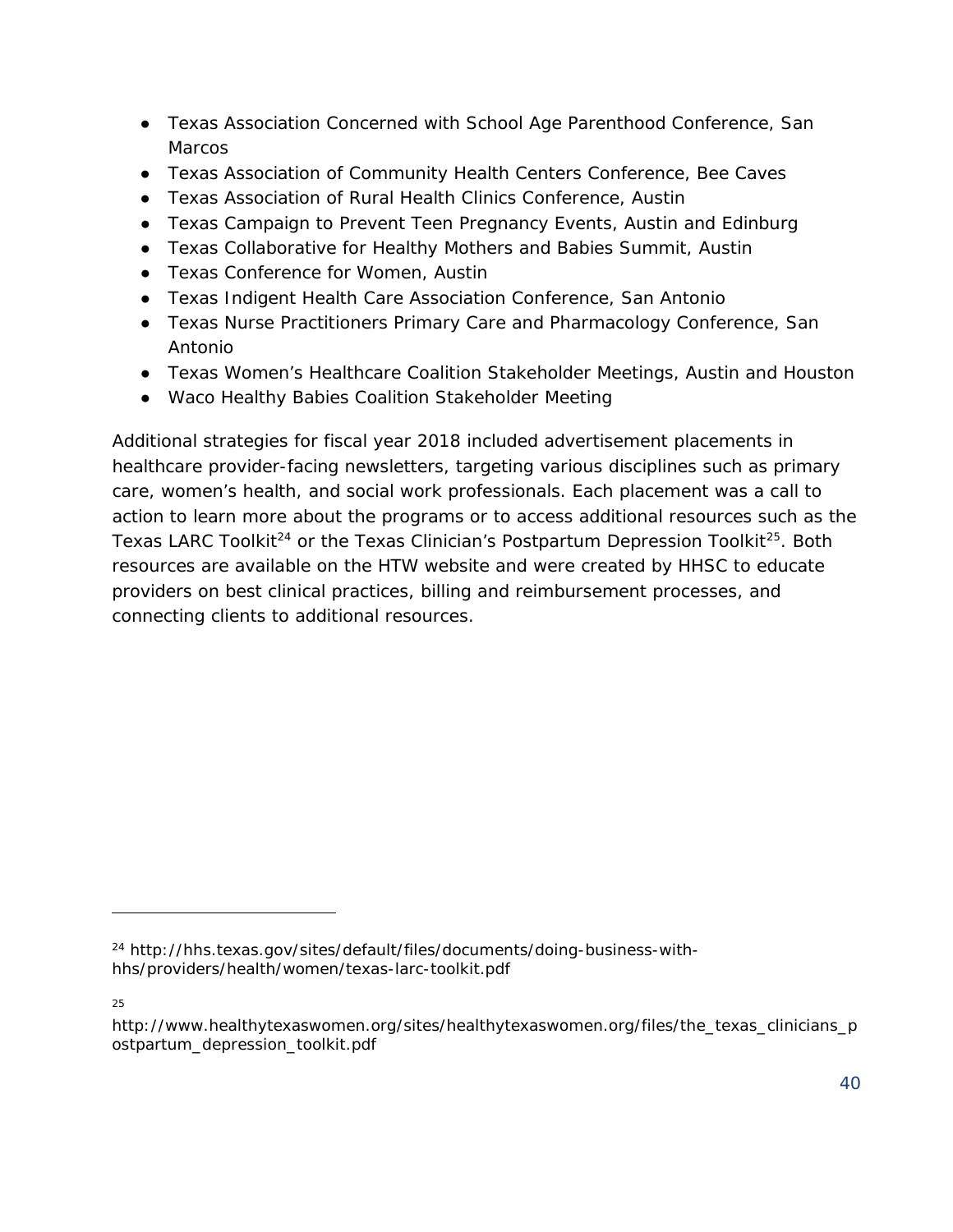#### **Figure 4. HTW Outreach Campaign Provider Facing Newsletter Examples**



HHSC will continue to engage with stakeholders and foster the relationships that have been made during the campaign period. Leveraging the influence of various organizations and community leaders has helped to increase awareness of HTW and FPP. Connecting women with program information and access to services will remain a priority for HHSC.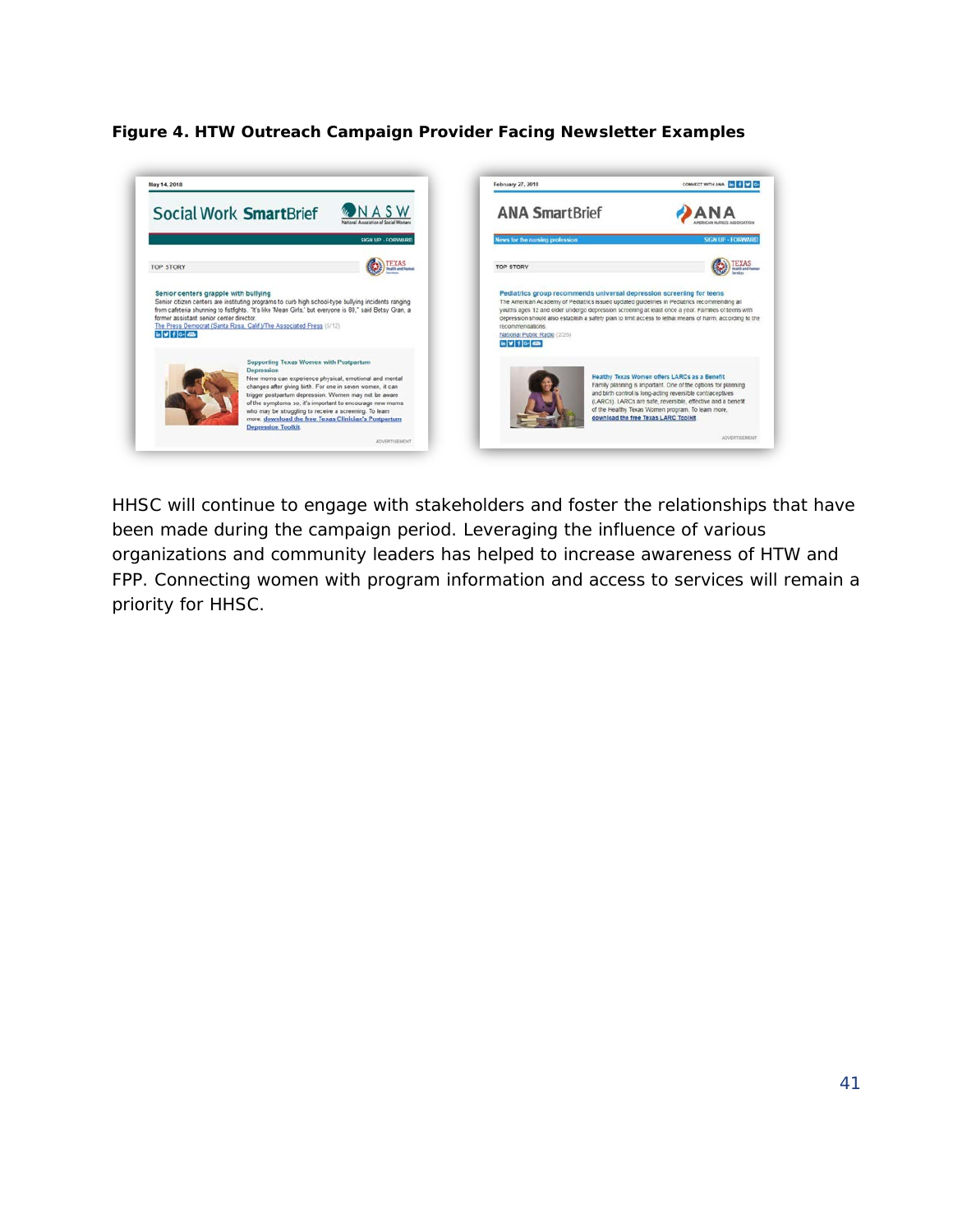### <span id="page-43-0"></span>**7. Long-Acting Reversible Contraceptives**

To avert unintended pregnancies and promote better birth outcomes, Texas is working to increase access to LARCs. LARCs are highly effective for preventing pregnancy, easy to use, and can last for up to 10 years. These devices are the most effective method of reversible contraception with less than 1 pregnancy per 100 women in a year.[26](#page-43-1) LARC devices include the intrauterine device (IUD) and subdermal contraceptive device, commonly referred to as the implant.

Long-acting forms of contraception reduce the need for follow-up visits related to contraception. Often, clients with a LARC will have no need to see a doctor for contraceptive services for multiple years. In addition, it is expected that with an increase in LARC utilization, Texas will see an increase in state savings due to unintended births averted. This report provides a count of the number of women in HTW and FPP receiving a LARC in fiscal year 2018.

In fiscal year 2018, 13,013 unique HTW clients and 8,128 unique FPP clients received a LARC (see Table 18). For HTW, the highest LARC utilization was found in the Metroplex, Gulf Coast, and Lower South Texas regions. These regions include the cities of Dallas, Fort Worth, Arlington, Houston, Galveston, Corpus Christi, Laredo, McAllen, and Brownsville. For FPP, the highest LARC utilization was found in the Gulf Coast and Metroplex regions including the cities of Houston, Galveston, Dallas, Fort Worth, and Arlington.

1

<span id="page-43-1"></span><sup>&</sup>lt;sup>26</sup> U.S. Department of Health and Human Services Centers for Disease Control and Prevention. (2011). *Effectiveness of Family Planning Methods*. Retrieved from

https://www.cdc.gov/reproductivehealth/UnintendedPregnancy/PDF/Contraceptive\_methods\_5 08.pdf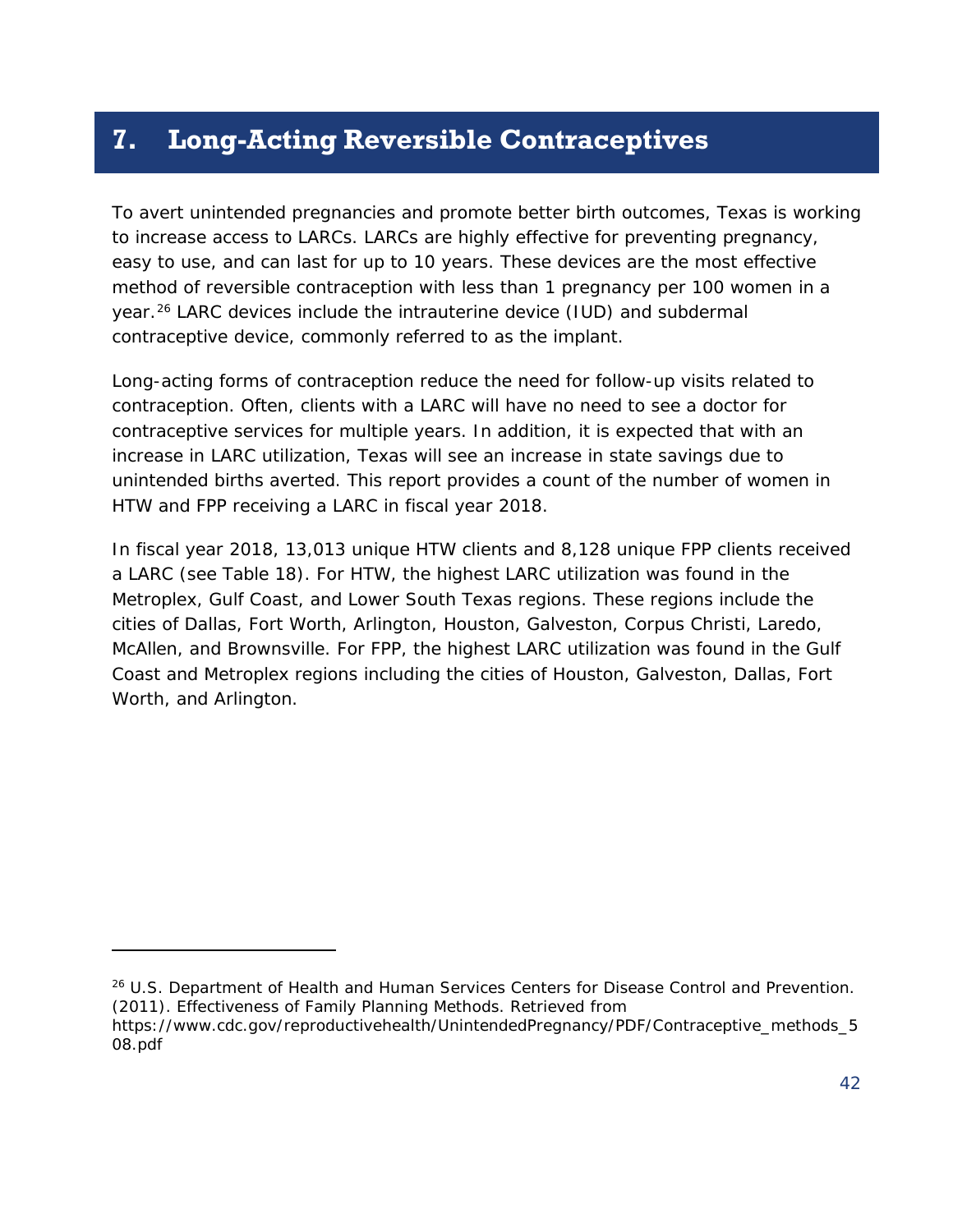| <b>HHSC Region</b>                   | <b>FPP Clients</b><br>(Medical Claims) | <b>HTW Clients</b><br>(Medical and<br>Pharmacy<br>Claims) |
|--------------------------------------|----------------------------------------|-----------------------------------------------------------|
| <b>Region 1 - High Plains</b>        | 175                                    | 627                                                       |
| <b>Region 2 - Northwest Texas</b>    | 35                                     | 270                                                       |
| <b>Region 3 - Metroplex</b>          | 2,388                                  | 2,380                                                     |
| <b>Region 4 - Upper East Texas</b>   | 345                                    | 446                                                       |
| <b>Region 5 - Southeast Texas</b>    | 99                                     | 354                                                       |
| <b>Region 6 - Gulf Coast</b>         | 1,781                                  | 2,758                                                     |
| <b>Region 7 - Central Texas</b>      | 1,349                                  | 1,188                                                     |
| <b>Region 8 - Upper South Texas</b>  | 590                                    | 1,711                                                     |
| <b>Region 9 - West Texas</b>         | 37                                     | 280                                                       |
| Region 10 - Upper Rio Grande         | 44                                     | 743                                                       |
| Region 11 - Lower South Texas        | 1,269                                  | 2,282                                                     |
| Unknown/Missing                      | 16                                     | $\mathbf{1}$                                              |
| <b>Total Fee-for-Service Clients</b> | 8,128                                  | 13,013                                                    |

#### **Table 18. Fiscal Year 2018 LARC Utilization for HTW and FPP by HHSC Region**

 $\mathcal{L}(\mathcal{A})$ 

 $\sim 10^{11}$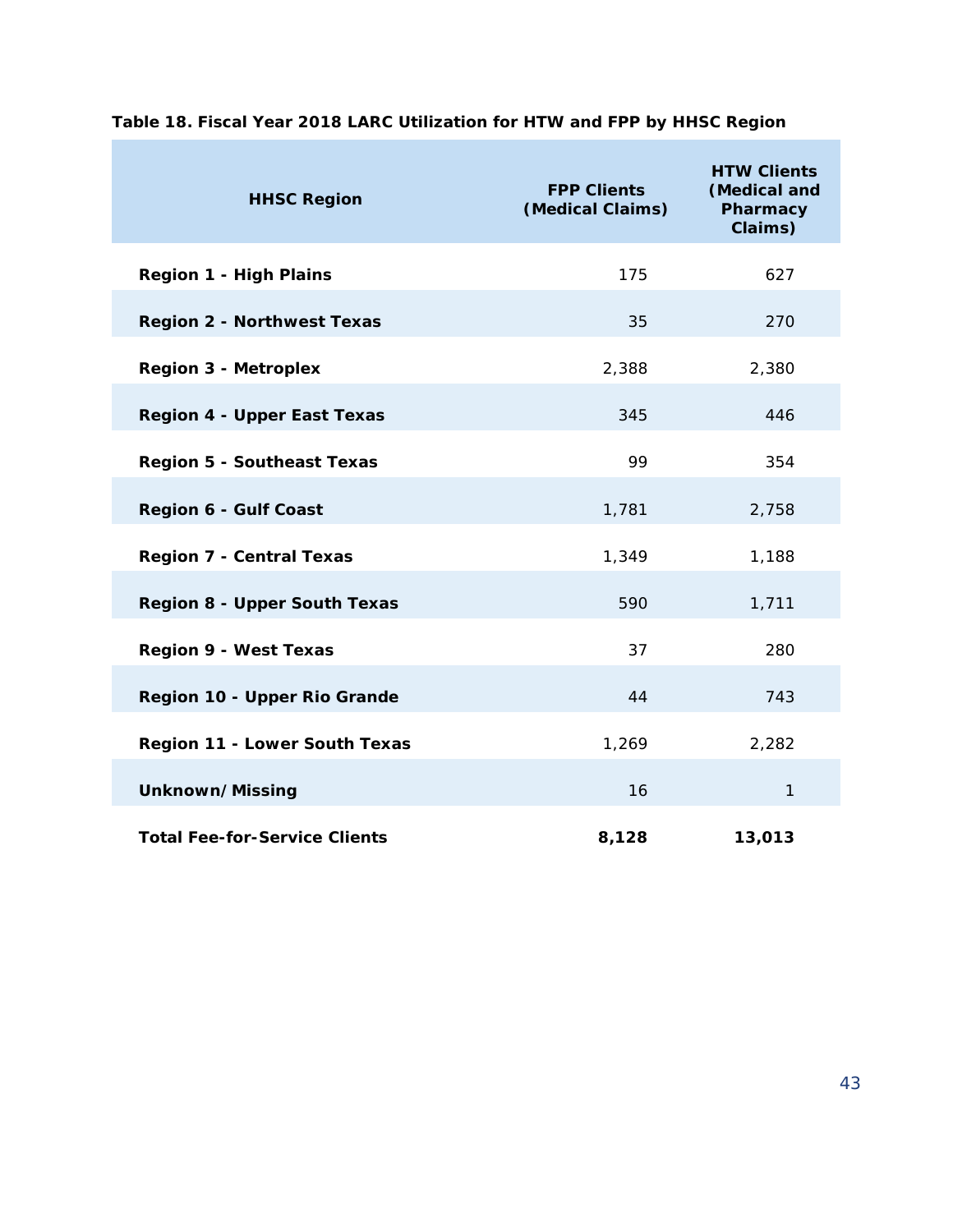# <span id="page-45-0"></span>**8. Conclusion**

1

This report provides a summary of program enrollment, service utilization, and cost savings for HTW and FPP. Per Rider 97, it is the intent of the Legislature that if the findings of this report show a reduction of greater than 10 percent relative to the prior two fiscal years in either enrolled women or service utilization, HHSC shall, within existing resources, undertake corrective measures to expand provider capacity and client outreach and enrollment efforts. Since fiscal year 2017, HTW has seen an increase in service utilization and women enrolled. FPP has also seen an increase in service utilization and clients served over the past year. Because HHSC did not see a reduction, this report does not include any corrective measures taken.

The findings presented in this report, including the number of clients served, client and provider enrollment, services utilized, and the savings to state and federal funds due to HTW and FPP activities, underscore the significant impact women's health programs make in the lives of Texans and the positive impact to state and federal budgets. As a result of this success, HHSC forecasted an additional funding need for the 2020-21 biennium for both HTW and FPP and requested increased funding from the Legislature for these programs in the amount of \$86.76 million.<sup>[27](#page-45-1)</sup>

HHSC is committed to serving the women and men of Texas through HTW and FPP. With their launch, HTW and the redesigned FPP help to ensure women in Texas can access the family planning and women's health services they need. In the future, HHSC will continue to seek feedback to improve or enhance program operations and outcomes to ensure continued access and care for Texas women.

<span id="page-45-1"></span> $27$  Based on funding amounts included in the filed version of the 2020-21 General Appropriations Act, House Bill 1, 86th Legislature, Regular Session, 2019.